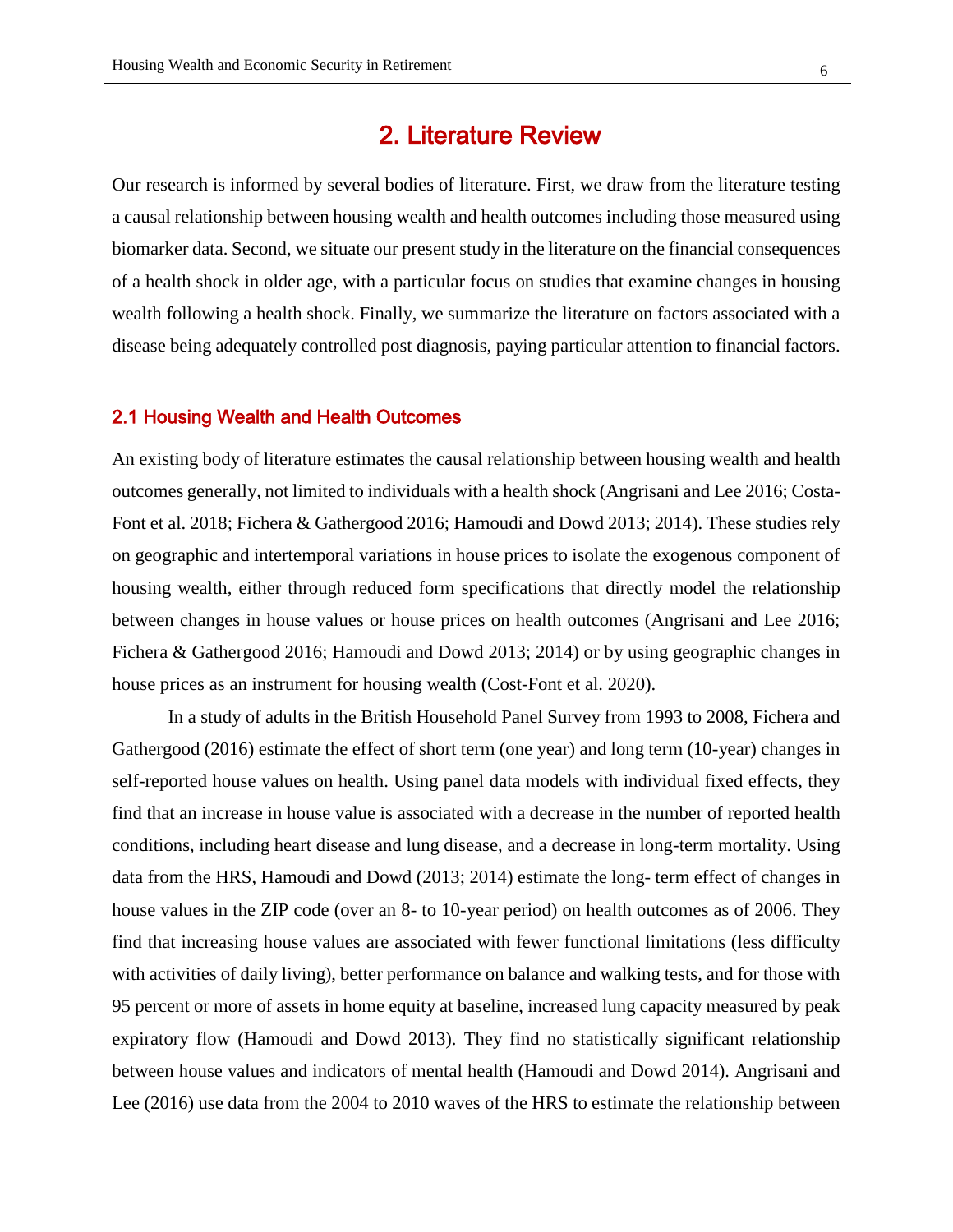changes in the state house price index (HPI) and high blood pressure, finding a negative and significant relationship.

Based on this literature, we expect that home equity serves as a predictor of health outcomes among older homeowners. We consider the association of home equity and the ability to control a costly disease as a first-step, reduced-form approach to examining the association of housing wealth and health. In addition, we expect that, in the context of health outcomes in older age, the occurrence of death cannot be ignored. Censoring a sample may introduce bias into estimates as people who are unable to control their disease may be more likely to die than those who are better able to control their disease, and home equity may act as an antecedent to this relationship, thus influencing the hazard of death. We expect that a higher level of home equity available prior to a significant health shock home equity reduces the risk of death.

### 2.2 Financial Consequences of a Health Shock in Older Age

The onset of a new disease in older age can be expensive despite the fact that a significant portion of healthcare costs are covered by Medicare. Prior studies of older adults document significant out of pocket (OOP) health costs associated with the onset of a new disease, (Cubanski 2014; Davidoff et al 2013; Fong 2019; Narang and Nicholas 2017). For example, in a panel data analysis of Medicare beneficiaries age 65 and older in the HRS from 2002 to 2012, Narang and Nicholas (2017) find a significant ( $p<0.05$ ) increase in OOP expenditures following a cancer diagnosis with average annual OOP expenditures of \$4,690 compared to \$3,507 for those not newly diagnosed with cancer during the sample period. In a supplemental analysis, they find similarly high annual OOP expenditures for older adults diagnosed with heart disease (\$4,870), diabetes (\$4,097) and lung disease (\$3,970). They also document substantial variation in costs by health insurance coverage. For the 24 percent of Medicare beneficiaries without supplemental insurance, annual OOP costs following cancer diagnosis average \$8,115, compared to \$2,116 for the 8.5 percent of older adults on Medicaid.

In addition to direct OOP health costs, the total financial burden of a disease can be much greater. Reductions in earned income, transaction costs associated with seeking treatment, and consumption and lifestyle changes can drain financial resources (Poterba et al. 2017a, Smith 1999; 2004). Numerous studies document substantial declines to household wealth for older adults following a health shock (Coile and Milligan 2009; Dalton and LaFave 2017; Gilligan et al 2018;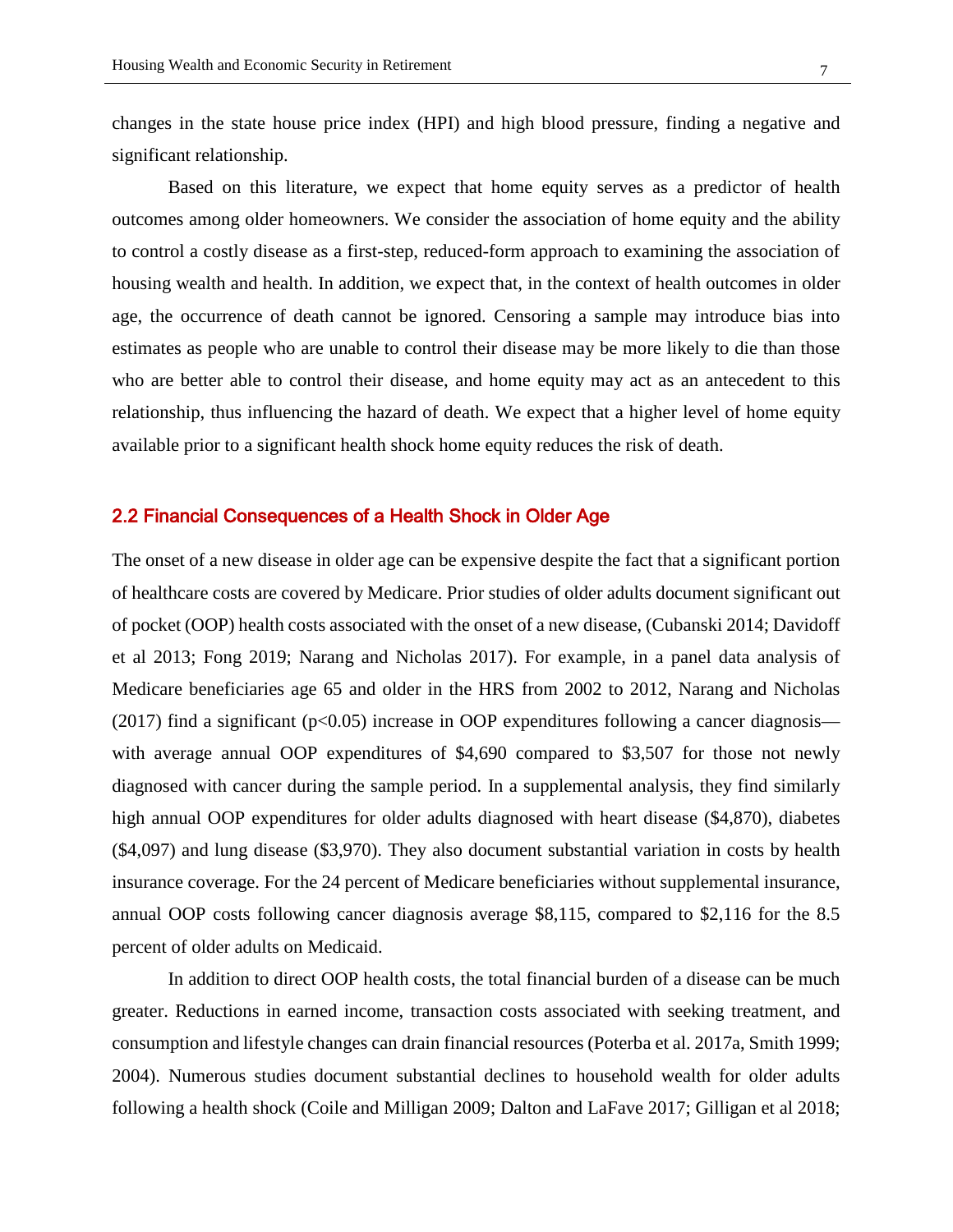Lee and Kim 2008; Pak et al. 2020; Poterba et al 2017; Smith 1999; 2005; Wallace et al. 2017). An early study of older adults using the HRS by Smith (1999) found a \$17,000 decline in net wealth in the two-year period following the onset of a severe disease (cancer, heart disease, stroke, or lung disease). However, Smith (1999) does not decompose changes by type of wealth, nor does he examine outcomes beyond a two-year period.

 Using data on adults age 65 and older from the 1996 to 2014 waves of the HRS, Poterba, et al. (2017) examine contemporaneous changes in total net worth in the wave in which a new disease is first diagnosed. Lung disease and stroke are associated with a statistically significant \$29,000 and \$25,000 reduction in total net worth, with no significant reduction associated with the onset of other diseases including diabetes, heart disease, and cancer. They further decompose changes by type of wealth, finding a significant reduction in housing wealth of \$5,000 to \$7,000 for stroke, heart attack, and lung disease. A limitation of their analysis is a focus on very shortterm effects of a health shock on wealth, in the same period as the diagnosis. Further, they do not examine the mechanisms underlying declines in housing wealth—whether this is due to increases in borrowing, home sale, or exogenous changes to home value.

Using the 1992 to 2004 waves of the HRS, Coile and Milligan (2009) estimate a series of event study models to identify changes in ownership of particular types of assets before and after the onset of an acute (heart attack, cancer) or chronic (lung disease, diabetes) disease. For both types of health shocks, they find a significant reduction in the probability of owning a home following a health shock (relative to the wave prior to shock) that increases over time post diagnosis. By six years (3 survey waves) after the shock, study participants were about 6 percentage points less likely to own a home relative to the wave prior to the shock.

A few other studies focus specifically on the effects of a cancer diagnosis on wealth, given the severe financial burden associated with cancer treatments. Gilligan et al. (2018) study adults age 50 and older newly diagnosed with cancer using the 1998 to 2014 waves of the HRS. They estimate changes in net worth two and four years after diagnosis, relative to levels two years prior to diagnosis, finding that about 40 percent of respondents completely deplete their net worth by four years following diagnosis, with an average decline of about \$50,000. However, their results are primarily descriptive. In a similar study using the 2000 to 2014 waves of the HRS, Pak et al. (2020) document a large and statistically significant 24 percent reduction in net wealth in the wave immediately following cancer diagnosis, corresponding to a decline of \$125,852, with no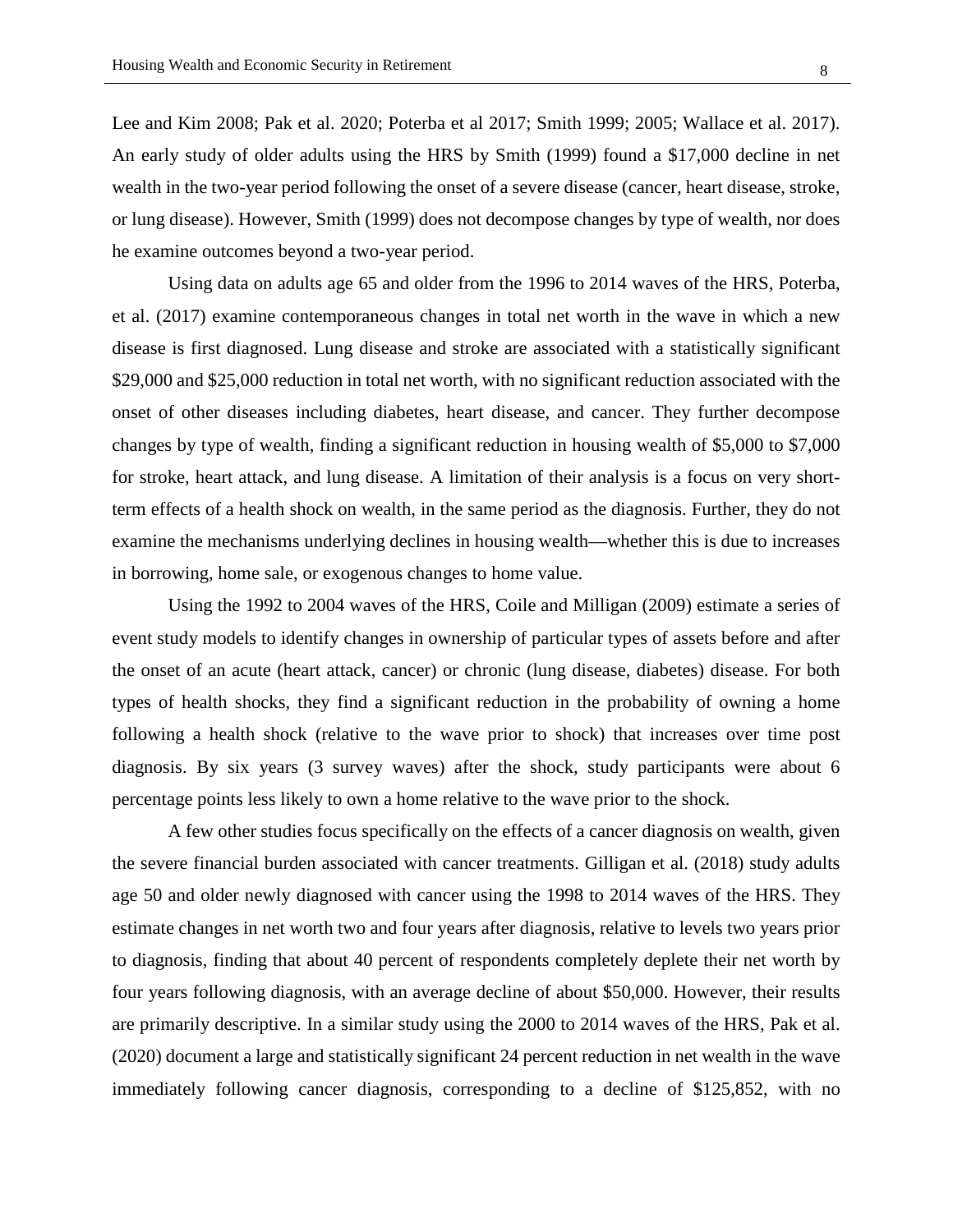statistically significant reduction in wealth thereafter. They also find a re-allocation of wealth to more liquid forms, with an increase in household savings held in cash and cash equivalents.

More similar to our analysis, Gupta et al. (2018) analyze the relationship between cancer diagnosis, financial outcomes, and treatment adherence. Their data include cancer treatment and outcome data, public records property data, and mortgage data for adults with a cancer diagnosis in one state (Washington) between 1996 and 2009. They explore the relationship between the onset of a cancer diagnosis and changes in housing wealth, and the relationship between home equity extraction and adherence to cancer treatments. Their primary identifying assumption is that the timing of a new cancer diagnosis (among the sample with cancer) is unrelated to geographic variation in house price change, which they use as an instrument for home equity extraction.<sup>[2](#page-8-0)</sup> Of those with positive equity in their homes prior to diagnosis, their findings indicate a statistically significant 17 percentage point increase in equity extraction within the five years following a cancer diagnosis. Further, they find that equity extraction, modeled as endogenous, is associated with a 23 percentage point increase in cancer treatment adherence.

Also similar to this present analysis, Moulton et al. (2020) use data from the 1998 to 2016 waves of the HRS to estimate the relationship between borrowing from home equity following a health-shock and cost-related medication non-adherence (CRN), treating borrowing as endogenous using ZIP coded lagged HPI change and an indicator for being borrowing constrained as instruments. They find that each additional \$10,000 in home equity borrowed following a health shock is associated with a statistically significant 1.5 percentage point reduction in CRN—which is more than a 20 percent reduction in the probability of experiencing CRN. While this literature suggests that borrowing from home equity following a health shock may increase adherence to treatment, it does not examine the relationship with longer term health outcomes including the ability to control a disease—this being the focus of the present study.

Our study extends the analysis by Gupta et al. (2018) and Moulton et al. (2020) to analyze the relationship between home equity, mortgage borrowing, and disease specific outcomes for all older adults, not limited to those with a cancer diagnosis. Further, our use of the HRS allows us to control for a rich array of demographic and financial variables not available in previous studies.

<span id="page-8-0"></span><sup>&</sup>lt;sup>2</sup> Specifically, their instrument is the average change in house prices in a ZIP code for the three years prior to cancer diagnosis. They find that a one unit increase in HPI is associated with a 15 percentage point increase in the probability of equity extraction.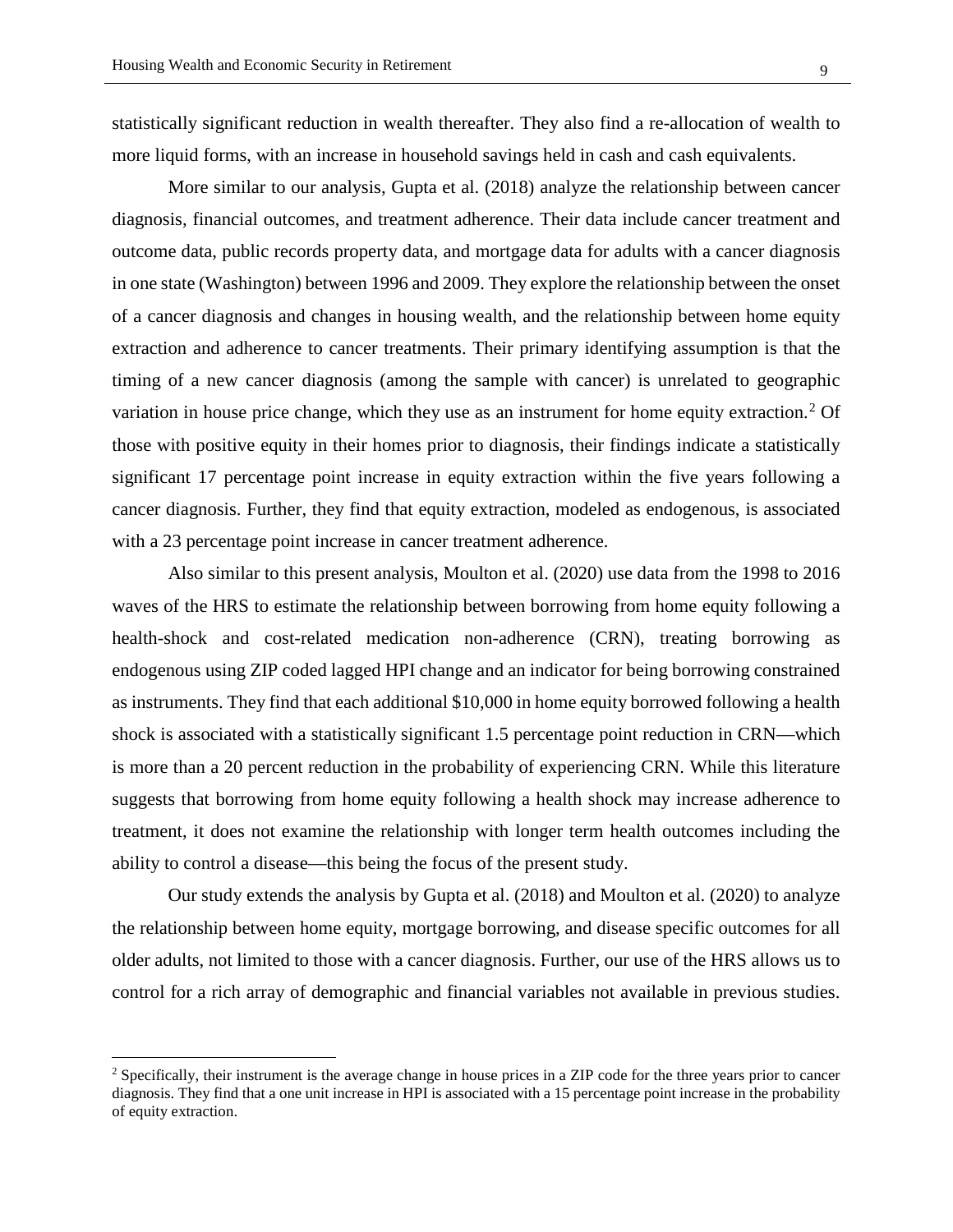Our hypothesis is that home equity *extraction* through mortgage borrowing or home sale—rather than the *stock* of home equity—is what matters for the disease outcomes of older homeowners. As a result, we expect a negative association of liquidity obtained through mortgage borrowing and home sale with the likelihood of having an uncontrolled health condition, as key mechanisms underlying the relationship between house values and health outcomes.

### 2.3 Prior Literature on Disease being Adequately Controlled

Medical diseases are common among older adults, with 35 percent diagnosed with a major disease including cancer, heart disease, lung disease, or stroke by age 65, rising to 65 percent by age 90 (Poterba et al. 2018). While numerous studies examine risk factors associated with being diagnosed with a disease (American Diabetes Association, 2021a; Sung et al., 2021; Vestbo et al., 2013; Virani et al., 2021), an equally important health outcome for older adults is the ability to manage and control a disease. Following prior studies, we define disease as being controlled if a person is diagnosed with a disease and their physical and blood-based indicators are within medically defined thresholds for adequate control (Mitchell et al. 2019; American Diabetes Association, 2021b; GOLD, 2020; Sung et al., 2021; Vestbo et al., 2013; Virani et al., 2021)

 Biological markers help identify individuals whose illness is controlled and who therefore are considered at lower risk of morbidity and mortality from the disease (American Diabetes Association, 2021a). Biological markers also help identify individuals whose illness is not controlled and who are at higher risk of morbidities or mortality from the disease. If the biological risk markers are observed over time, it allows for the ascertainment of disease progression or lack thereof in a person and between different population groups. The focus on disease control is specific to a disease; it is distinctly different from a measure of overall health and is limited to those who have been diagnosed with a disease (American Diabetes Association, 2021a; Sung et al., 2021; Vestbo et al., 2013; Virani et al., 2021).

Despite prior research indicating that people often liquidate home equity following a health shock, no known prior literature examines the relationship between home equity or mortgage borrowing and the extent to which the disease is subsequently controlled. However, prior literature indicates that income and socioeconomic status are significantly associated with disease control. Here, we focus on studies of diabetes, lung disease, cancer and heart disease as these are the most common and costly chronic conditions for older adults and are the focus of our study.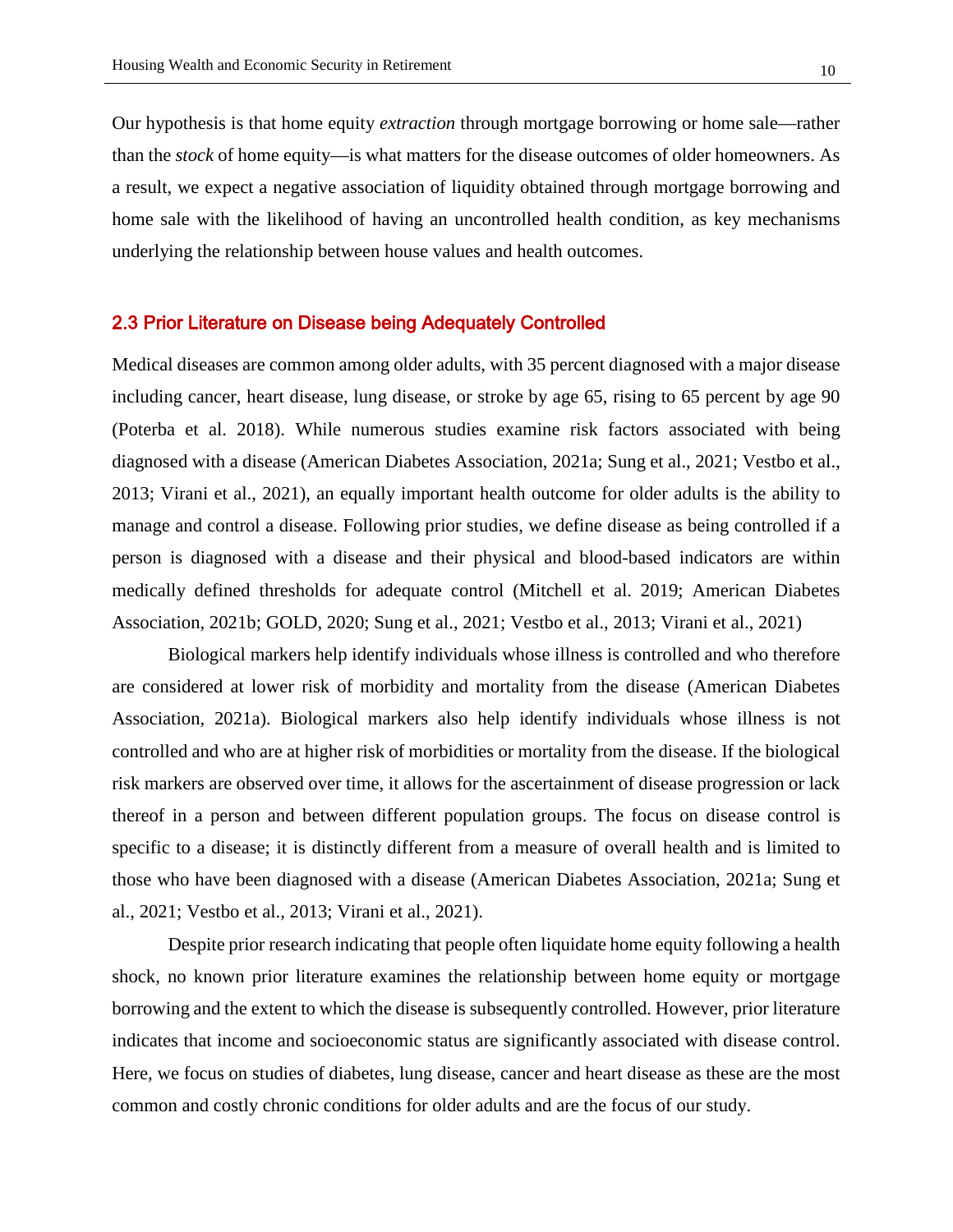Diabetes is characterized by high blood glucose due to insulin resistance and a relative lack of insulin secretion (American Diabetes Assocation, 2021a). The HRS does not distinguish between the onset of type 1 or type 2 diabetes; however, given we measure new onset in older age, the majority of cases will be type 2 diabetes. A robust medical literature documents that socioeconomic status is a significant predictor of glycemic (A1c) control (Hill-Briggs et al., 2020). Measures of socioeconomic status include poverty (Houle et al., 2016) as well as measures of financial hardship, such as difficulty paying bills (Walker et al., 2021). Using the Health and Retirement Study, Walker et al. (2021) find that A1c increases by about 0.1 percent among older adults for each additional measure of financial hardship.

Lung disease encapsulates a variety of conditions in which individuals have a reduced ability to engage in activities due to structural and functional decline in lung tissue (Hankinson et al., 1999). These declines lead to a reduced capacity for gas exchange and can potentially lead to hypoxia. The most common lung diseases fall under the spectrum of chronic obstructive pulmonary disease (Gonçalves et al., 2018). An established literature documents that lower socioeconomic status is associated with reduced lung function (Hegewald & Crapo, 2007). Lower income and poverty are among these socioeconomic factors (Harik-Khan et al., 2001; Prescott et al., 1999). In the multinational Burden of Obstructive Lung Disease study, a one-unit higher wealth score based on household assets (range  $= 0$  to 10) was associated with a 0.36 percent better lung function after adjustment for age and sex (Townend et al., 2017).

 New cancer diagnosis is defined here to include all types, including malignant tumors but excluding minor skin cancers. A rapidly growing literature on the financial toxicity of cancer has examined the significant impact of cancer on cancer patients' financial situation (de Souza et al., 2017). A smaller literature examines the role of socioeconomic status for cancer control, in particular for older adults (Friedell et al., 1998). Here, the focus is on survivorship and access to follow-up care. The ability to afford health insurance is a significant predictor of cancer control, as examination of the Affordable Care Act has shown (Zhao et al., 2020). Lower income, poverty, insurance coverage, and financial hardship situations have been identified as factors in cancer control among older adults (DiMartino et al., 2017).

Heart disease is defined here to include people diagnosed with coronary heart disease, angina, congestive heart failure, or heart attack. Heart disease has been clearly linked with socioeconomic status (Schultz et al., 2018). High blood pressure is the greatest risk factor for heart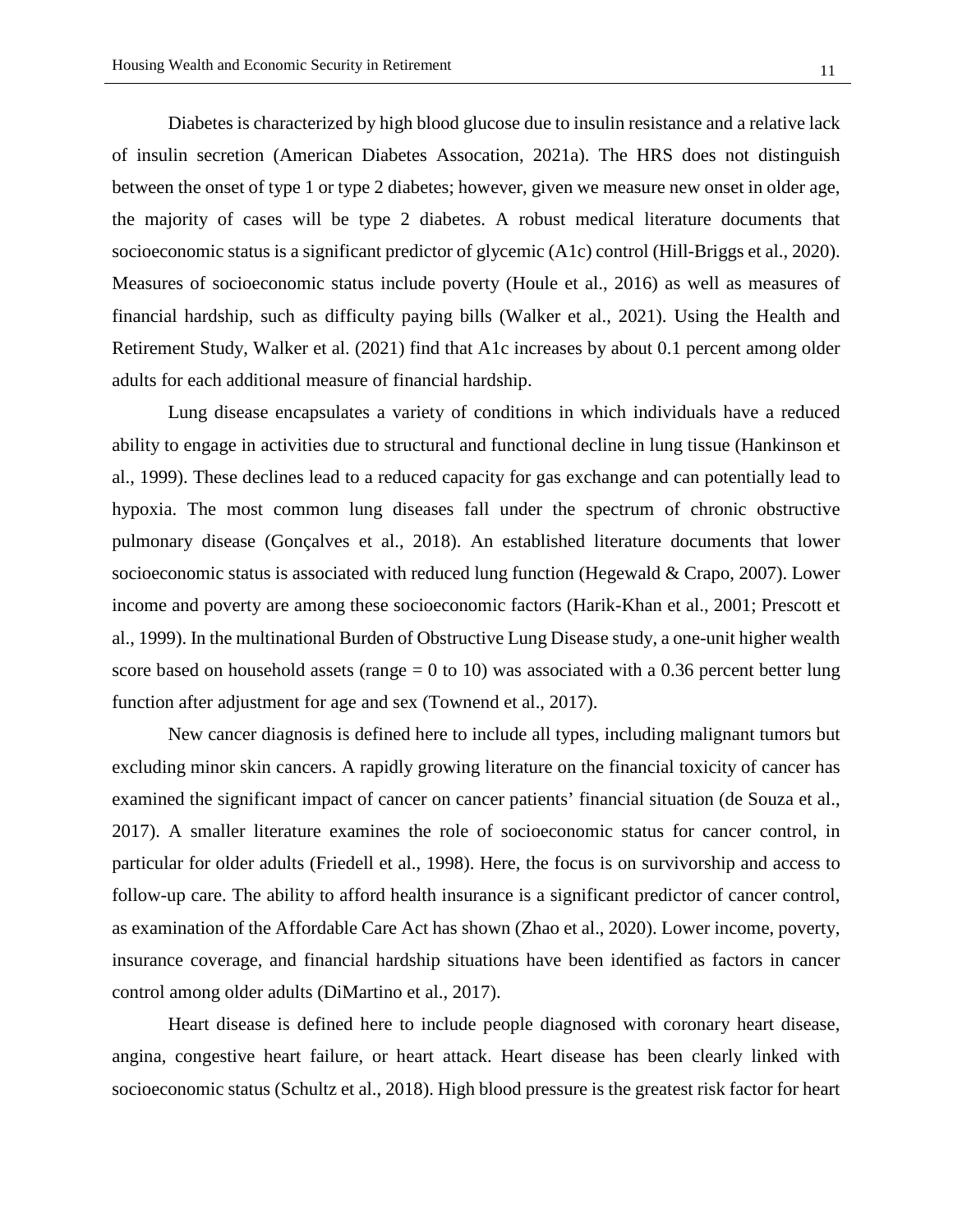disease (Kokubo & Matsumoto, 2017; Virani et al., 2021). Blood pressure control is important for the prevention of heart disease and a critical factor in preventing heart events in those with preexisting heart disease including heart attacks, coronary heart disease, and congestive heart failure. Socioeconomic disparities clearly exist in hypertension (Minor et al., 2008). Income and education are key socioeconomic status measures with large multi-study consortiums showing significant associations with blood pressure, supported by meta-analyses (Brummett et al., 2019; Leng et al., 2015).

Taken together, biomarkers serve as objective measures of disease control. Their availability as part of the HRS has initiated a growing number of studies that use the biological and physical health measures in addition or complementary to the survey-based health information.

## 3. Data and Methods

### 3.1 Data and Sample Construction

 $\overline{a}$ 

The primary source of data for our analysis is the Health and Retirement Study (HRS), a longstanding and well-regarded panel survey of American adults over the age of 50 with a response rate above 80 percent. The HRS is sponsored by the National Institute on Aging (grant number NIA U01AG009740) and is conducted by the University of Michigan. Respondents are surveyed every two years, with new birth cohorts added to the existing sample every three waves. Each wave has around 20,000 respondents (for data set description, Fisher & Ryan, 2018; Sonnega et al., 2014). We use restricted HRS data from 1998 to 2016 with geographic identifiers, as well as the RAND HRS Longitudinal File  $2016 \times 2$  which includes imputations for missing data on financial variables used in our analysis.<sup>[3](#page-11-0)</sup>

For this analysis, we limit our sample to homeowners in the HRS who have a health shock between 2002 and 2016. Following the approach used in prior studies (Smith 1999; 2005; Poterba et al 2017a; 2017b; 2018), we define a health shock as a respondent who self-reports a new diagnosis of disease from 2002 to 2016. Of the 25,481 homeowners in the HRS during our study

<span id="page-11-0"></span><sup>&</sup>lt;sup>3</sup> The RAND HRS Longitudinal File is an easy-to-use dataset based on the HRS core data. This file was developed at RAND with funding from the National Institute on Aging and the Social Security Administration.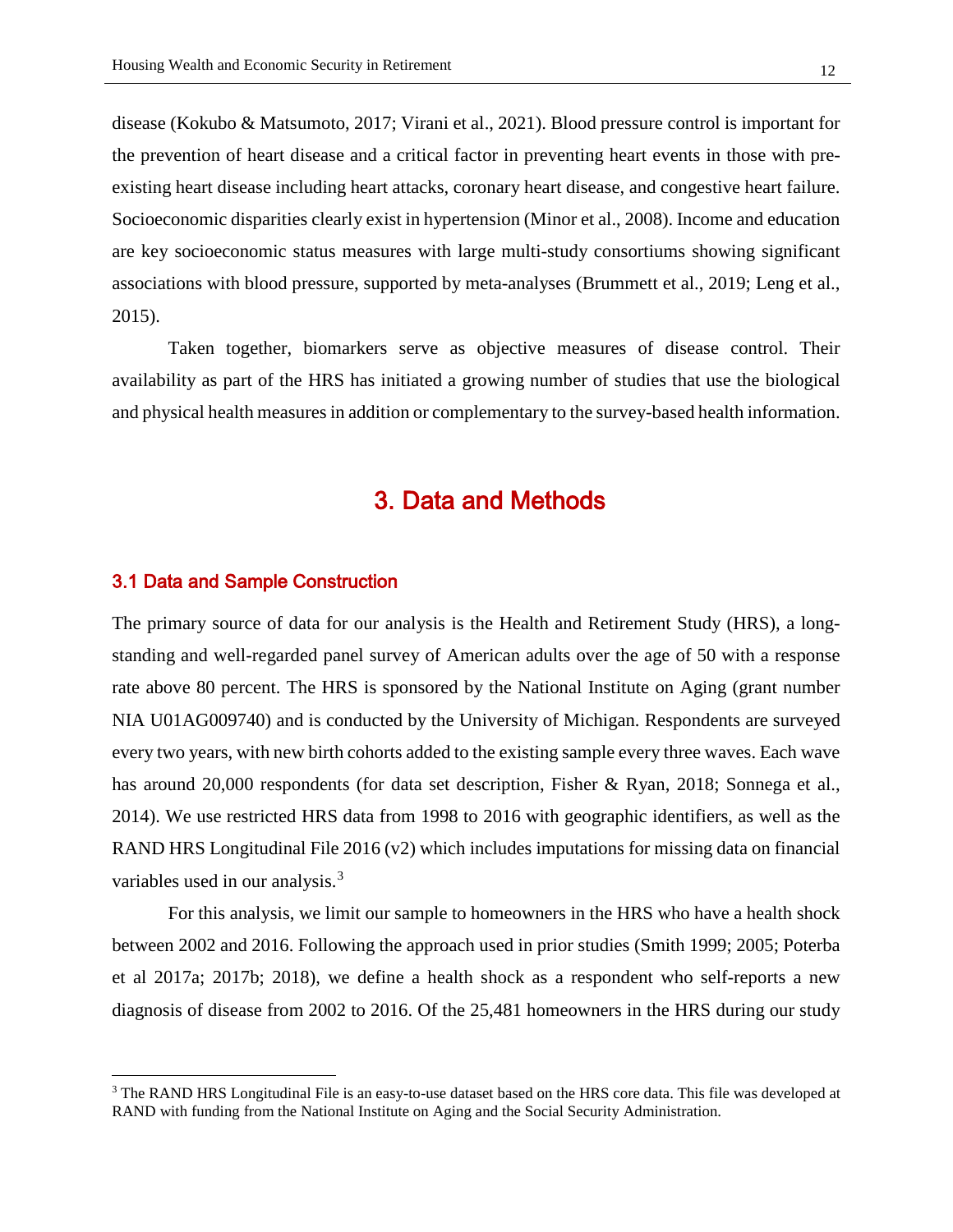period, we limit the sample to respondents diagnosed with one of four major diseases that are common and costly: heart disease  $(N=3,424)$ , diabetes  $(N=2,667)$ , lung disease  $(N=1,455)$ , and cancer (N=2,056). For respondents with multiple diseases diagnosed during our study period, we focus on their first newly diagnosed disease during the study period. This results in the first health shock being skewed towards earlier waves of the HRS, 18.9 percent of first health shocks in 2002, 14.6 percent in 2004, 14.4 percent in 2006, 11.7 percent in 2008, 11.7 percent in 2010, 10.5 percent in 2012, 9.6 percent in 2014, and 8.4 percent in 2016.

To define homeowners, we limit the sample to people who owned a home in the wave prior to diagnosis, who joined the HRS in 2012 or earlier (including mid-baby boomers), and who remain in the sample for at least three consecutive survey waves.<sup>[4](#page-12-0)</sup> We also drop homeowners who defaulted on mortgage debt in 2008, 2010, 2012, 2014, or 2016 waves.<sup>[5](#page-12-1)</sup> These restrictions result in a sample of 8,824 unique respondents. Our primary estimation sample is further restricted to 6,000 respondents age 65 and older at the time of their health shock to hold constant Medicare eligibility.

## 3.2 HRS Biomarker Data, Disease Control, and Self-Rated Health

 $\overline{a}$ 

The focal outcome for this study is a disease-specific indicator of a health shock being adequately controlled in the waves after the health shock. To construct this outcome, we use restricted biomarker and physical health indicators collected from HRS respondents every four years, beginning in 2006 or 2008 (Crimmins et al., 2017), with up to three periods of available data per respondent (through 2014 or 2016). Our estimation sample with biomarker data includes 2,172 respondents (3,932 respondent-wave observations) who were under age 65 at the time of diagnosis, and 4,013 respondents (6,830 respondent-wave observations) who were age 65 or older at the time of diagnosis.

There are various approaches for constructing indicators from biomarkers in the HRS. One approach is to construct an index measure across diseases, summing the number of markers that

<span id="page-12-0"></span><sup>4</sup> The number of lags for our explanatory variables and instruments limits our sample to observations that have complete data for all lagged periods, which is currently two lagged waves prior to the outcome year. 5 Questions about mortgage foreclosure and delinquency are not available before the 2008 wave in the HRS. After

<span id="page-12-1"></span><sup>2008,</sup> borrowers in default on their mortgages could receive loan modifications that increase the total mortgage amount. The HRS data do not allow us to separate increases in the mortgage amount due to borrowing from increases due to modifications. Thus, we drop the small number of individuals in default on their mortgages after 2008 from the primary regression sample.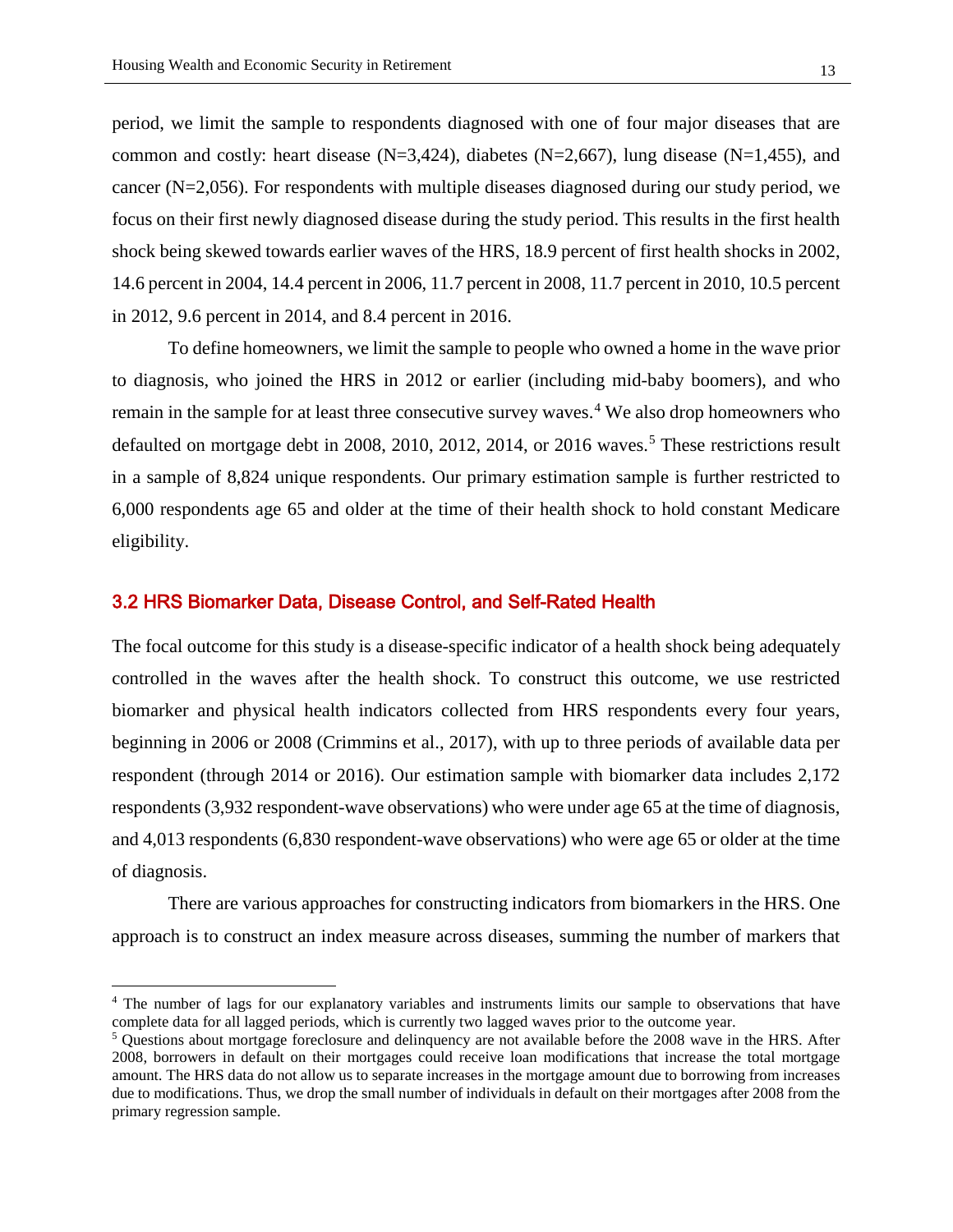are high risk/uncontrolled (e.g., Garcia & Ailshire, 2019; Oi, 2021). Another approach is to examine the markers individually, constructing binary indicators for being uncontrolled on a specific disease (e.g., Mitchell et al., 2019). In our study, we code disease indicators separately, identifying whether or not specific biomarker indicators are within medically defined thresholds for adequate control for a particular disease (American Diabetes Association, 2021b; Armstrong, 2014; GOLD, 2020; Vestbo et al., 2013). Blood-based biomarkers include A1c (diabetes), and Creactive protein (inflammation, e.g., cancer). Physical indicators include blood pressure (heart disease), and peak lung expiratory flow (lung disease).

Table 1 summarizes the biomarker thresholds used in our primary specifications and the proportion of respondents in the sample diagnosed with a given disease who were uncontrolled post diagnosis. Appendix A provides additional detail on each biomarker and our coding process.<sup>[6](#page-13-0)</sup>

| <b>Disease</b> | <b>Biomarker</b>          | <b>Threshold</b>           | % Uncontrolled |           |
|----------------|---------------------------|----------------------------|----------------|-----------|
|                |                           |                            | Diagnosis      | Diagnosis |
|                |                           |                            | $age \geq 65$  | age < 65  |
| Lung           | Peak Expiratory Flow Rate | $< 50\%$                   | 33.0%          | 12.6%     |
| Heart          | <b>Blood Pressure</b>     | $\geq$ 140/ $\geq$ 90 mmHg | 36.5%          | 27.1%     |
| Diabetes       | Hemoglobin A1c            | $>7\%$                     | 22.4%          | 27.6%     |
| Cancer         | <b>C-Reactive Protein</b> | $\geq$ 5 mg/L              | 19.8%          | 23.7%     |

Table 1: Biomarker Thresholds for Disease Control and the % Uncontrolled in Sample

*Note: Table provides the thresholds used in the analyses to identify disease control in the waves after the shock.*

While biological markers provide objective measures of health, a large literature exists that examines measures of self-assessed, subjective health. This measure reflects a person's optimism about their health and is influenced by socio-economic and psychological factors (Layes et al., 2012). The relationship with objective measures of health varies across studies, but the measure has been consistently documented as a predictor of longevity (van Doorslaer & Gerdtham, 2003). As a result, self-assessed health provides a complementary approach to assessing health after

<span id="page-13-0"></span><sup>6</sup> As a sensitivity test, we re-estimate our models with alternative thresholds for a disease being uncontrolled as follows: diabetes (hemoglobin A1c ≥8%); heart disease (blood pressure ≥130/≥80 mmHg); and cancer (C-reactive protein ≥10 mg/L). The results with the alternative thresholds for heart disease and cancer are substantively similar to the results with our preferred thresholds. For diabetes, the results weaken when we use the higher level of A1c; however, only 5.1 percent of the sample with diabetes is uncontrolled using a threshold of 8 percent, versus 25.4 percent being uncontrolled with the threshold of 7 percent (the medically preferred threshold).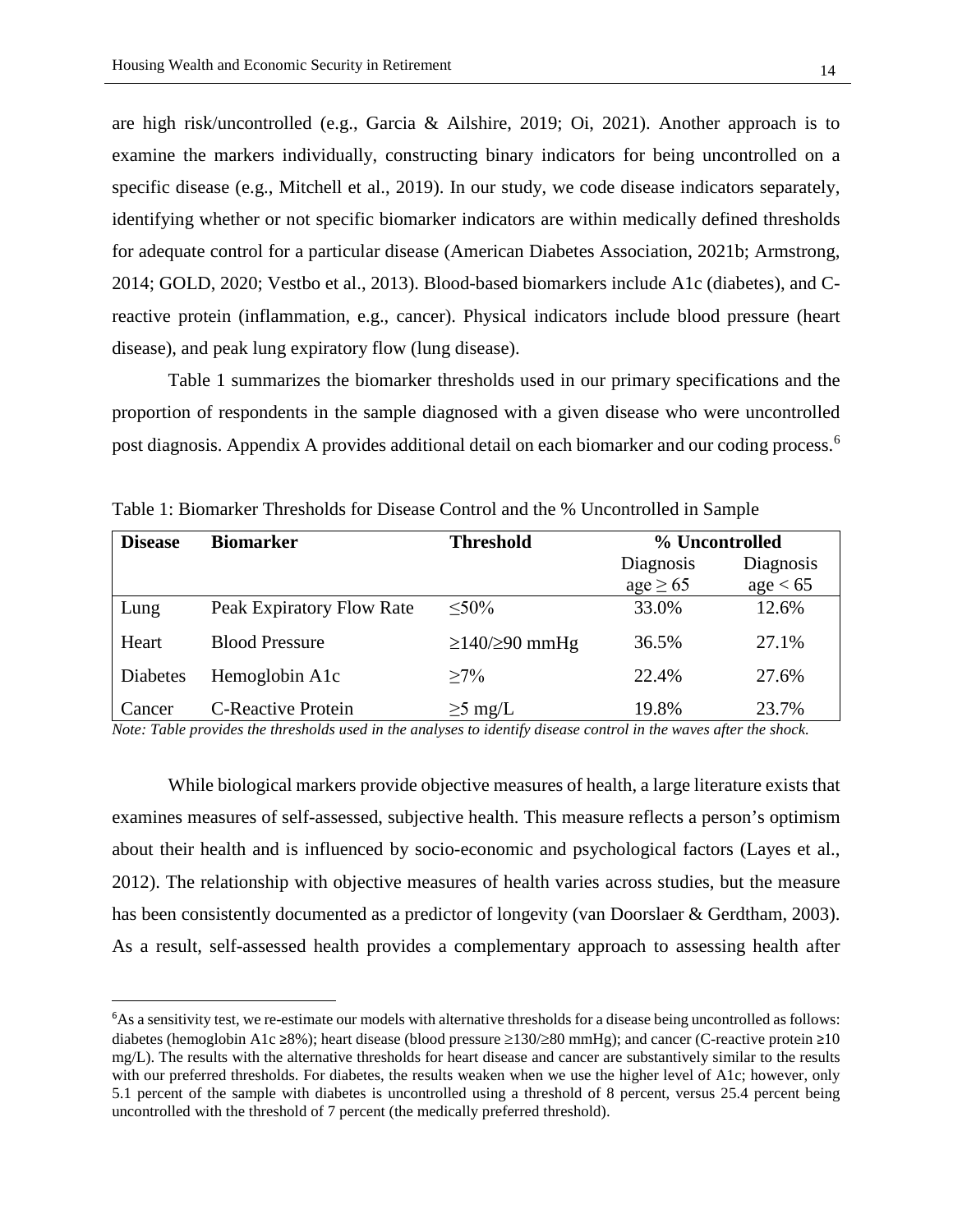disease onset by accounting for non-medical factors that can influence an older adult's perception about their health.

The HRS uses a simple question inquiring about a person's health status on a five-point Likert scale ranging from poor, fair, good, very good and excellent (Question C001). The question is used in several national survey efforts, such as the Survey of Health, Aging, and Retirement in Europe (SHARE), the Household, Income, and Labor Dynamics in Australia Survey (HILDA), and the German Socio-Economic Panel (SOEP).<sup>[7](#page-14-0)</sup>

Figure 1: Trends in the probability of biomarker uncontrolled and self-rated health following a new diagnosis by type of diagnosis



*Source: 2006-2016 HRS survey waves. Restricted to respondents with a health shock between 2002 and 2016 who owned a home in the wave prior to the shock. Samples combine homeowners shocked before and on or after age 65 (N = 8.435 total person-waves across all diseases). Samples are unbalanced panels. Note: All models control for age and age-squared and calendar year of the shock, and include random effects. Linear probability models are used for estimation.*

 We use the five-point scale for self-rated health as an alternative outcome in our study. Figure 1 compares trends in our biomarker-based indicator for being uncontrolled with self-rated health after the diagnosis. Note that all trends are relative to the omitted wave immediately after

<span id="page-14-0"></span><sup>7</sup> Besides retaining the 5-item coding, studies have used a binary coding of the measure based on combining "poor" and "fair" responses (Coe & Zamarro, 2011) or focus on the lowest, "poor" response (Dave et al., 2008; Eibich, 2015)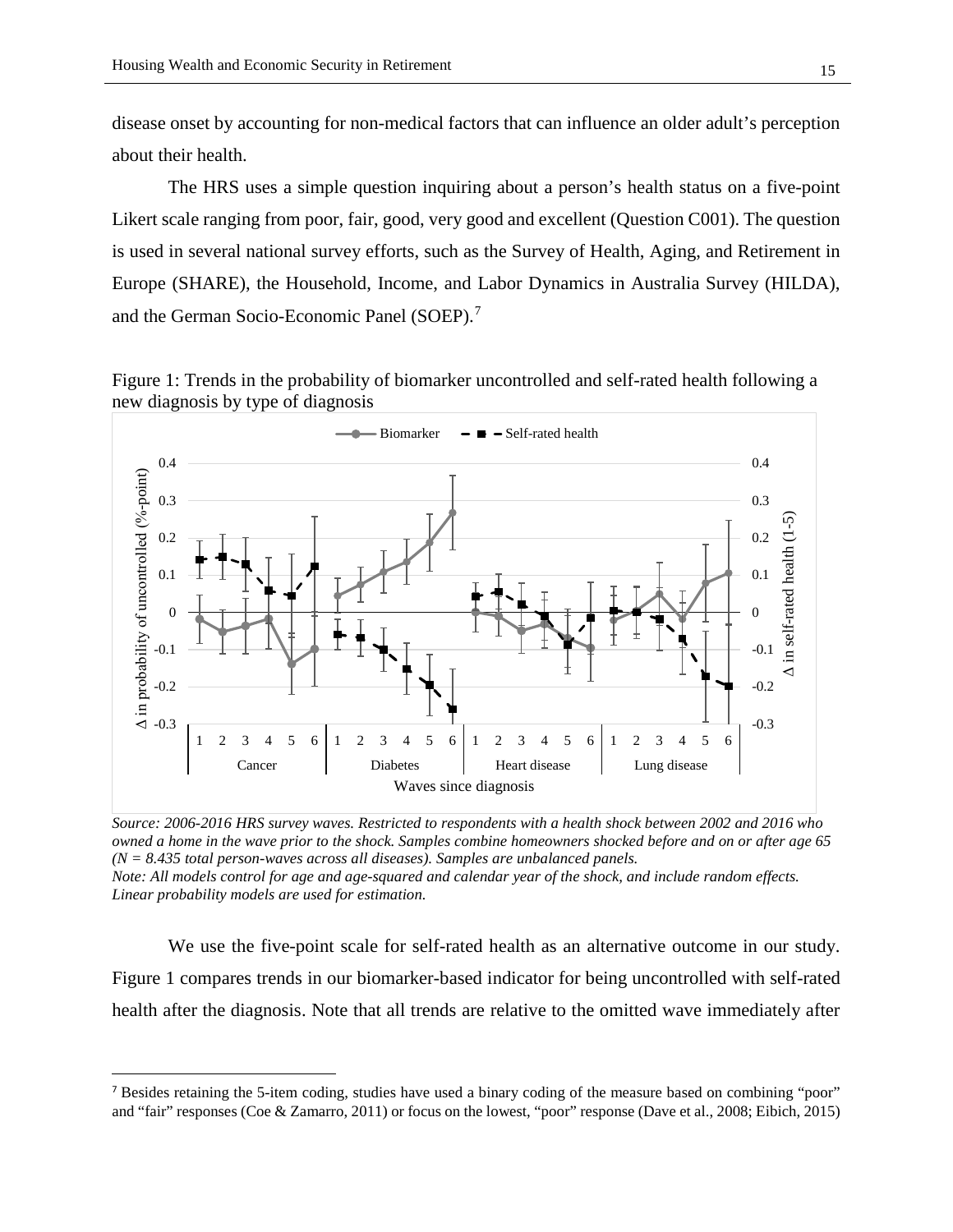the person was diagnosed with a disease. All trends adjust for age, age-squared, and calendar year of diagnosis, and include individual random effects. For three of the four diseases, the two measures follow opposite trajectories as expected post-diagnosis (an increase in being uncontrolled is associated with a decline in self-rated health), with the shape of the trends being idiosyncratic for the disease type. Heart disease is the exception as respondents are slightly less likely to be uncontrolled on biomarkers at wave five, yet they also report slightly worse self-reported health at wave five. These conflicting trends in disease progression confirm that biomarkers and selfreported health measure two distinct underlying constructs.

#### 3.3 Empirical Specifications

 $\overline{a}$ 

We begin with a descriptive analysis of trends in health expenditures, income, financial wealth, home equity, and non-housing debt for individuals in the HRS with a health shock, beginning with the survey wave prior to the health shock through 2016, or when the individual exits the sample. Unique to our study, we further separate changes in home equity due to mortgage borrowing from changes due to home sale. We estimate a series of event study models to analyze trends, where "time 0" is the HRS survey wave when the person reports first being diagnosed with a disease and the omitted baseline period is the survey wave immediately prior to being diagnosed with the disease. We estimate trends separately by age at the time of diagnosis (under or over age 65). All of the event study models control for age, age-squared, and calendar year of diagnosis, and include individual random effects. We also compare average stocks of home equity and loan-to-value ratios in the wave immediately prior to the shock, and rates of new mortgage borrowing in the wave immediately after the shock, by HRS birth cohort, holding the age of diagnosis constant.

We then move to a series of causal analyses. Our first specification models the reduced form relationship of time invariant home equity in the wave prior to a disease diagnosis (Ei) and whether or not a disease is adequately controlled in the waves of or after the diagnosis  $(Y_{it})$ .<sup>[8](#page-15-0)</sup> A disease that is not adequately controlled is coded "1", or "0" otherwise. We control for time invariant health levels that are predetermined as of the wave prior to diagnosis including

<span id="page-15-0"></span><sup>&</sup>lt;sup>8</sup> This specification tests whether the amount of home equity held prior to diagnosis of a disease is associated with whether the disease is controlled in all waves following the diagnosis. It does not allow the association to differ depending on how many waves after the diagnosis have occurred. In supplemental analyses, we re-estimated equation (1) including interactions between home equity held prior to the diagnosis and the wave since diagnosis dummy variables, this allowing the association between home equity and disease outcomes to vary over time. None of the interaction terms were significant.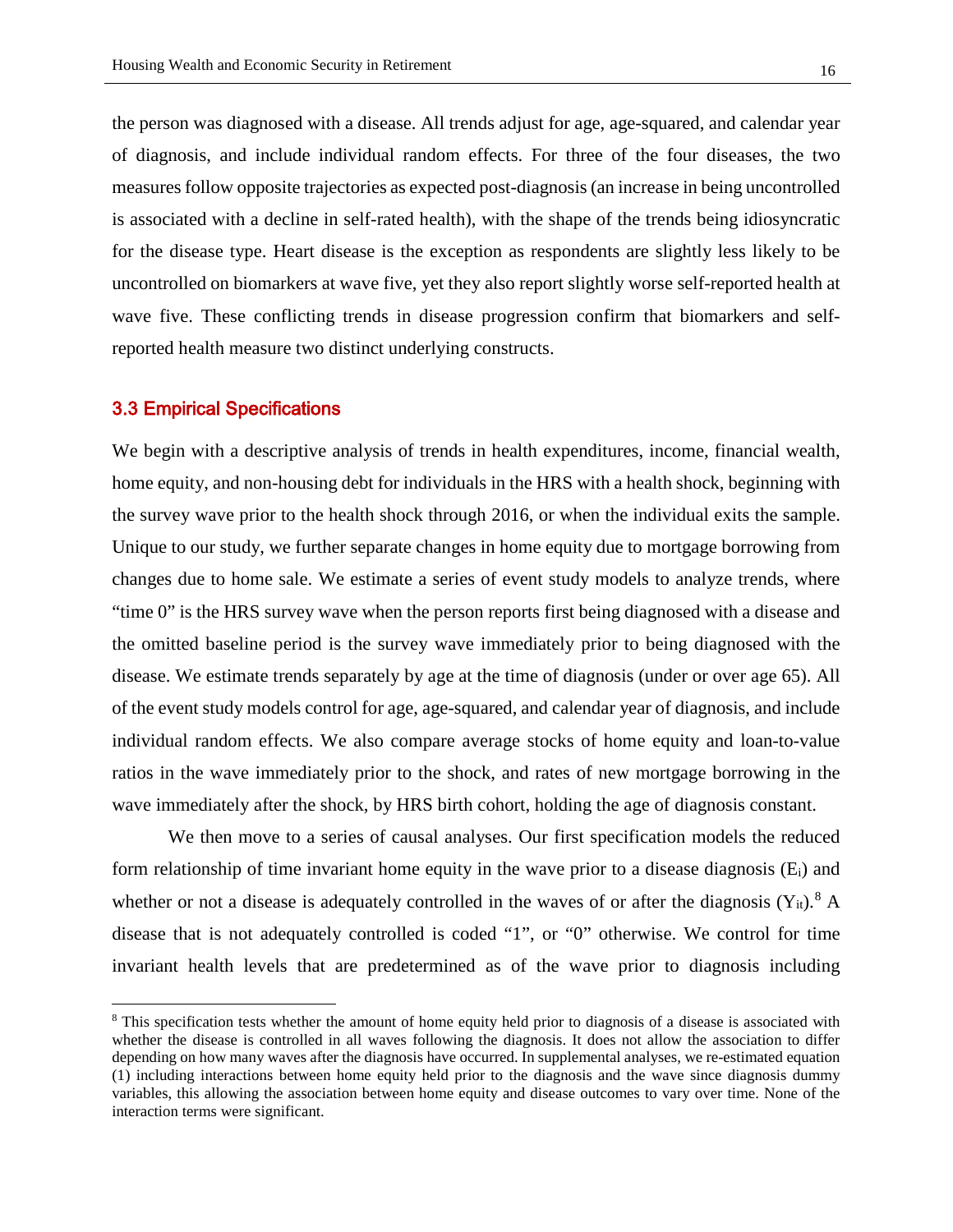comorbidities, self-reported health, smoking, functional and cognitive limitations, mental health, and presence and types of health insurance  $(H_i)$ , as well as income and liquid wealth  $(A_i)$ .  $X_i$  is a set of time invariant demographic control variables measured as of the wave prior to the diagnosis, including race/ethnicity, sex, education, marital status, household size, number of living children, region and urban-rural residence, as well as age and age-squared at the time of diagnosis and the calendar year of the diagnosis.  $W_{it}$  is a set of time varying control variables including dummies for the wave since the diagnosis and calendar year dummies,  $\mu_i$  is a person-specific effect that captures unobserved individual factors, and  $\eta_{it}$  is a transitory shock. We include a vector of indictors for disease type  $(D_i)$  that take the value of "1" for the new disease that is associated with the health shock at time 0. We estimate Equation (1) using a linear probability model with individual random effects.<sup>[9](#page-16-0)</sup> We estimate the model separately by age at the time of disease onset (<65 or  $\geq$ 65).

$$
Y_{it} = \beta_0 + \beta_1 E_i + \beta_2 H_i + \beta_3 A_i + \beta_4 X_i + \beta_5 W_{it} + \beta_6 D_i + \mu_i + \eta_{it}
$$
\n(1)

Our second specification includes the lagged amount of home equity extracted through borrowing  $(B_{it-1})$ , modeled as an endogenous choice. Time varying financial controls include lagged income and liquid wealth  $(A_{it-2})$ , as well as non-financial, time varying controls  $(X_{it-2})$ including changes in marital status, death of a spouse, region and urban-rural residence, household size, number of living children, presence and type of health insurance, and spouse health levels including comorbidities, self-reported health, and physical limitations. We lag the time-varying control variables two waves, as they are also included in the first stage regression predicting the amount borrowed at t-1.  $W_{it}$  is a set of indicators for the number of waves since the disease diagnosis,  $\mu_i$  is a person-specific effect that captures unobserved individual factors, and  $\eta_{it}$  is a transitory shock. We estimate our models with random effects and include vectors of time invariant variables measuring respondent health levels in the wave prior to disease diagnosis  $(H<sub>i</sub>)$ ,  $(A<sub>i</sub>)$ , and  $(X_i)$ , as well as disease type  $(D_i)$  following the specification in Equation (1). Results from a Hausman test comparing Equation (2) with fixed versus random effects were not significant, indicating that the latter is consistent with the former and random effects are statistically more efficient and thus preferred (chi2 = 35.610,  $p = 0.746$ ). Nevertheless, as a robustness test, we

 $\overline{a}$ 

<span id="page-16-0"></span><sup>9</sup> In supplemental analyses not shown, we re-estimated equation (1) using a probit regression model and found substantively similar results (available by request).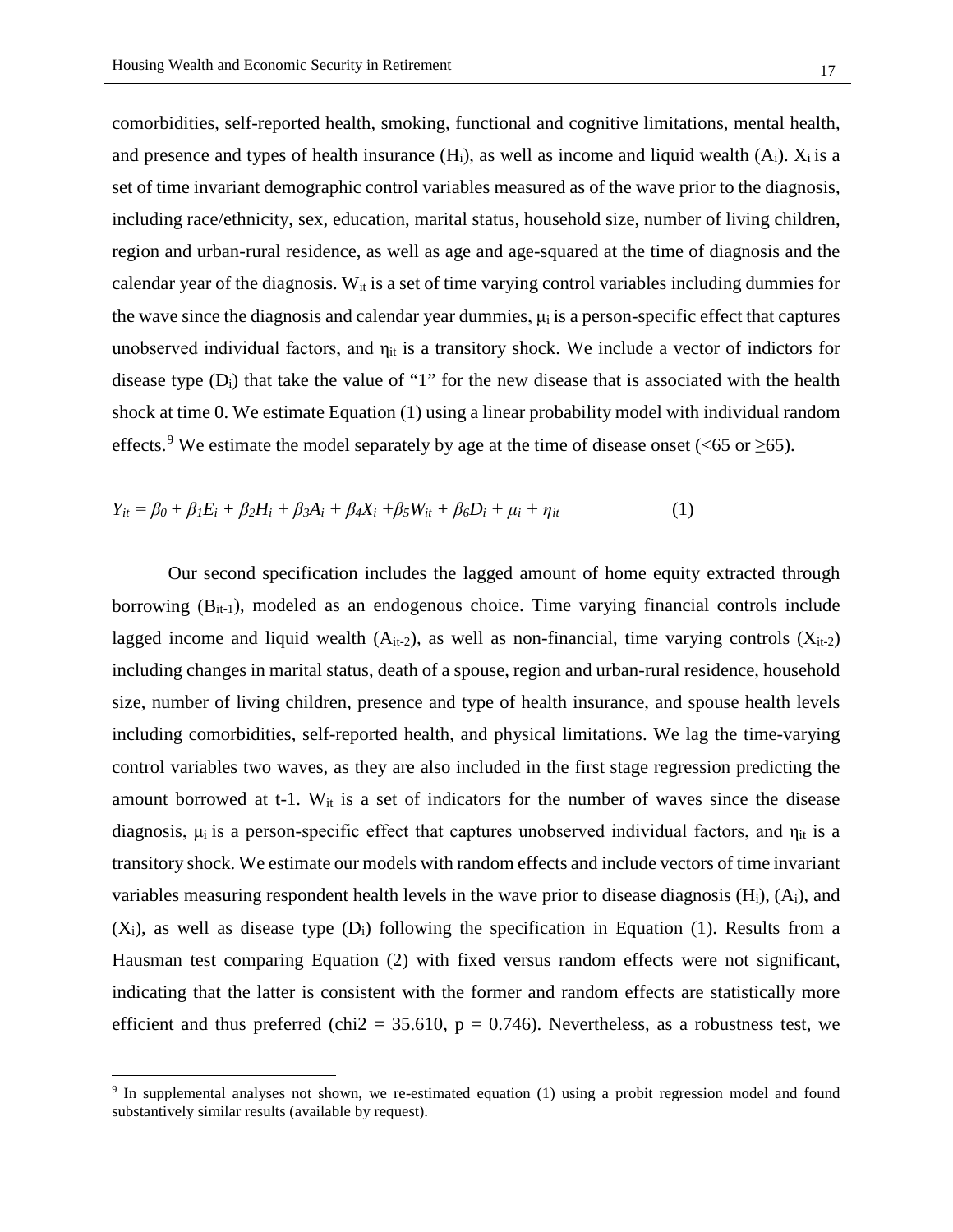present results from a fixed effects specification that controls for all possible unobserved timeinvariant confounders. We estimate Equation (2) separately by age of disease onset ( $\leq 65$  or  $\geq 65$ ).

$$
Y_{it} = \beta_0 + \beta_1 B_{it-1} + \beta_2 A_{it-2} + \beta_3 X_{it-2} + \beta_4 W_{it} + \mu_i + \eta_{it}
$$
 (2)

This specification tests whether the amount of borrowing in a wave after the diagnosis affects disease control in the following wave. Thus, only the short-term effect is estimated. The specification assumes there are no longer run effects of borrowing (e.g., four or more years after the new loan occurs). We estimate Equation (2) using a two-stage least squares panel model, with the first stage estimating the amount of home equity extracted and the second stage estimating whether or not the disease is adequately controlled. One instrument for home equity extraction is the lagged local area two-year percent change in ZIP code house prices as measured by the FHFA House Price Index (ΔHPI), from t-2 to t-1 (FHFA, 2020). Change in house prices is a commonly used instrument for endogenous changes in home equity and mortgage borrowing in the literature (Costa-Font et al. 2019; Fichera & Gathergood 2016; Gupta et al. 2018; Hamoudi & Dowd 2013). We also include as an instrument the level of house prices in the ZIP code at t-2 drawn from the Zillow Home Value Index (ZHVI). Our identifying assumption is that geographic variation in ΔHPI and house price levels at a given point in time are unrelated to health outcomes (conditional on all controls) except through their effect on extracting home equity. Our third instrument is an indicator of being borrowing constrained at t-2, which we measure as having a loan-to-value (LTV) ratio of 80 percent or higher from HRS survey data as it is more difficult to be approved for additional borrowing with LTVs above 80 percent.<sup>[10](#page-17-0)</sup>

In our primary specifications for Equation (2), home equity extracted  $(B_{it-1})$  is limited to the amount extracted through borrowing on a mortgage. In an alternative specification, we replace  $B_{it-1}$  with the amount of home equity extracted through home sale as of t-1. Unfortunately, our instruments fail the weak instrument test in the first stage when extraction is defined as home sale (Kleibergen-Papp rk LM statistic = 5.556,  $p = 0.135$ ). We subsequently estimate our models

<span id="page-17-0"></span> $10$  We test alternative instruments, including an indicator of monthly housing costs to monthly income being greater than 30 percent, as well as an indicator of the count of bank branches in a respondent's ZIP code. We find that these indicators do not significantly predict mortgage borrowing and thus are not good instruments. We also consider alternative thresholds for being constrained by LTV, including 90 percent LTV. LTV thresholds above 90 percent are statistically associated with lower levels of mortgage borrowing, however the 80 percent threshold has the strongest relationship with future borrowing and thus is the threshold we use for our primary specifications.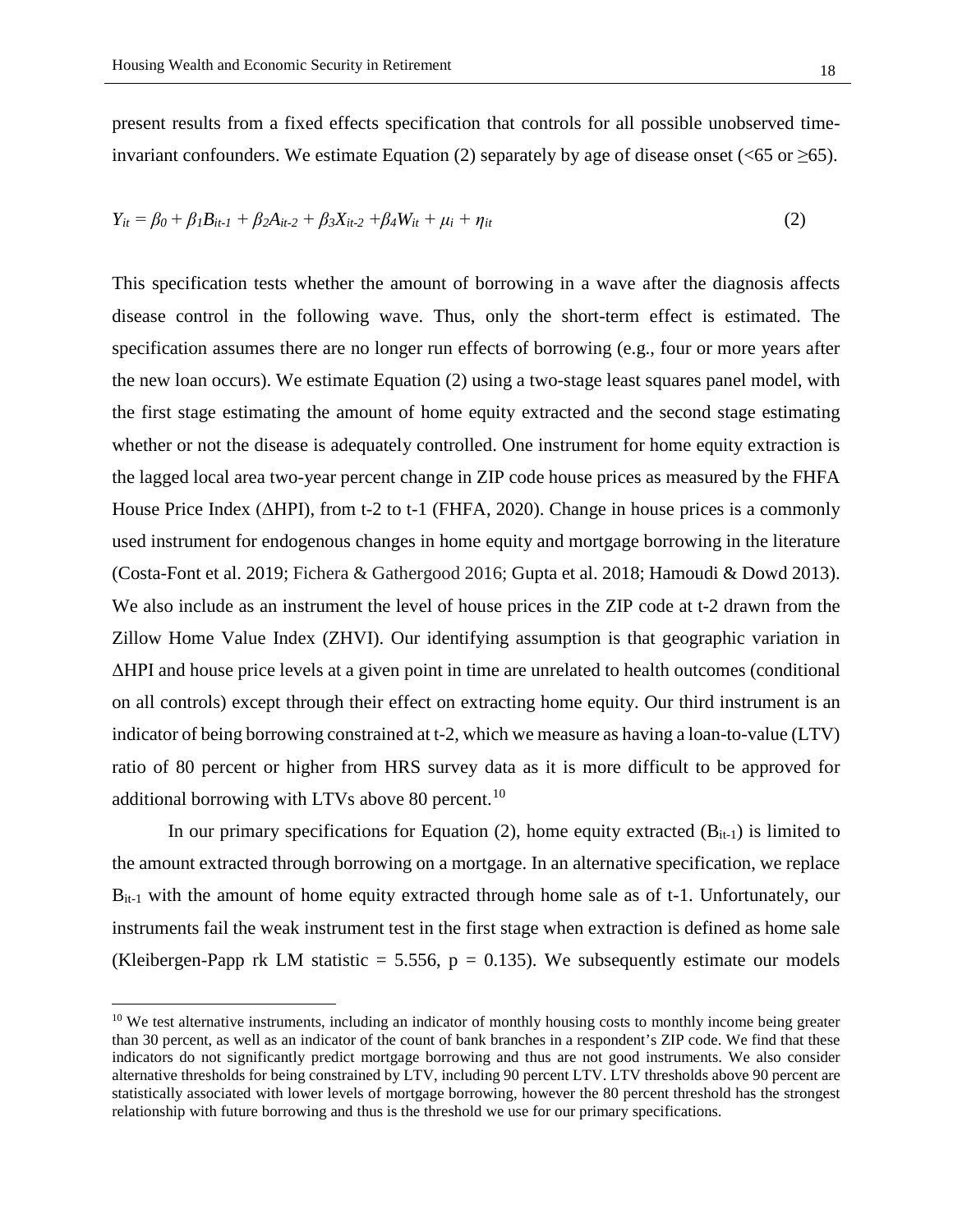replacing  $B_{it-1}$  with a combined indicator of the total amount of equity extracted through borrowing and home sale as of t-1. Instrument tests for this model meet generally accepted thresholds.

In robustness checks we test whether the relationships for home equity held prior to the shock (Equation 1) or equity extraction (Equation 2) and post-diagnosis disease outcomes varies by (a) whether the primary source of income in the wave prior to the shock was Social Security (for those diagnosed after age 65);<sup>[11](#page-18-0)</sup> (b) whether the homeowner held any mortgage debt in the wave prior to diagnosis; and (c) whether the homeowner was borrowing constrained in the wave prior to diagnosis (measured by an LTV ratio of 80 percent or higher or a mortgage payment-toincome ratio of 20 percent or higher in the wave before the diagnosis).

Our primary outcome is an indicator for whether or not the disease is adequately controlled as measured using biomarker data. As a complimentary analysis, we estimate our specifications (Equations 1 and 2) with a commonly used indicator of overall self-reported health measured on a scale of 1 to 5, where 1 is "poor" and "5" is excellent. This is a different construct from disease control, as it is not disease specific and is perceptual. Self-reported health has one additional analytical advantage: unlike biomarker data that begins in 2006 and is observed only every other wave, self-reported health is measured every wave for each respondent, thereby increasing the number of observations.

One of the limitations of our empirical approach is to censor people when they die. This censoring may introduce bias into our estimates as people who are unable to control their disease may be more likely to die than those who are better able to control their disease, and home equity may act as an antecedent to this relationship, thus influencing the hazard of death. As a supplemental specification to Equation (1), we estimate the reduced form relationship between home equity prior to diagnosis on post-diagnosis all-cause mortality. We do this with a Cox proportional hazards model, estimating the risk of dying (*h*) at age t, where the onset of risk is defined as the age of diagnosis, as shown in Equation (3). Survivors are censored as of the last available interview wave. We include the same set of time invariant variables included in Equation (1), measured as of the wave prior to diagnosis.

<span id="page-18-0"></span><sup>&</sup>lt;sup>11</sup> We measure Social Security as the primary source of income if income from Social Security Supplemental Security, Disability, and Retirement constitutes 90% or more of total household income. This indicator is time invariant, measured as of the wave prior to the health shock.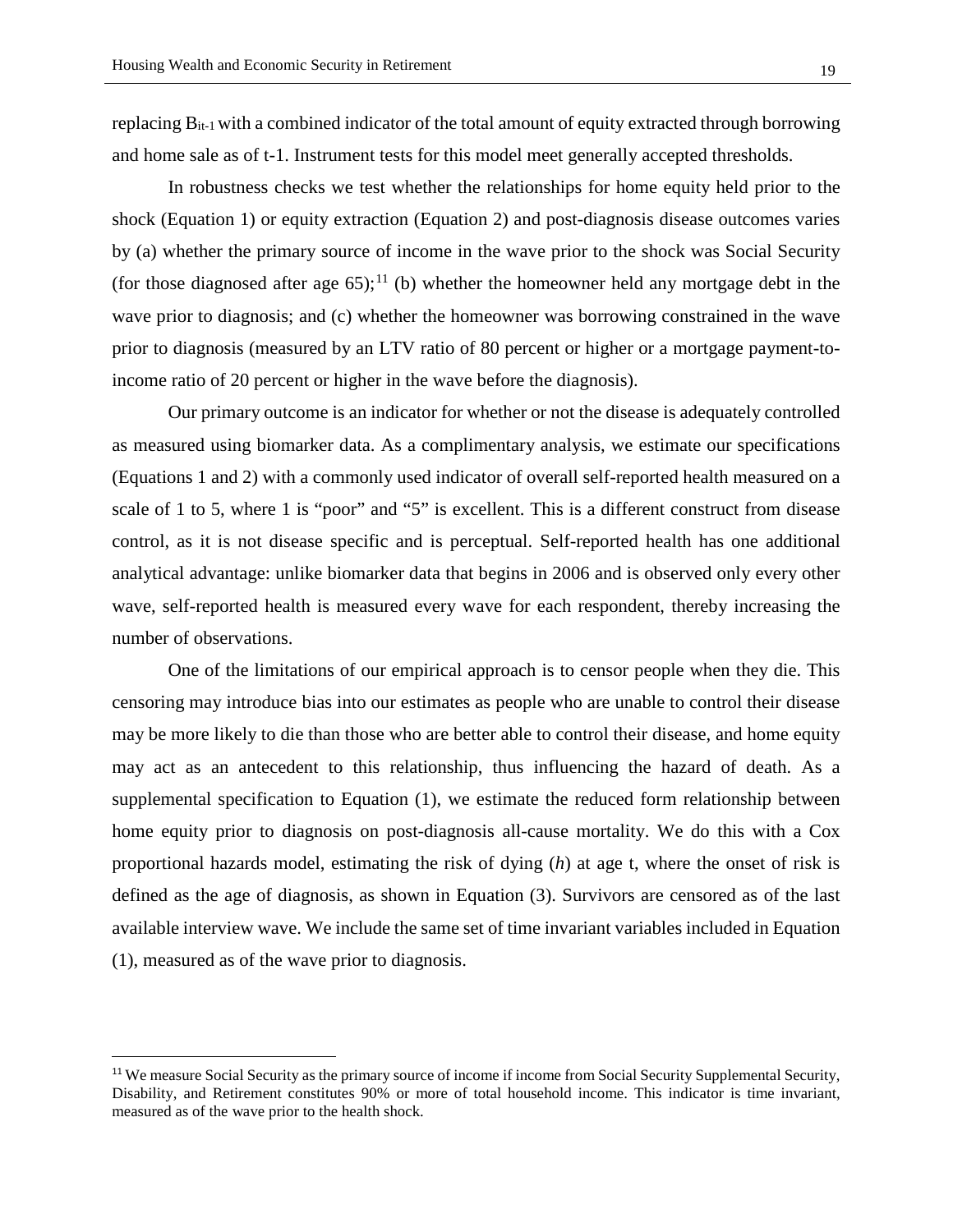$$
h(t) = h_0(t)^* \exp (\beta_1 E_i + \beta_2 H_i + \beta_3 A_i + \beta_4 X_i + \beta_5 D_i)
$$
\n(3)

#### **3.4 Variable Construction and Sample Characteristics**

Appendix B reports summary statistics for the estimation sample in Equation (1) and Equation  $(2)$ .<sup>[12](#page-19-0)</sup> Home equity is calculated as the difference between respondents' estimate of the home value and their outstanding mortgage balance on all primary and secondary residences. All dollar values are adjusted for inflation to 2016 dollars using the Consumer Price Index for All Urban Consumers-All Items. The sample means home equity at baseline is \$211,400 for those diagnosed on or after age 65 and \$161,100 for those diagnosed before age 65 with diabetes, heart disease, lung disease, or cancer.

New mortgage borrowing is calculated as the amount of the increase in the self-reported mortgage balance on primary and secondary residences (combined) between two waves (Moulton et al. 2020). Negative values, which represent mortgage repayments, are set to 0. The new mortgage borrowing measure combines four types of mortgage debt into one measure, including first mortgages, home equity lines of credit (HELOCs), second mortgages, and other mortgages on the primary and secondary residences.<sup>[13](#page-19-1)</sup> We do not use the imputed RAND mortgage debt data; those with RAND imputed values are set to missing. Using imputed values for mortgage amounts can yield false indications of increased borrowing from one wave to another. In addition, we set borrowing amounts to 0 in the wave that a respondent moves, purchases a second home, or splits from a household. These assumptions eliminate erroneous instances of borrowing due to a purchase of a new home or change in marital status. We also create a binary measure of new mortgage borrowing, which is coded as 1 in the wave of mortgage borrowing and 0 other waves. Outliers are set to missing, including households with home equity greater than \$1,500,000 in years t or t-1 (48 cases) and households that borrow more than \$500,000 from year t to t-1 or t-1 to t-2 (7 cases). In our estimation samples, 18.2 percent of homeowners under age 65 at the time of the shock and 11.0 percent of homeowners age 65 and older at the time of the health shock borrow from home equity over a two-year period (from one wave to the next), with an average borrowed amount of \$52,800 and \$41,700. The sample mean amount borrowed (including \$0 for

<span id="page-19-0"></span> $12$  Summary statistics are generated for the sample used to estimate reduced form Equation (1) which includes biomarkers measured in the wave of the new diagnosis.

<span id="page-19-1"></span><sup>&</sup>lt;sup>13</sup> We re-estimated equation (2) with a borrowing amount variable limited to primary residences and on the portion of the sample who do not own second homes. We find substantively similar results in both cases.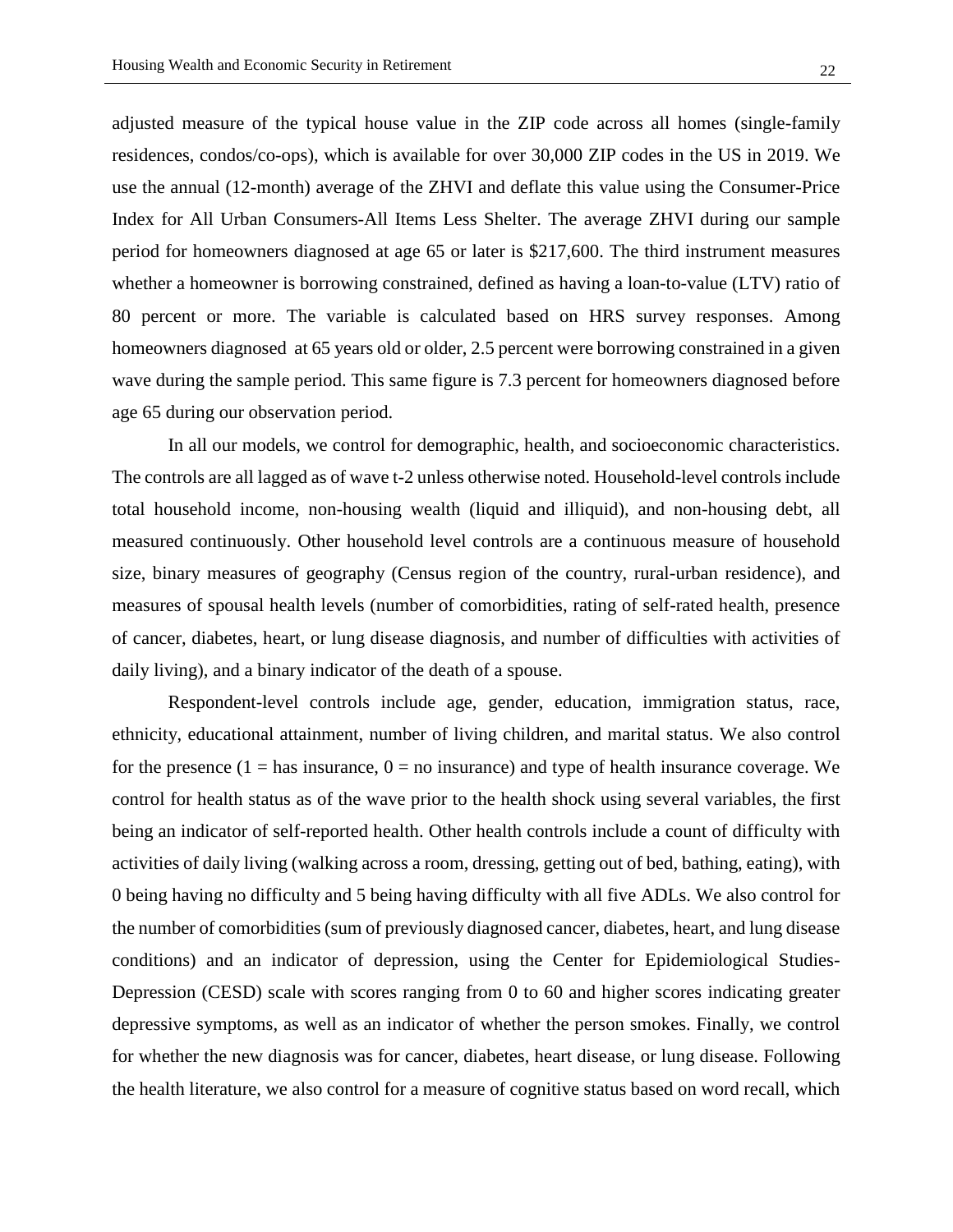ranges from 0 to 20 (Hamoudi & Dowd 2014) and a measure of self-reported memory, with 1 being poor memory and 5 being excellent memory (Insel, Morrow, and Figueredo 2006). These cognitive and memory variables are measured in the wave prior to the new diagnosis.<sup>[15](#page-22-0)</sup> To account for unobserved local economic shocks that may be correlated with both mortgage borrowing and health outcomes, we control for the lagged average annual county unemployment rates and the change in these rates between t-2 and t-1 (Bureau of Labor Statistics 2019).

Key sample characteristics, among the sample diagnosed on or after age 65, show that the average age of diagnosis is 72.7, 50.7 percent of respondents are male, 89 percent of respondents are White, 8.4 percent of respondents are Black, 5.5 percent are Hispanic (of any race), and 2.6 percent are another race. In terms of education, 18.3 percent of the older diagnosed sample have less than a high school degree, 38.6 percent have a high school degree or GED, 21.7 percent have some college, and 21.3 percent have a college or higher degree. In terms of baseline health levels, average self-rated health in the wave prior to the diagnosis is in the "good" range (mean = 3.346), 9.8 percent of the sample were smokers in wave prior to the diagnosis, and the average number of comorbidities prior to the diagnosis was 0.389.

## 4. Results

#### **4.1 Descriptive Trends: Financial Variables Following Health Shock**

 $\overline{a}$ 

We begin by examining trends in financial variables in the waves following a new diagnosis. All trends adjust for age, age-squared, and the year of the new diagnosis. The omitted period is the wave prior to the shock. Figure 2 charts mean health care expenditures and household earnings for homeowners with a new diagnosis before age 65. Relative to the wave prior to the shock, prescription drugs and total out-of-pocket health care expenditures increase by an average of \$890 and \$1,500 respectively ( $p < 0.05$ ). At the same time, annual individual earnings decrease by an average of \$4,500 relative to the wave prior to the health shock ( $p < 0.05$ ). Figure 3 charts these same financial variables for homeowners with a new diagnosis after age 65. These older homeowners who experience a health shock exhibit similar increases in average prescription drug

<span id="page-22-0"></span><sup>&</sup>lt;sup>15</sup> We include a dummy variable that equals one if the respondent is missing data on the memory variable in the wave prior to the diagnosis. In our sample, 3.1% of homeowners diagnosed on or after age 65, and 3.9% of homeowners diagnosed before age 65, are missing data on this variable.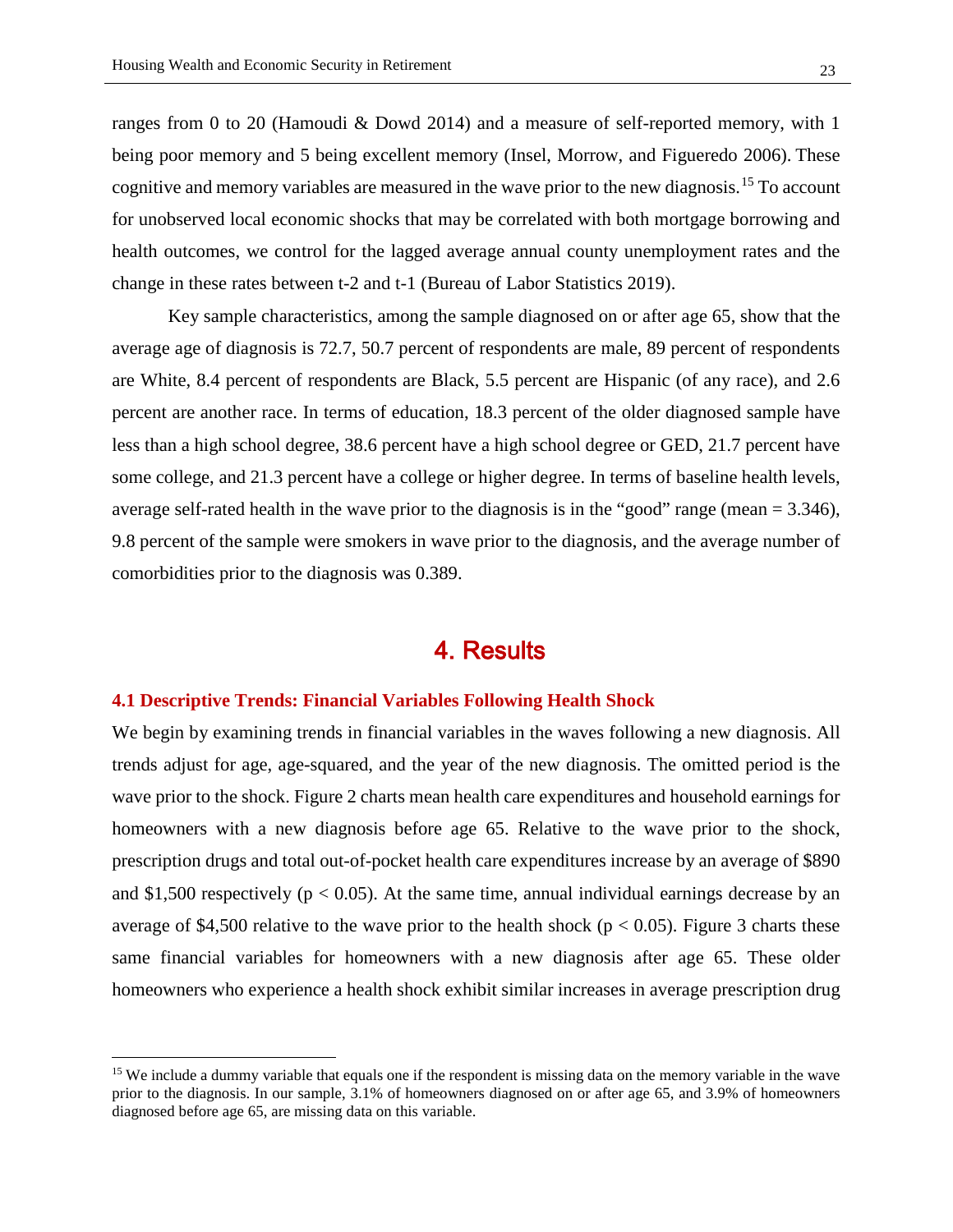are high risk/uncontrolled (e.g., Garcia & Ailshire, 2019; Oi, 2021). Another approach is to examine the markers individually, constructing binary indicators for being uncontrolled on a specific disease (e.g., Mitchell et al., 2019). In our study, we code disease indicators separately, identifying whether or not specific biomarker indicators are within medically defined thresholds for adequate control for a particular disease (American Diabetes Association, 2021b; Armstrong, 2014; GOLD, 2020; Vestbo et al., 2013). Blood-based biomarkers include A1c (diabetes), and Creactive protein (inflammation, e.g., cancer). Physical indicators include blood pressure (heart disease), and peak lung expiratory flow (lung disease).

Table 1 summarizes the biomarker thresholds used in our primary specifications and the proportion of respondents in the sample diagnosed with a given disease who were uncontrolled post diagnosis. Appendix A provides additional detail on each biomarker and our coding process.<sup>6</sup>

| <i>Disease</i> | <b>Biomarker</b>          | <b>Threshold</b> | % Uncontrolled |           |
|----------------|---------------------------|------------------|----------------|-----------|
|                |                           |                  | Diagnosis      | Diagnosis |
|                |                           |                  | $age \geq 65$  | age < 65  |
| Lung           | Peak Expiratory Flow Rate | $< 50\%$         | 33.0%          | 12.6%     |
| Heart          | <b>Blood Pressure</b>     | $t140/$ t90 mmHg | 36.5%          | 27.1%     |
| Diabetes       | Hemoglobin A1c            | $>7\%$           | 22.4%          | 27.6%     |
| Cancer         | <b>C-Reactive Protein</b> | $\geq$ 5 mg/L    | 19.8%          | 23.7%     |

Table 1: Biomarker Thresholds for Disease Control and the % Uncontrolled in Sample

Note: Table provides the thresholds used in the analyses to identify disease controlle waves after the shock.

While biological markers provide objective measures of health, a large literature exists that examines measures of self-assessed, subjective health. This measure reflects a person's optimism about their health and is influenced by socio-economic and psychological factors (Layes et al., 2012). The relationship with objective measures of health varies across studies, but the measure has been consistently documented as a predictor of longevity (van Doorslaer & Gerdtham, 2003). As a result, self-assessed health provides a complementary approach to assessing health after

<sup>&</sup>lt;sup>6</sup>As a sensitivity test, we re-estimate our models with alternative thresholds for a disease being uncontrolled as follows: diabetes (hemoglobin A1c  $H_0$ ); heart disease (blood pressure t130/t80 mmHg); and cancer (C-reactive protein  $H_0$ mg/L). The results with the alternative thresholds for heart disease and cancer are substantively similar to the results with our preferred thresholds. For diabetes, the results weaken when we use the higher level of A1c; however, only 5.1 percent of the sample with diabetes is uncontrolled using a threshold of 8 percent, versus 25.4 percent being uncontrolled with the threshold of 7 percent (the medically preferred threshold).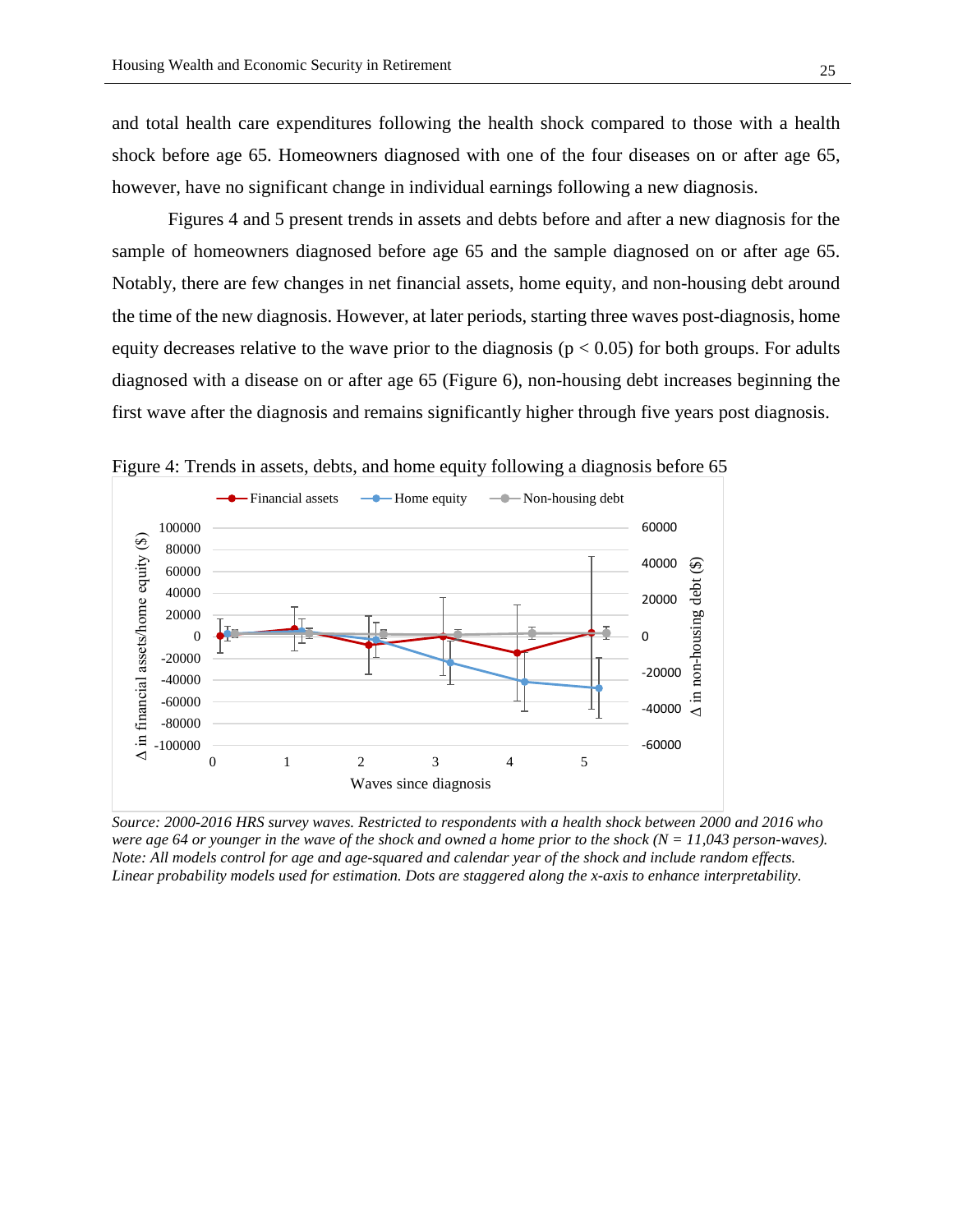

Figure 5: Trends in assets, debts, and home equity following a diagnosis on or after 65

*Source: 2000-2016 HRS survey waves. Restricted to respondents with a health shock between 2000 and 2016 who were age 65 or older in the wave of the shock and owned a home prior to the shock (N = 20.538 person-waves). Note: All models control for age and age-squared and calendar year of the shock and include random effects. Linear probability models used for estimation. Dots are staggered along the x-axis to enhance interpretability.*

Next, we present trends in new mortgage borrowing and home sales for the samples diagnosed before age 65 (Figure 6) and on or after age 65 (Figure 7). The amount of new mortgage borrowing declines in the waves following the health shock for those diagnosed before age 65 (p  $< 0.001$ ) relative to the wave prior to the diagnosis; there are no significant changes in the amount of new mortgage borrowing following a new diagnosis for the sample of homeowners diagnosed on or after age 65. Turning to home sales, there are no significant changes in the amount of equity extracted through home sales following the new diagnosis for the under-age 65 sample. For homeowners diagnosed on or after age 65, the average amount of equity extracted through a home sale is \$3,800 higher in the wave of the shock than the prior wave ( $p < 0.05$ ).

 Figures 8 and 9 compare median home equity and average loan-to-value ratios in the wave prior to a new diagnosis by birth cohort and age of the shock. The diamonds in the graphs mark the age range when the median-aged cohort member experienced the 2008 housing crisis. Moving from left to right on the X-axis, there is a general trend across cohorts of higher median home equity as homeowners are diagnosed at older ages. Moreover, there are few notable differences in median home equity across cohorts diagnosed at similar ages. The exception is the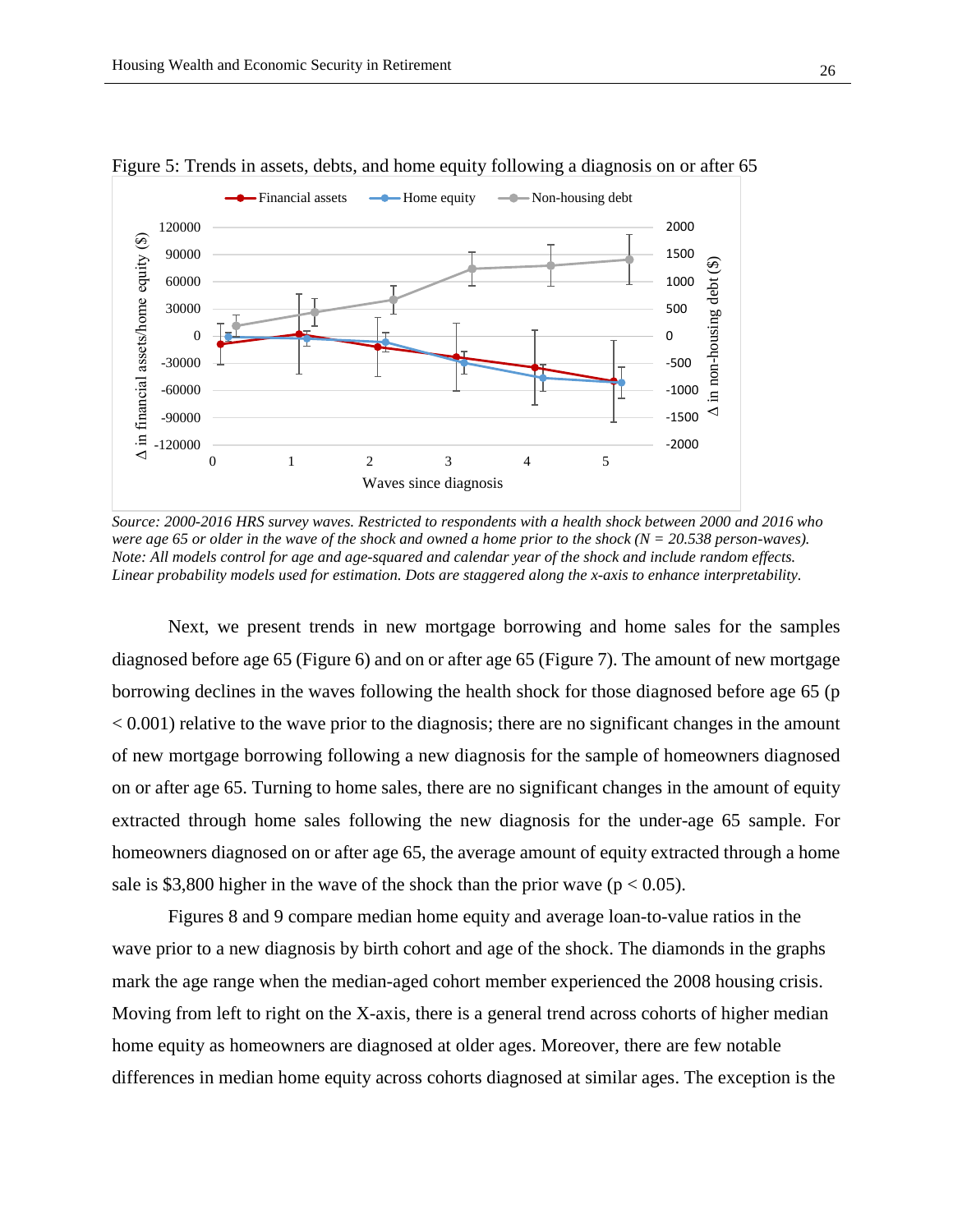Mid-Baby Boomers cohort that has notably lower median home equity than earlier cohorts diagnosed at similar ages.



Figure 6: Trends in home equity extraction amount following a diagnosis before age 65

*Source: 2000-2016 HRS survey waves. Restricted to respondents with a health shock between 2000 and 2016 who were age 64 or younger in the wave of the shock and owned a home prior to the shock (N = 11,043 person-waves). Note: All models control for age and age-squared and calendar year of the shock and include random effects. Linear probability models used for estimation. Dots are staggered along the x-axis to enhance interpretability.*



Figure 7: Trends in home equity extraction amount following a diagnosis on or after 65

*Source: 2000-2016 HRS survey waves. Restricted to respondents with a health shock between 2000 and 2016 who were age 65 or older in the wave of the shock and owned a home prior to the shock (N = 20.538 person-waves). Note: All models control for age and age-squared and calendar year of the shock, and include random effects. Linear probability models used for estimation. Dots are staggered along the x-axis to enhance interpretability.*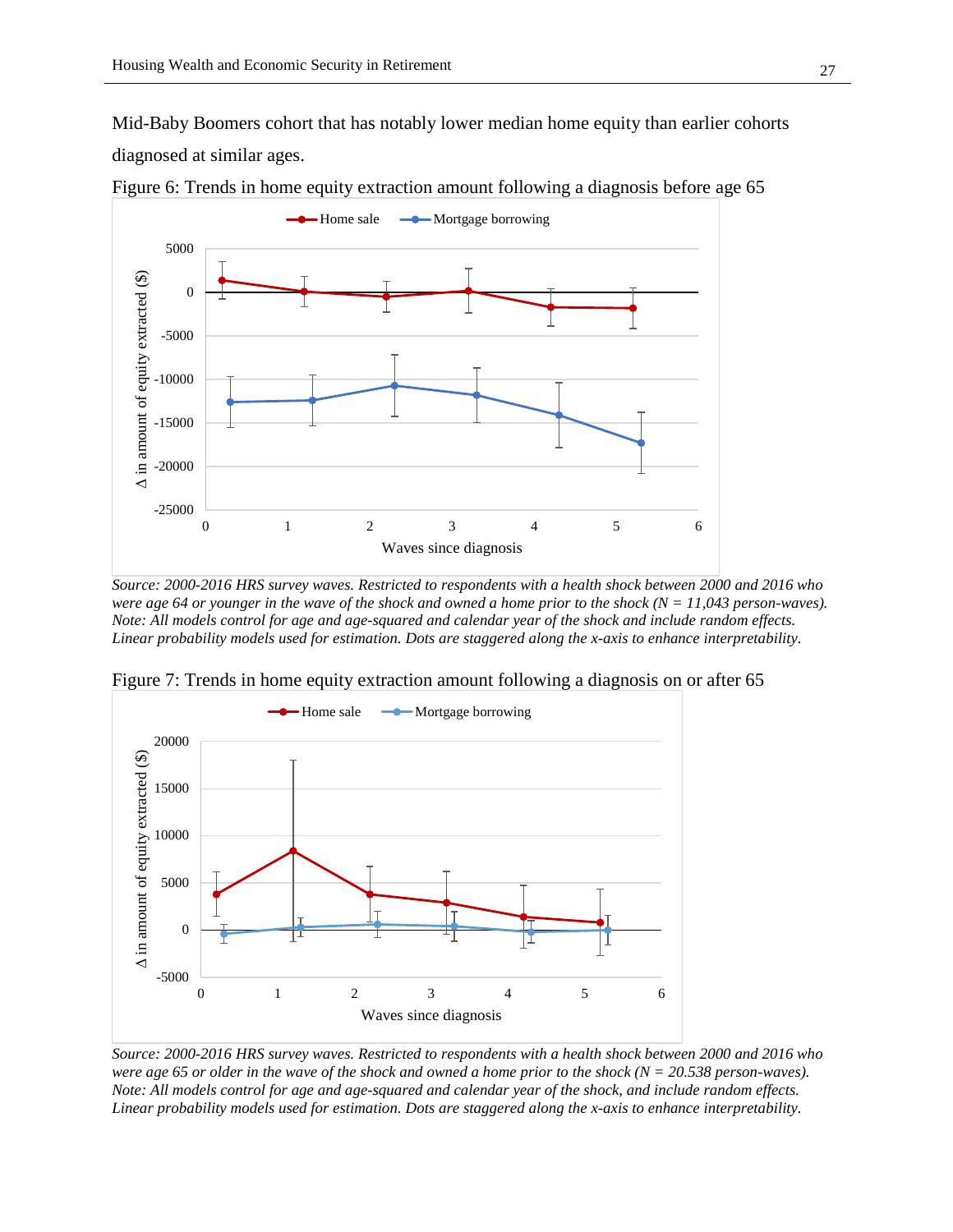Further, average LTV ratios are generally higher among younger cohorts of homeowners diagnosed at similar ages. For example, compared to members of the War Baby cohort that were newly diagnosed between age 60 to 64 (21.9%), Early-Baby Boomers diagnosed between age 60 and 64 have average LTVs that are about 10 percentage-points higher (30.1%), and Mid-Baby Boomers diagnosed between age 60 and 64 have average LTVs that are 25 percentage-points higher (45.4%). The higher LTV ratios suggest that younger cohorts of homeowners with a new diagnosis of disease may face greater constraints when trying to access home equity as they enter retirement than older cohorts with these costly diseases.

We conclude our descriptive analysis by examining trends in borrowing incidence in the wave immediately following a new diagnosis by birth cohort and age at the time of diagnosis (Figure 10). Moving left to right on the X-axis, for most cohorts, there is a declining trend in new mortgage borrowing as homeowners receive a new diagnosis at older ages. Early Baby Boomers are an exception to this pattern, as borrowing rates among this cohort are higher for those diagnosed at age 60 to 64 compared to those diagnosed before age 60. There is little evidence that new mortgage borrowing after the onset of a disease is higher for more recent cohorts of older homeowners.



Figure 8: Median home equity prior to diagnosis by diagnosis age and cohort

*Source: 2006-2016 HRS survey waves. Restricted to respondents with a health shock between 2002 and 2016 who owned a home prior to the shock (N = 7,975).*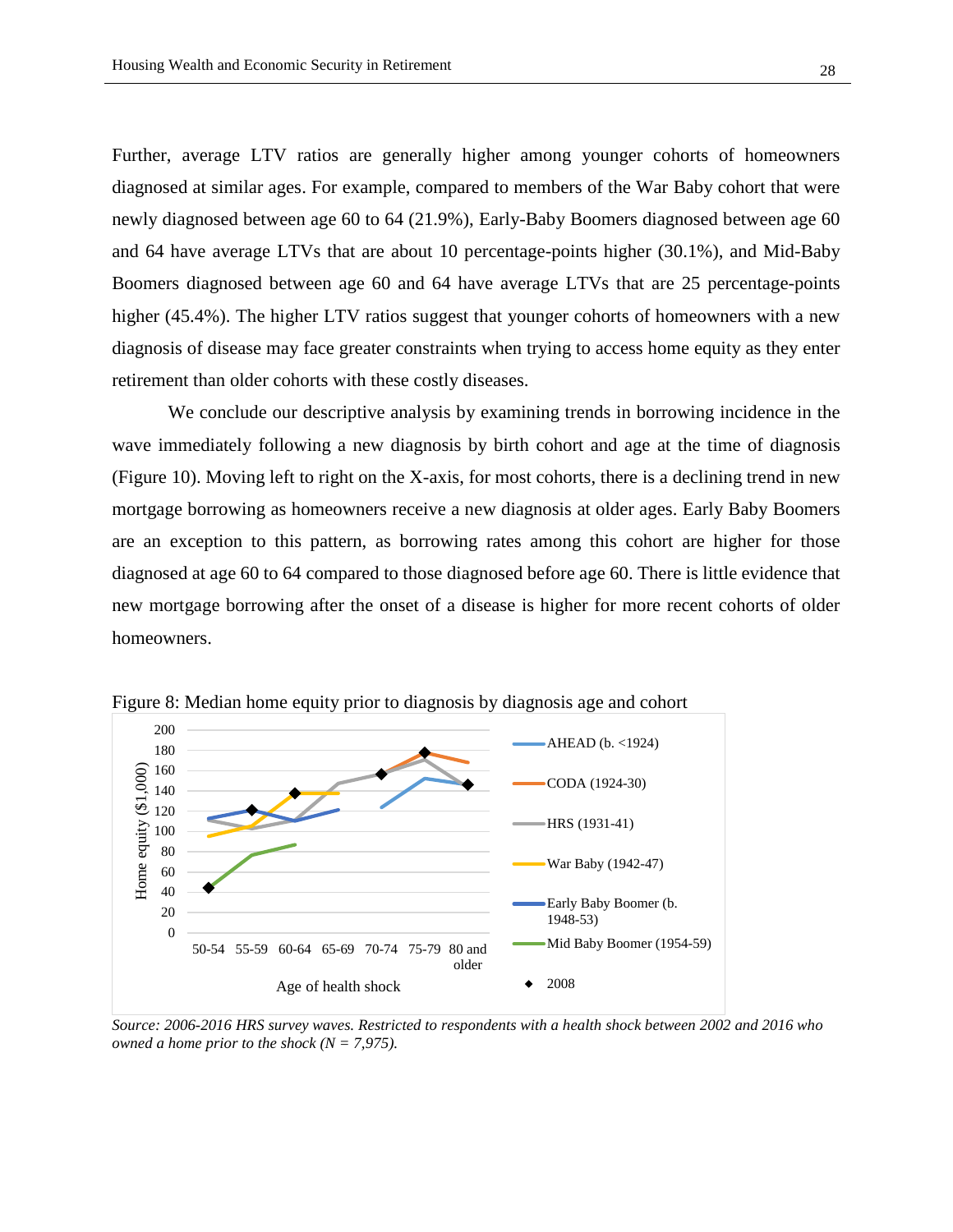

Figure 9: Average home loan-to-value prior to diagnosis by diagnosis age and cohort

*Source: 2006-2016 HRS survey waves. Restricted to respondents with a health shock between 2002 and 2016 who owned a home prior to the shock (N = 7,975).*



Figure 10: Percent taking out mortgage in wave after diagnosis by diagnosis age and cohort

*Source: 2006-2016 HRS survey waves. Restricted to respondents with a health shock between 2002 and 2016 who owned a home prior to the shock (N = 7,975).*

## 4.2 Reduced Form Regression: Home Equity Prior to Health Shock and Disease

### **Control**

In this section we present results from our reduced form regressions of disease outcomes on home equity held prior to the onset of the disease (Equation 1). Table 2 presents results from the main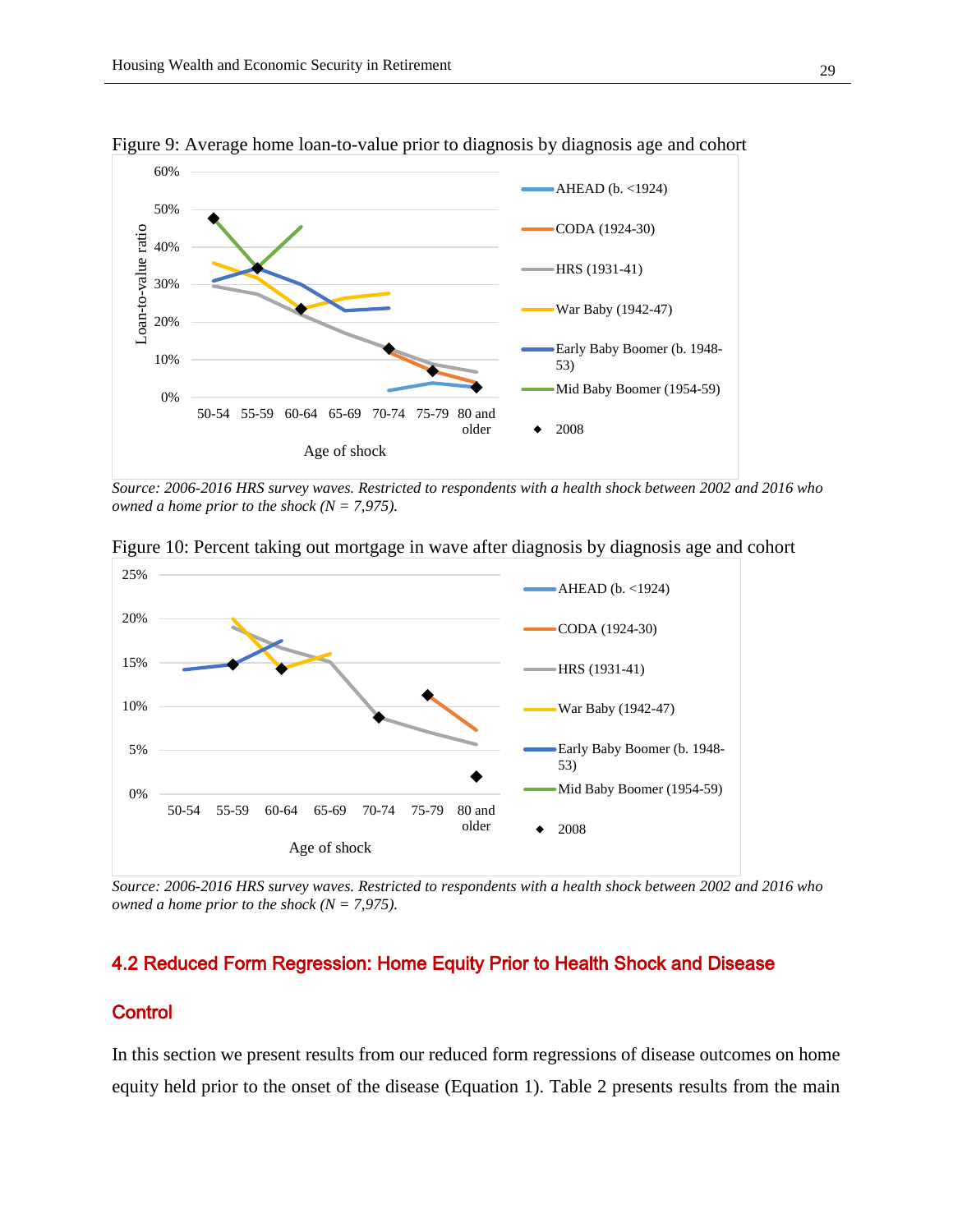analytic sample of HRS respondents diagnosed with one of the four diseases on or after age 65 (Column 1), and results for homeowners diagnosed with one of the four diseases before age 65 (Column 2). The full regression results for the main analytic sample (age 65+) are available in Appendix C. The coefficients from the linear probability model can be interpreted similarly to marginal effects as the percentage-point change in the probability of the disease being uncontrolled corresponding to a one-unit change in the independent variable. The main model in Column 1 shows that home equity held in the wave prior to the health shock is not statistically significantly associated with the probability of the disease being uncontrolled following the diagnosis ( $b =$  $-0.003$ ,  $p = 0.443$ ).<sup>[16](#page-29-0)</sup> As shown in Column 2, home equity held prior to the health shock is also not significantly associated with subsequent disease control status among homeowners diagnosed before age 65 (b = 0.001, p = 0.835). However, our primary assumption is that home equity *extraction* through mortgage borrowing or home sale—rather than the *stock* of home equity—is what matters for the disease outcomes of older homeowners.

|                                            | ັ                                        |                                          |                           |
|--------------------------------------------|------------------------------------------|------------------------------------------|---------------------------|
| Outcome variable                           | <b>Biomarker</b><br>uncontrolled $(0/1)$ | <b>Biomarker</b><br>uncontrolled $(0/1)$ | Self-rated health $(1-5)$ |
| Age at diagnosis                           | Age $\geq 65$                            | Age < 65                                 | Age $\geq 65$             |
|                                            | Beta (robust S.E.)                       | Beta (robust S.E.)                       | Beta (robust S.E.)        |
| Home equity prior to diagnosis<br>(\$100k) | $-0.003(0.003)$                          | 0.001(0.006)                             | $0.020**$ (0.007)         |
| <b>Control variables</b>                   |                                          |                                          |                           |
| Socioeconomic characteristics              | <b>Yes</b>                               | <b>Yes</b>                               | <b>Yes</b>                |
| Health characteristics                     | <b>Yes</b>                               | <b>Yes</b>                               | Yes                       |
| Demographic characteristics                | Yes                                      | Yes                                      | Yes                       |
| Year and wave since/of diagnosis           | <b>Yes</b>                               | Yes                                      | <b>Yes</b>                |
| $N$ (person-waves) =                       | 5.056                                    | 2.806                                    | 12,677                    |

Table 2: Random effects linear probability models predicting disease outcomes on time-invariant home equity held prior to the diagnosis

*Source: 2006-2016 waves of the Health and Retirement Study. Sample is restricted to homeowners newly diagnosed with cancer, diabetes, heart disease, or lung disease from 2002-2016.*

*Notes: All control variables are measured in the wave prior to the diagnosis. Socioeconomic characteristics include annual household income, net financial assets, net other assets, and non-housing debt. Health characteristics include the type of diagnosis, self-rated health, smoking status, comorbidities, self-rated memory, cognitive status, CES-Depression scale, problems with activities of daily living, and the presence and type of health insurance. Demographic characteristics include race/ethnicity, sex, immigration status, education, age and age-squared at time of diagnosis, marital status, number of living children and household size, rural-urban residence, region of residence, and the county unemployment rate.* 

\*\*\*p<0.001, \*\*p<0.01, \*p<0.05, +p<0.10 (two-tailed)

 $\overline{a}$ 

<span id="page-29-0"></span><sup>&</sup>lt;sup>16</sup> Appendix D re-estimates the reduced form model on subsamples by the type of disease diagnosis among homeowners diagnosed on or after age 65. Home equity has a negative coefficient for cancer and lung disease patients. In contrast, home equity has a positive sign for heart and diabetes patients. However, for none of these sub-samples is home equity held prior to the diagnosis significantly associated with disease outcomes.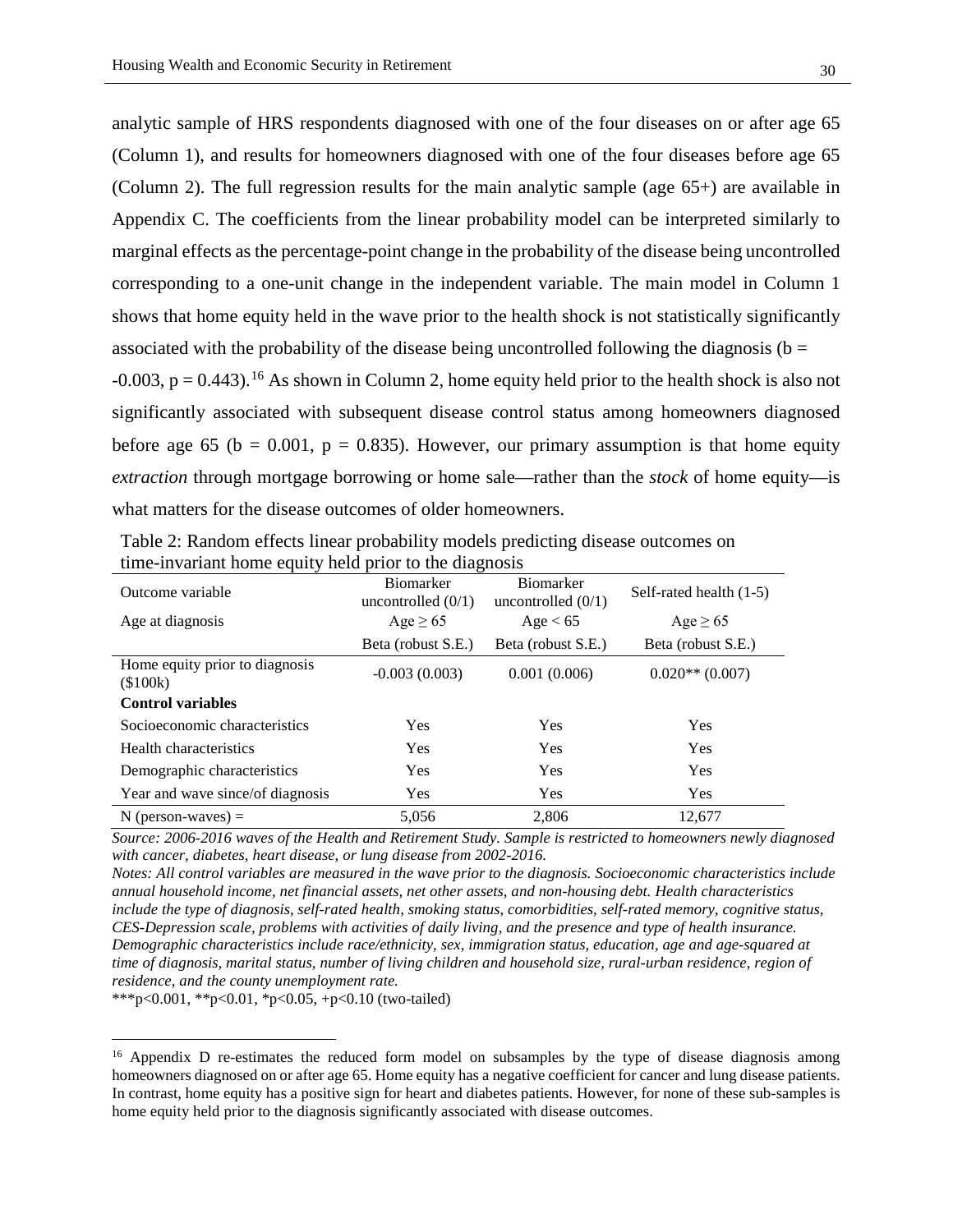We explore differences in the relationship between home equity held prior to the shock and post-diagnosis disease outcomes for people for whom Social Security benefits comprise 90 percent or more of their income; homeowners with mortgage debt in the wave prior to diagnosis; and a homeowner with high LTV or mortgage payment-to-income ratios in the wave before the diagnosis. We test for differences using interactions and sub-sample analyses. We find no significant differences by any of these criteria—home equity at baseline remains insignificant at conventional levels.[17](#page-30-0)

Several control variables are significantly associated with the probability of the disease being uncontrolled following the diagnosis in the main model (see Appendix C). Rural residence (relative to suburban), residence in the Mid-Atlantic (relative to Pacific) region, having Medicare/VA coverage (relative to no health insurance), lower levels of education, lower levels of self-rated health and smoking and higher levels of self-rated memory in the wave prior to the shock are all positively associated with the disease being uncontrolled ( $p < 0.05$ ). In addition, all disease type dummies are positive and significant, with heart disease patients having the lowest likelihood of disease control ( $b = 0.281$ ,  $p < 0.001$ ).<sup>[18](#page-30-1)</sup> Notably, household income, financial assets, and nonhousing debts at baseline are not significantly associated with disease outcomes. We find a marginally significant positive relationship between net other assets, including other savings, nonhousing real estate, transportation, and business values, in the wave prior to the shock and the probability of the disease being uncontrolled ( $b = 0.003$ ,  $p = 0.079$ ). That few of the financial

<span id="page-30-0"></span><sup>&</sup>lt;sup>17</sup> There are several differences in the coefficients of the other variables in the model between the Social Security subsamples. Household income was positively associated with being uncontrolled for the subsample who relied on Social Security for 90% or more of their income but was not significant for the subsample who was less reliant on Social Security. Net other debt was positively associated with being uncontrolled and having never been married (relative to currently married) and suburban residence (relative to rural) were negatively associated with being uncontrolled, for the subsample who relied on Social Security for 89% or less of their income. Being separated, divorced, or widowed (relative to currently married) is positively associated with being uncontrolled for the sample that received 90% or more of its income from Social Security. Having health insurance in the wave prior to the shock was positively associated with being uncontrolled only for the subsample who received 89% or less of their income from social security. In addition, self-rated health and memory at baseline were more strongly associated with being uncontrolled for the sample who received 90% or more of their income from Social Security, while smoking status in the wave prior to the shock was more strongly associated with being uncontrolled for the sample who received 89% or less of their income from Social Security. Disease type was significantly associated with the probability of the disease being uncontrolled for both subsamples, with a new heart disease diagnosis being associated with the highest risk of being uncontrolled.

<span id="page-30-1"></span><sup>&</sup>lt;sup>18</sup> People may be diagnosed with more than one disease at the same point in time and thus all disease indicators are included in the model. Individuals diagnosed with more than one disease are considered uncontrolled if biomarkers on any of their new diseases exceed the thresholds in Table 1.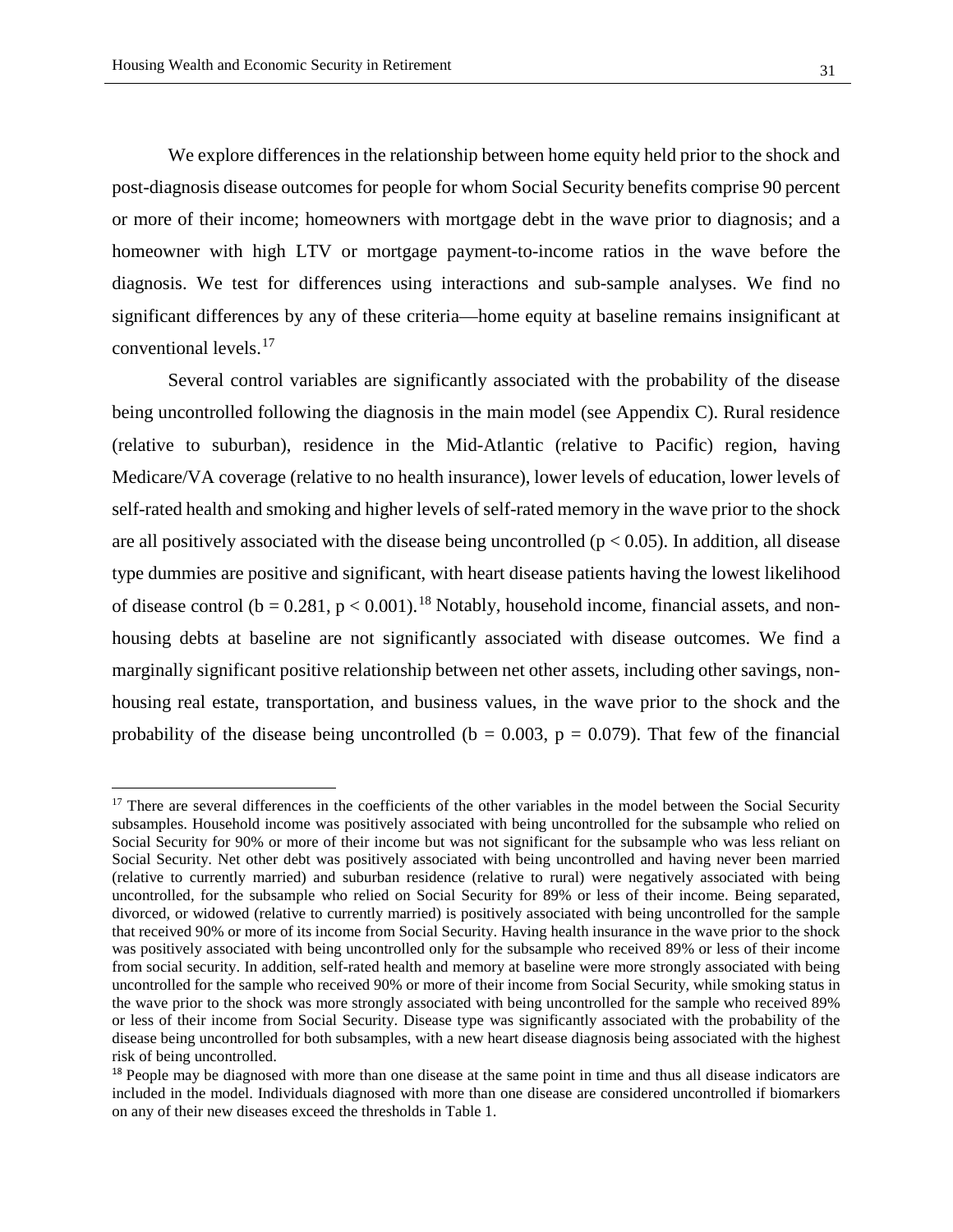variables are significant may reflect a high degree of collinearity between financial security and education, disease type, baseline health levels, and other factors in the model, possibly leading the latter factors to serve as stronger proxies for permanent financial security than the financial variables themselves.

 As a complementary analysis, we re-estimated the reduced-form regression of home equity held prior to the shock on post-diagnosis self-rated health levels for the main sample of homeowners diagnosed on or after age 65 (Column 3). We find that a \$100,000 dollar increase in pre-diagnosis home equity is associated with a 0.02 scale-point increase in self-rated health ( $p =$  $0.005$ .<sup>19</sup> To put this effect in context, the average homeowner in our sample has an average postdiagnosis self-rated health score of 2.992. Ceteris paribus, a one standard-deviation increase in pre-diagnosis home equity (\$211,700) increases this homeowner's self-rated health by 1.3 percent to a score of 3.032. Home equity held prior to the health shock thus has a small, positive effect on self-reported health following the diagnosis, net of all other factors in the model.

#### 4.3 Home Equity Prior to Health Shock and Hazard of Death

 $\overline{a}$ 

The second set of empirical analyses examines the relationship between home equity held prior to a health shock on the hazard of death, estimated using a Cox proportional hazard model where "failure time" is modeled as the age at death and the onset of risk is defined as the age of the new diagnosis. Survivors are censored in the last available interview wave following the diagnosis of diabetes, heart disease, lung disease or cancer. The hazard model includes the same set of timeinvariant covariates as the reduced form regression presented in Section 4.2. Table 3 presents the hazard ratio of pre-shock home equity on the probability of post-diagnosis death estimated on the sample of homeowners age 65 and older at the time of diagnosis. Home equity significantly reduces the hazard of death, with each additional \$100,000 in pre-shock home equity reducing the risk of death by 2.7 percent ( $p = 0.02$ ). To illustrate this effect, we explore differences in the cumulative mortality rate for cancer patients by age 79 depending on their place in the home equity distribution. Comparing the failure functions, 29.6% of cancer patients in the bottom  $25<sup>th</sup>$ 

<span id="page-31-0"></span> $19$  If baseline self-rated health is included in the model as a predictor, the coefficient on home equity is reduced to 0.014 but remains statistically significant ( $p < 0.026$ ).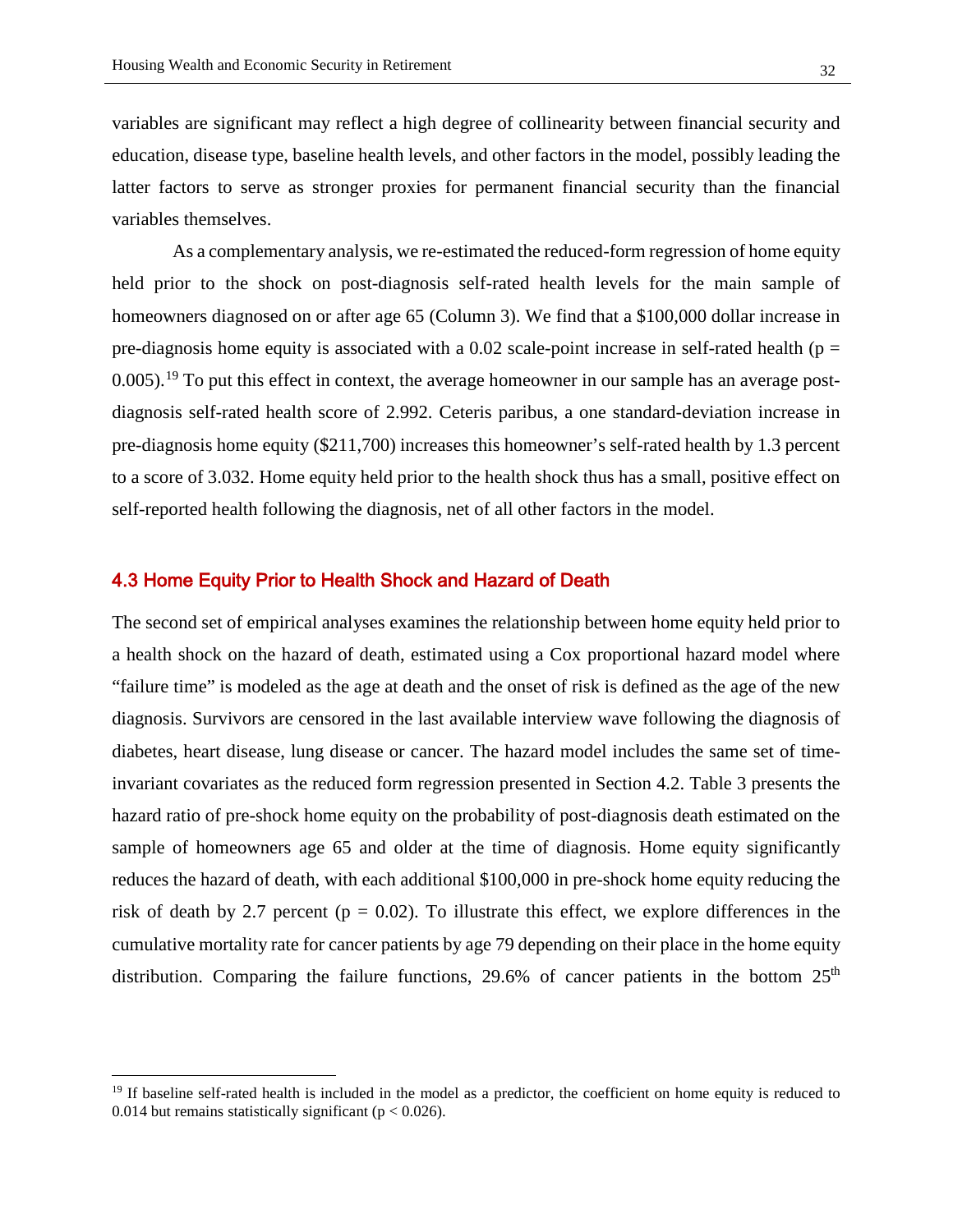percentile of home equity prior to the diagnosis had died by age 79. In comparison, only 17.3% of cancer patients in the top 25<sup>th</sup> percentile of home equity prior to the diagnosis had died by age 79.

| Table 3: Cox proportional hazard model of all-cause mortality on time-invariant home |  |
|--------------------------------------------------------------------------------------|--|
| equity held prior to diagnosis                                                       |  |

| Age at diagnosis                        | Age $\geq 65$       |  |
|-----------------------------------------|---------------------|--|
|                                         | Hazard ratio (S.E.) |  |
| Home equity prior to diagnosis (\$100k) | $0.973*(0.012)$     |  |
| <b>Control variables</b>                |                     |  |
| Socioeconomic characteristics           | Yes                 |  |
| Health characteristics                  | Yes                 |  |
| Demographic characteristics             | Yes                 |  |
| Wave of diagnosis                       | Yes                 |  |
| N unique respondents $=$                | 5,223               |  |

*Source: 2006-2016 waves of the Health and Retirement Study. Sample is restricted to homeowners newly diagnosed with cancer, diabetes, heart disease, or lung disease from 2002-2016.*

*Note: Onset of risk defined as age at diagnosis. All control variables are measured in the wave prior to the diagnosis. Socioeconomic characteristics include annual household income, net financial assets, net other assets, and non-housing debt. Health characteristics include the type of diagnosis, self-rated health, smoking status, comorbidities, self-rated memory, cognitive status, CES-Depression scale, problems with activities of daily living, and the presence and type of health insurance. Demographic characteristics include race/ethnicity, sex, immigration status, education, age and age-squared at time of diagnosis, marital status, number of living children and household size, rural-urban residence, region of residence, and the county unemployment rate.*

\*\*\*p<0.001, \*\*p<0.01, \*p<0.05, +p<0.10 (two-tailed)

#### **4.4 Endogenous Regression: Home Equity Extraction and Disease Control**

We now turn to our preferred model of post-diagnosis disease control. This model focuses on timevarying home equity extraction, treated as endogenous. Table 4 presents results for the main sample of homeowners diagnosed with a disease at age 65 or older (Columns 1-3), as well as for homeowners diagnosed before age 65 (Column 4). Similar to the reduced form regressions above, the results of these two-stage least square linear probability models can be interpreted directly as marginal effects. The full results of the first and second stages of the main regression model (homeowners age 65 and older at the time of the health shock) is available in Appendix E.

Table 4: Random effects linear probability models predicting disease outcomes on timevarying post-diagnosis endogenous home equity extraction

|                  | Biomarker uncontrolled $(0/1)$ |                 | health $(1-5)$          |                       |
|------------------|--------------------------------|-----------------|-------------------------|-----------------------|
|                  | Age $\geq 65$                  |                 | Age $< 65$              | Age $\geq 65$         |
| Beta<br>(robust) | Beta<br>(robust                | Beta<br>(robust | <b>B</b> eta<br>(robust | Beta (robust)<br>S.E. |
|                  | S.E.                           | S.E.            | S.E.                    | S.E.                  |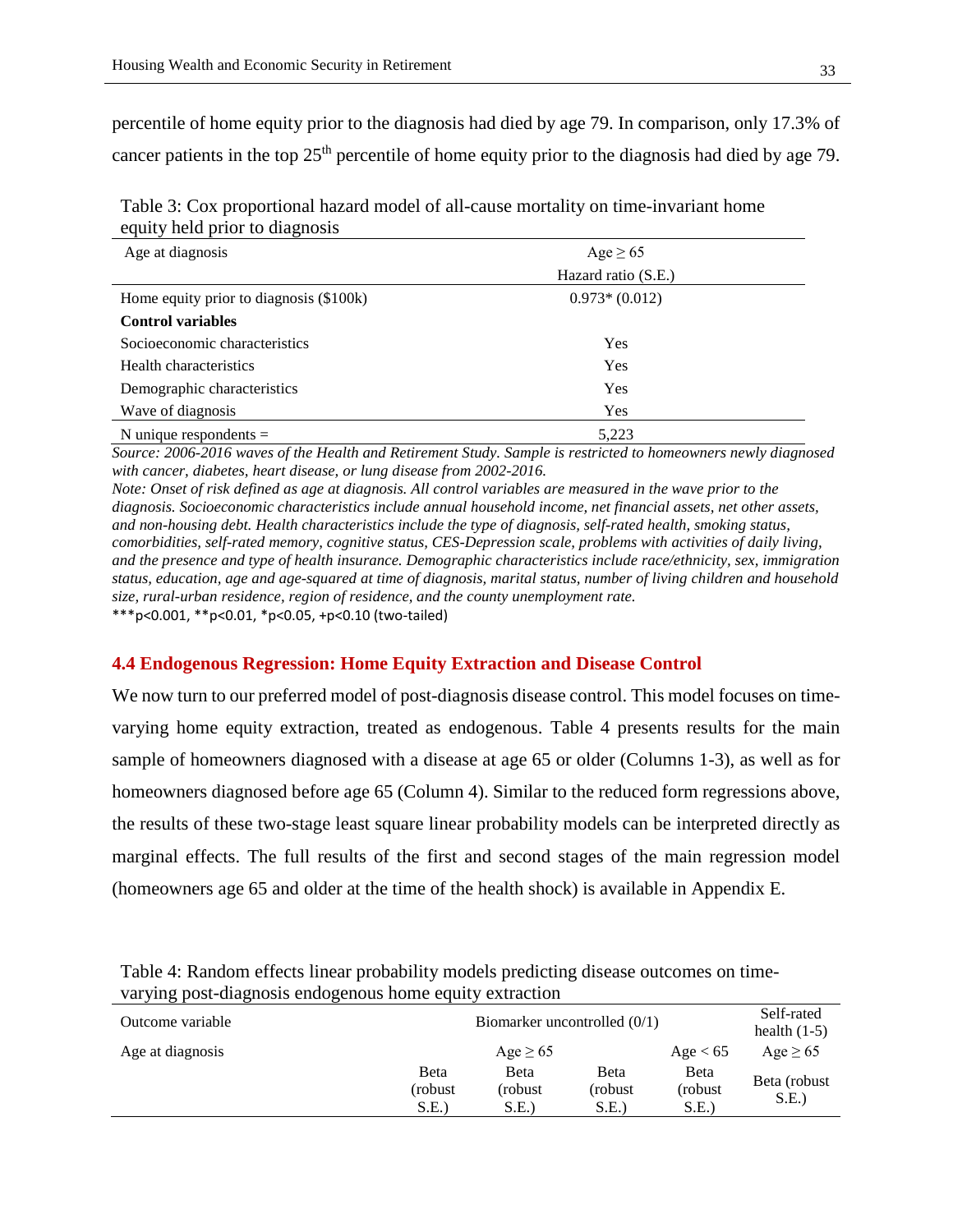| Mortgage borrowing $(\$100k)$ , t-1 – t-2                                     | $-0.925*$<br>(0.457) |                     |                      | 0.239<br>(0.281) | $0.571+$<br>(0.337) |
|-------------------------------------------------------------------------------|----------------------|---------------------|----------------------|------------------|---------------------|
| Equity extracted through sale (\$100k), t-1<br>$- t-2$                        |                      | $-0.523$<br>(0.447) |                      |                  |                     |
| Combined equity extracted through<br>borrowing and sale (\$100k), $t-1 - t-2$ |                      |                     | $-0.558+$<br>(0.299) |                  |                     |
| <b>Control variables</b>                                                      |                      |                     |                      |                  |                     |
| Socioeconomic characteristics                                                 | <b>Yes</b>           | <b>Yes</b>          | Yes                  | Yes              | Yes                 |
| Health characteristics                                                        | Yes                  | Yes                 | Yes                  | Yes              | Yes                 |
| Demographic characteristics                                                   | Yes                  | Yes                 | Yes                  | Yes              | Yes                 |
| Year and wave since/of diagnosis                                              | Yes                  | <b>Yes</b>          | <b>Yes</b>           | Yes              | Yes                 |
| <b>Instrumental variables</b>                                                 |                      |                     |                      |                  |                     |
| Change in zip code FHFA house price                                           | $0.038*$             | 0.083               | $0.111*$             | $0.066+$         | 0.011               |
| inflation $(\%), t-1 - t-2$                                                   | (0.017)              | (0.052)             | (0.047)              | (0.035)          | (0.008)             |
| Loan-to-value $\geq 80\%$ (0/1), t-2                                          | $-0.099***$          | $-0.011*$           | $-0.072***$          | $-0.116***$      | $-0.154***$         |
|                                                                               | (0.023)              | (0.005)             | (0.018)              | (0.022)          | (0.019)             |
| Zillow zip code house value index                                             | 0.002                | 0.002               | 0.003                | 0.013            | $0.008 +$           |
| $(\$100k)$ , t-2                                                              | (0.003)              | (0.003)             | (0.004)              | (0.008)          | (0.005)             |
| $N$ (person-waves) =                                                          | 4,120                | 4.049               | 4,120                | 2,342            | 10,359              |
| <b>First-stage instrument tests</b>                                           |                      |                     |                      |                  |                     |
| Cragg-Donald F statistic                                                      | 9.259                | 12.212              | 10.912               | 6.492            | 34.531              |
| Under-identification test                                                     | 13.283**             | 5.676               | $14.677***$          | 28.763***        | 40.224***           |
| Hansen-J statistic                                                            | 1.339                | 3.679               | 1.878                | 1.732            | 0.839               |

*Source: 2006-2016 waves of the Health and Retirement Study. Sample is restricted to homeowners newly diagnosed with cancer, diabetes, heart disease, or lung disease from 2002-2016.*

*Notes: Unless otherwise stated, all controls are time-varying and lagged two waves (t-2). Socioeconomic characteristics include annual household income, net financial assets, net other assets, and non-housing debt. Respondent health characteristics include the type of diagnosis, self-rated health, smoking status, comorbidities, self-rated memory, cognitive status, CES-Depression scale, and problems with activities of daily living, all timeinvariant and measured prior to the diagnosis. Spouse health characteristics include disease indicators, self-rated health, comorbidities, problems with activities of daily living, and spouse death. Demographic characteristics include race/ethnicity, sex, immigration status, education, age and age-squared, marital status, number of living children and household size, rural-urban residence, region of residence, and the county unemployment rate.* \*\*\*p<0.001, \*\*p<0.01, \*p<0.05, +p<0.10 (two-tailed)

In Column 1, we find a significant, negative effect of new mortgage borrowing after the diagnosis on the probability of the disease being uncontrolled (b = -0.925, p =0.043).<sup>[20](#page-33-0)</sup> Specifically, we estimate that each additional \$10,000 in new mortgage borrowing reduces the likelihood of the disease being uncontrolled by 9.3 percentage-points. Thus, we estimate that new mortgage borrowing has a large, positive, and economically significant effect on post-diagnosis disease outcomes.

<span id="page-33-0"></span><sup>&</sup>lt;sup>20</sup> Results from the model in Column 1 re-estimated on each of the disease subsamples are available in Appendix F. The coefficient on new mortgage is in the expected negative direction for three of the four disease subsamples. The exception is heart disease patients, for whom new mortgage borrowing has a positive coefficient. However, in no case are any of the coefficients of new mortgage borrowing significant at conventional levels. These null results may reflect insufficient power of our instruments to predict new mortgage borrowing for these relatively small subsamples.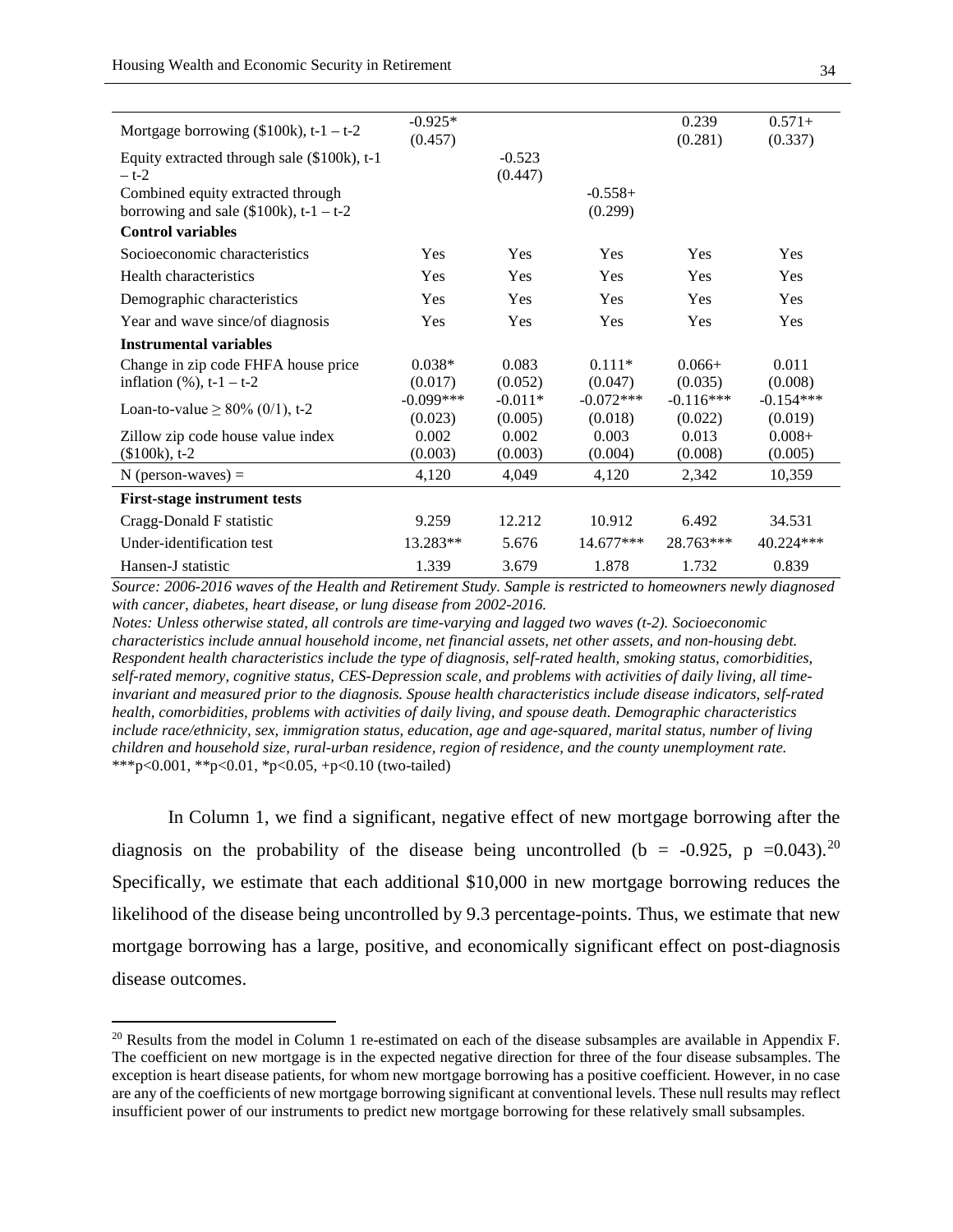In terms of the first-stage results of Column 1, we find that our instruments meet generally accepted criteria for valid identification. The Kleigbergen-Paap rk LM statistic is significant, indicating that our two-stage model is not under identified ( $p < 0.01$ ). Results of the Hansen-J test are not significant, which suggests that our model is not overidentified. Finally, two out of the three first-stage instruments—HPI change and having an LTV ratio of 80 percent or higher—are significantly associated with new mortgage borrowing and in the expected direction.

 Columns 2 and 3 re-estimate the model in Column 1 but replace new mortgage borrowing with measures of the amount of equity extracted through home sale and a combined indicator of the total amount of equity extracted through new borrowing and home sale. As expected, Column 2 finds that the coefficient on equity extracted through a home sale has a negative sign, however, this coefficient is not significant at conventional levels ( $b = -0.523$ ,  $p = 0.242$ ). Inspection of the first-stage shows that this result may reflect the insufficient power of our instruments to predict home sales.<sup>[21](#page-34-0)</sup> Column 3 replaces the measure of equity extracted through home sale with a combined measure of total extraction through mortgage borrowing and home sale. This model finds a negative and marginally significant association between total home equity extraction and the likelihood of being uncontrolled following the diagnosis ( $b = -0.558$ ,  $p = 0.062$ ). Standard firststage instrument tests for this equation meet accepted thresholds for valid identification.

 Column 4 shows the results for the endogenous borrowing model estimated on the sample of homeowners age 64 or younger at the time of the diagnosis. Mortgage borrowing is not statistically significantly associated with disease control for this subsample of individuals. In a series of robustness tests for the sample diagnosed at age 65 or older, we estimate subsample regressions for people for whom Social Security benefits comprise 90 percent or more of their income; homeowners with mortgage debt in the wave prior to diagnosis; and homeowner with high LTV or mortgage payment-to-income ratios in the wave before the diagnosis. Unfortunately, the models are not well-identified in the first stage, and thus we cannot reliably interpret the results of the second stage predicting disease control.

In complimentary analyses, we re-estimate the endogenous mortgage borrowing model replacing the biomarker outcome with the indicator of post-diagnosis self-rated health (Column 5). This model shows that new mortgage borrowing following a new diagnosis has a marginally

 $\overline{a}$ 

<span id="page-34-0"></span><sup>&</sup>lt;sup>21</sup> We tried replacing the continuous measure of extraction through home sale with a dummy for home sale and found that we were similarly underidentified.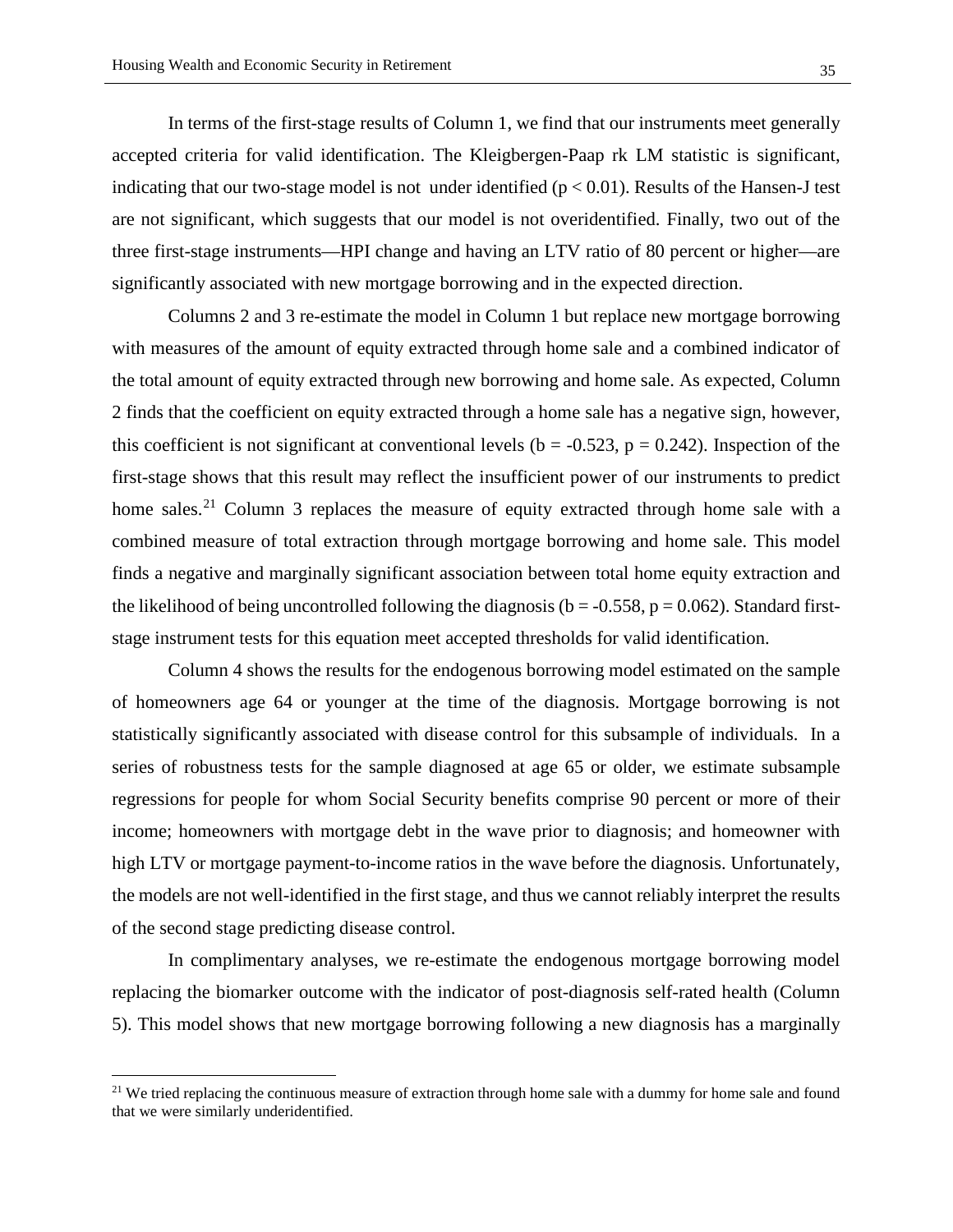significant and positive impact on self-rated health. Specifically, each additional \$100,000 in mortgage borrowing is associated with a 0.56 scale-point increase in self-rated health ( $p = 0.093$ ). Moreover, instrument tests for the first-stage of the model meet standard thresholds. In a supplementary analysis, we find that the coefficient on new mortgage borrowing is unchanged when pre-diagnosis self-rated health is included as a control variable in the first and second-stages.

| Outcome variable                                                    | Biomarker uncontrolled $(0/1)$ | Biomarker uncontrolled $(0/1)$ |  |
|---------------------------------------------------------------------|--------------------------------|--------------------------------|--|
| Age at diagnosis                                                    | Age $\geq 65$                  | Age $\geq 65$                  |  |
|                                                                     | Beta (robust S.E.)             | Beta (robust S.E)              |  |
| Mortgage borrowing $(\$100k)$ , t-1 – 1-2                           | $-0.441 + (0.264)$             | $-0.945+ (0.525)$              |  |
| <b>Control variables</b>                                            |                                |                                |  |
| Socioeconomic characteristics                                       | Yes                            | Yes                            |  |
| Health characteristics                                              | Yes                            | Yes                            |  |
| Demographic characteristics                                         | Yes                            | Yes                            |  |
| Year and wave since/of diagnosis                                    | Yes                            | Yes                            |  |
| Individual fixed-effects                                            | Yes                            | N <sub>o</sub>                 |  |
| Wave of diagnosis included in model                                 | N <sub>0</sub>                 | Yes                            |  |
| <b>Instrumental variables</b>                                       |                                |                                |  |
| Change in zip code FHFA house price<br>inflation $(\%)$ , t-1 – t-2 | $0.081*(0.034)$                | $0.041*(0.016)$                |  |
| Loan-to-value $\geq 80\%$ (0/1), t-2                                | $-0.244***(0.067)$             | $-0.046**$ (0.017)             |  |
| Zillow zip code house value index<br>$($100k), t-2$                 | 0.013(0.012)                   | 0.007(0.005)                   |  |
| $N (obs.) =$                                                        | 2,578                          | 5,266                          |  |
| <b>First stage instrument tests</b>                                 |                                |                                |  |
| Cragg-Donald F statistic                                            | 13.725                         | 5.929                          |  |
| Under-identification test                                           | 15.093**                       | 13.338**                       |  |
| Hansen-J statistics                                                 | 0.231                          | 0.226                          |  |

Table 5: Alternative specifications of time-varying post-diagnosis endogenous home equity extraction random effects linear probability models

*Source: 2006-2016 waves of the Health and Retirement Study. Sample is restricted to homeowners newly diagnosed with cancer, diabetes, heart disease, or lung disease from 2002-2016.*

*Notes: Unless otherwise stated, all controls are time-varying and lagged two waves (t-2). Socioeconomic characteristics include annual household income, net financial assets, net other assets, and non-housing debt. Respondent health characteristics include the type of diagnosis, self-rated health, smoking status, comorbidities, self-rated memory, cognitive status, CES-Depression scale, and problems with activities of daily living, all timeinvariant and measured prior to the diagnosis. Spouse health characteristics include disease indicators, self-rated health, comorbidities, problems with activities of daily living, and spouse death. Demographic characteristics include race/ethnicity, sex, immigration status, education, age and age-squared, marital status, number of living children and household size, rural-urban residence, region of residence, and the county unemployment rate.* \*\*\*p<0.001, \*\*p<0.01, \*p<0.05, +p<0.10 (two-tailed)

Table 5 presents results from alternative specifications of the endogenous mortgage borrowing model, estimated on the sample of homeowners who were 65 or older at the time of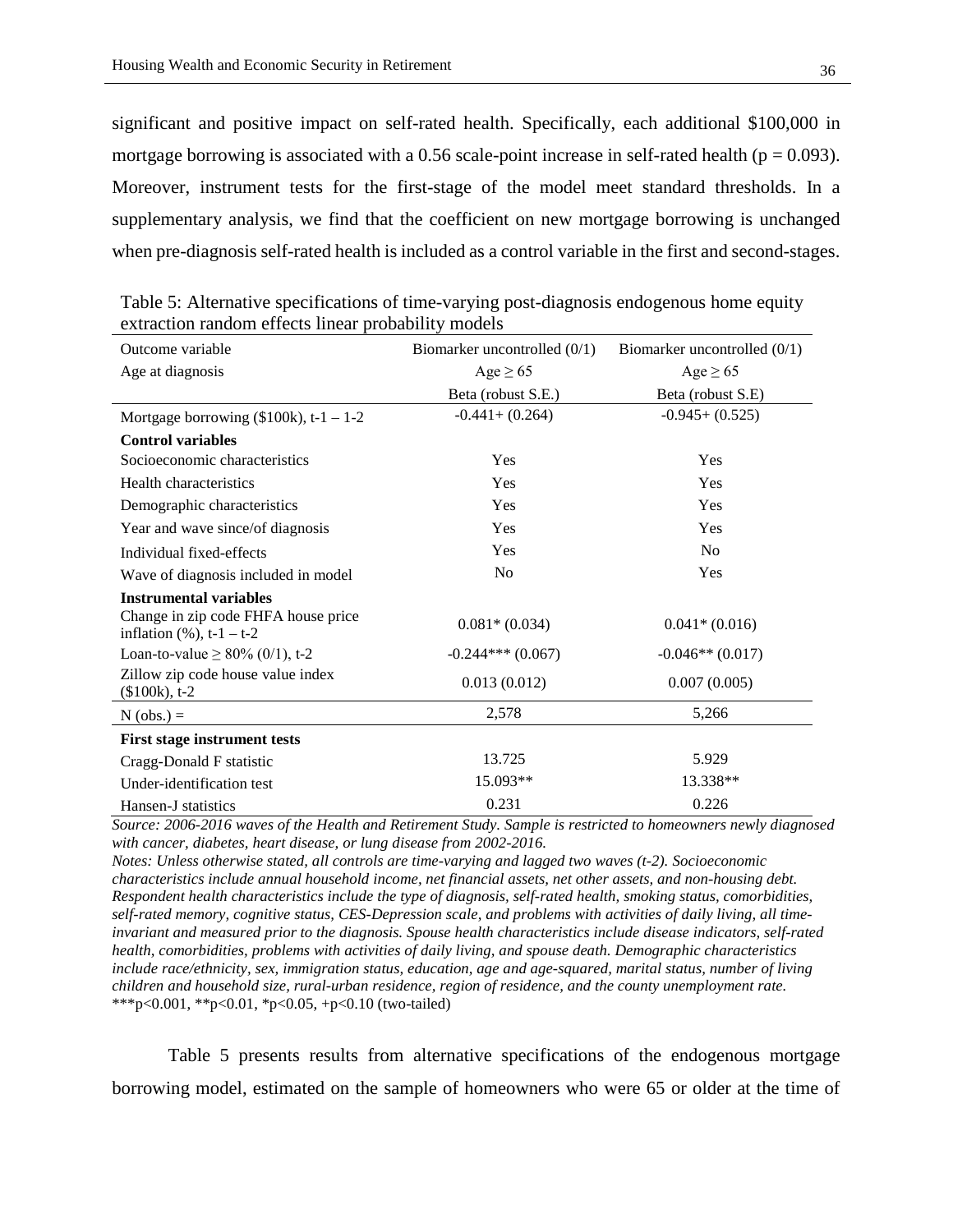diagnosis. Column 1 replaces the individual random effects with individual fixed effects, thus effectively controlling for all time-invariant unobserved confounders. This model reveals that new mortgage borrowing retains a negative sign, but the size of the coefficient is reduced from -0.925 to  $-0.441$ , and the statistical significance is now marginal ( $p = 0.095$ ). Given the insignificant result of the Hausman test and the fact that our biomarker outcome measures are limited to a maximum of three observations per person, the random effects specification is preferred. As a final sensitivity test, we re-estimate the endogenous mortgage borrowing model with individual random effects and begin measuring the outcome as of the wave of diagnosis rather than the wave after diagnosis (Column 2). The coefficient is similar, but the confidence interval is larger ( $b = -0.945$ ,  $p = 0.072$ ). It makes sense that the standard error of the estimate is larger when the wave of diagnosis is included in the regression. People are diagnosed with the disease at different points in time within the two years prior to the wave of diagnosis, and borrowing also occurs at different points in time; thus not all borrowing as of the wave of diagnosis would follow the onset of the disease.

## 5. Discussion

Health shocks pose a significant risk to economic security in retirement, however, the financial behaviors that effectively help older adults manage the progress of costly diseases are little understood. One of the largest financial resources held by older adults is the equity in their homes—yet it is illiquid and can only be used to pay for health costs if converted to a more liquid form through borrowing or home sale. While prior studies find a reduced form relationship between housing wealth and health outcomes (Angrisani and Lee 2016; Costa-Font et al. 2018; Fichera & Gathergood 2016; Hamoudi and Dowd 2013; 2014), ours is the first study to document a significant relationship between liquidating housing wealth following a health shock and the ability to better manage disease in older age.

In our reduced form model specifications, we observe no significant relationship between home equity levels prior to diagnosis and biomarker indicators for the disease being uncontrolled post diagnosis. The second set of empirical analyses is based on the assumption that home equity *extraction* through mortgage borrowing or home sale—rather than the *stock* of home equity—is what matters for the disease outcomes of older homeowners. Here, we model equity extraction as endogenous. We find that there is a substantial effect of accessing home equity through mortgage borrowing on the likelihood of controlling disease following a health shock. The impact of \$10,000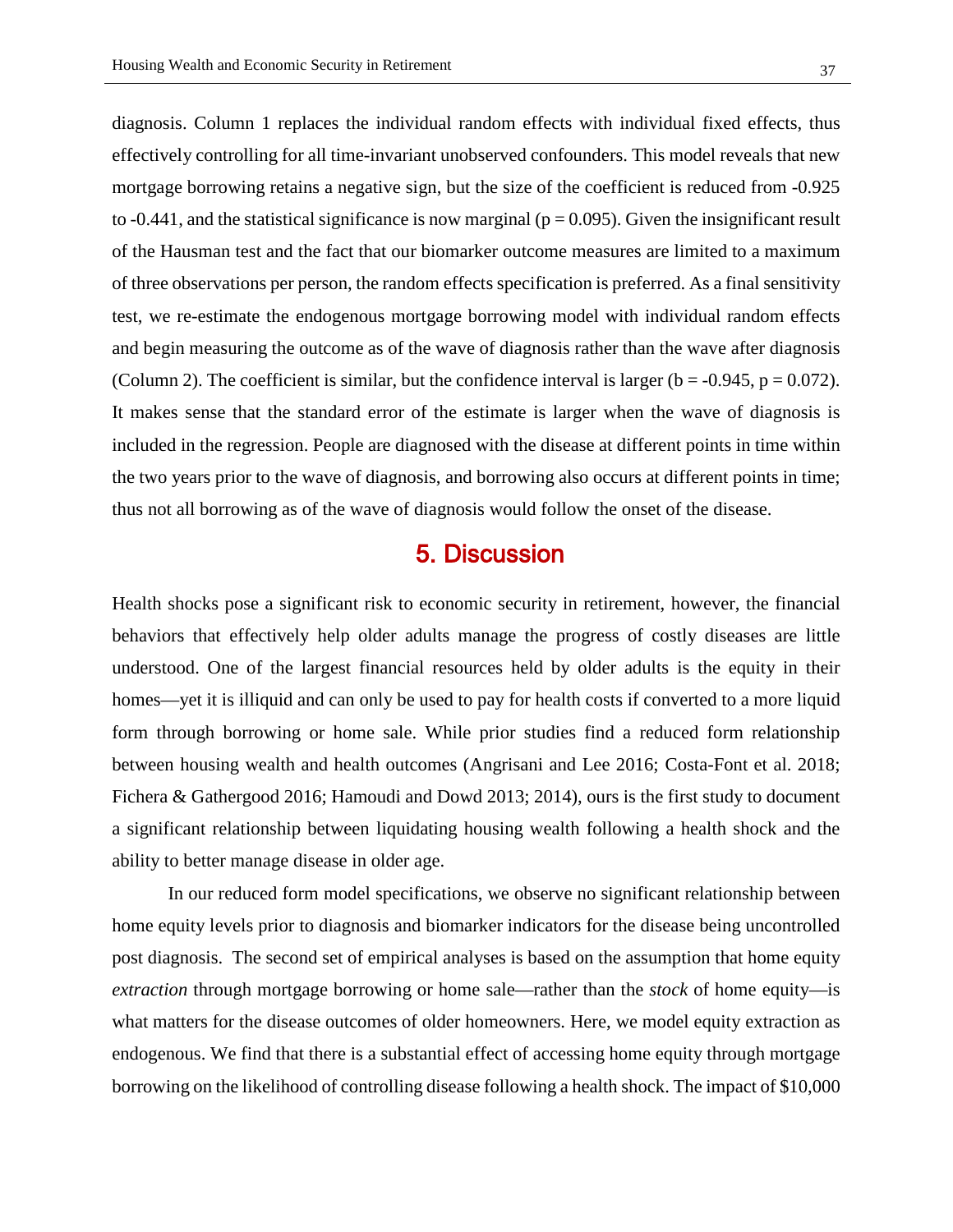of new mortgage borrowing is a statistically significant reduction in the probability of the disease being uncontrolled by a relatively large amount, 9.3 percentage points, measured two years after diagnosis by a set of biomarkers that are disease specific.

Our findings differ when we estimate our models with a common measure of health; specifically, a self-rated health index. For adults age 65 and older, we find a very small, positive relationship between home equity levels prior to being diagnosed with a disease and self-reported health after the onset of a disease. In our second set of empirical specifications, the estimated increase in self-rated health from home equity extraction is relatively small and is not statistically significant at standard levels. Self-rated health is a measure that combines psychological selfperceptions with medical information known by an older adult, while the biomarkers are quantitative measures backed by substantial medical information regarding the correspondence of their levels with the degree of control of a disease. We also find a small but significant relationship between home equity held prior to a health shock and the hazard of all-cause mortality.

It is important to point out the limitations of our study. The biomarker data are only available for a maximum of three survey waves and are measured only every four years. Indicators of whether a disease is controlled may change more quickly and thus some variations in our focal outcome will not be observed. A second limitation is that we only measure the short-term impact of borrowing on disease control. Studying long-term impacts will be facilitated as more biomarker data become available. A third limitation is that we aggregate our measure of control across four quite different diseases. The relatively small sample sizes that occur when limiting the focus to a specific disease makes empirical analysis difficult.

Despite these limitations, this study makes several novel contributions to research and policy. Most importantly, our findings indicate that it is not the *stock* of home equity that matters for disease outcomes of older homeowners—but it is the *extraction* of home equity, particularly through borrowing, that is associated with disease outcomes. This finding has important implications for policy and the role of home equity as a resource to enable economic security for older adults. Borrowing through a mortgage is not accessible to all older adults. In an analysis of 2.5 million mortgage applications by adults age 62 and older reported in 2018 under the Home Mortgage Disclosure Act (HMDA), Mayer and Moulton (2020) found that one in four applicants was denied a mortgage by a lender. An additional quarter of applicants withdrew their applications. The primary reason for denial was an inability to afford the monthly mortgage payment, followed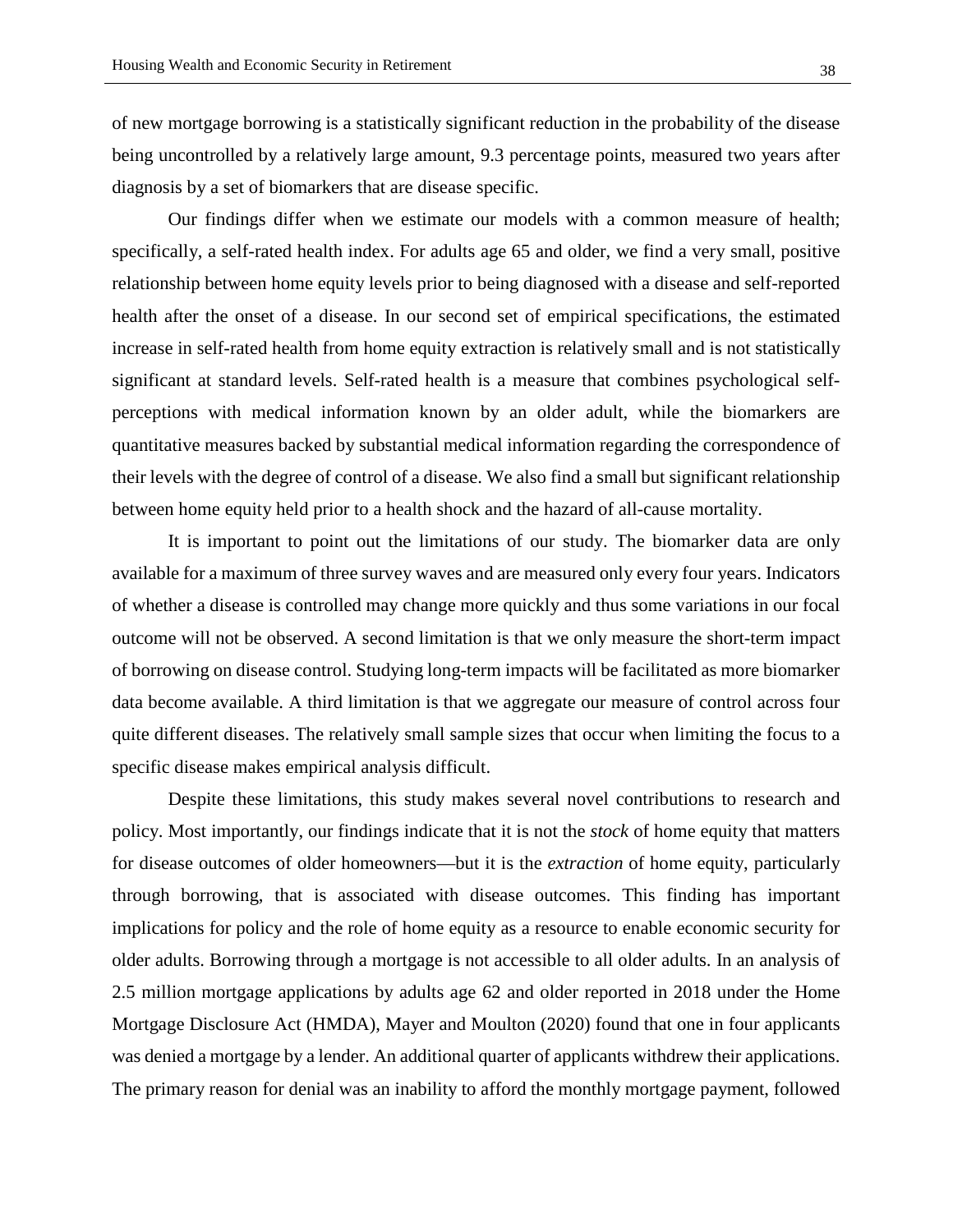by having a poor credit history. Future policy and market innovations can consider ways to safely increase access to home equity for this population of older adults.

The federally insured Home Equity Conversion Mortgage (HECM) may be one alternative, as it allows older adults to borrow from the equity in their homes without required repayment until they exit the home (Moulton and Haurin 2019). However, the HECM requires owners to have substantial equity in their homes (typically, loan to value ratios below 60 percent) and to have the liquidity to pay for ongoing property related expenses (Lambie-Hanson and Moulton 2020; Mayer and Moulton 2020). Home sale is another option to extract equity—however, many older adults' express strong attachment to their homes and communities (Fannie Mae 2016) and the replacement costs of housing to remain in the same community may cost prohibitive. Future innovations could include small dollar reverse mortgages (Moulton and Haurin 2019) or other innovations that allow older adults to draw from home equity following a health shock safely and affordably.

Aside from implications for the economic security of older adults, the findings here suggest a relationship between housing markets and the longevity projections of Social Security beneficiary cohorts. In times of strong house price growth borrowing constraints are relaxed, potentially allowing a larger share of older adults to access home equity following a health shock, thereby improving their ability to manage a disease and extending life expectancy. Prior research (Bhutta and Keys 2016; Mian and Sufi 2011) indicates that strong house price growth is more likely to affect the equity extraction behaviors of homeowners who were previously borrowing constrained (e.g., with high levels of mortgage debt relative to the value of their homes). As a higher proportion of seniors are entering retirement with mortgage debt and holding higher levels of debt (Brown et al. 2019; Haurin et al. 2019; Lusardi et al 2017; 2020), house price dynamics may play a more important role in the economic security of newer cohorts of Social Security beneficiaries than in the past.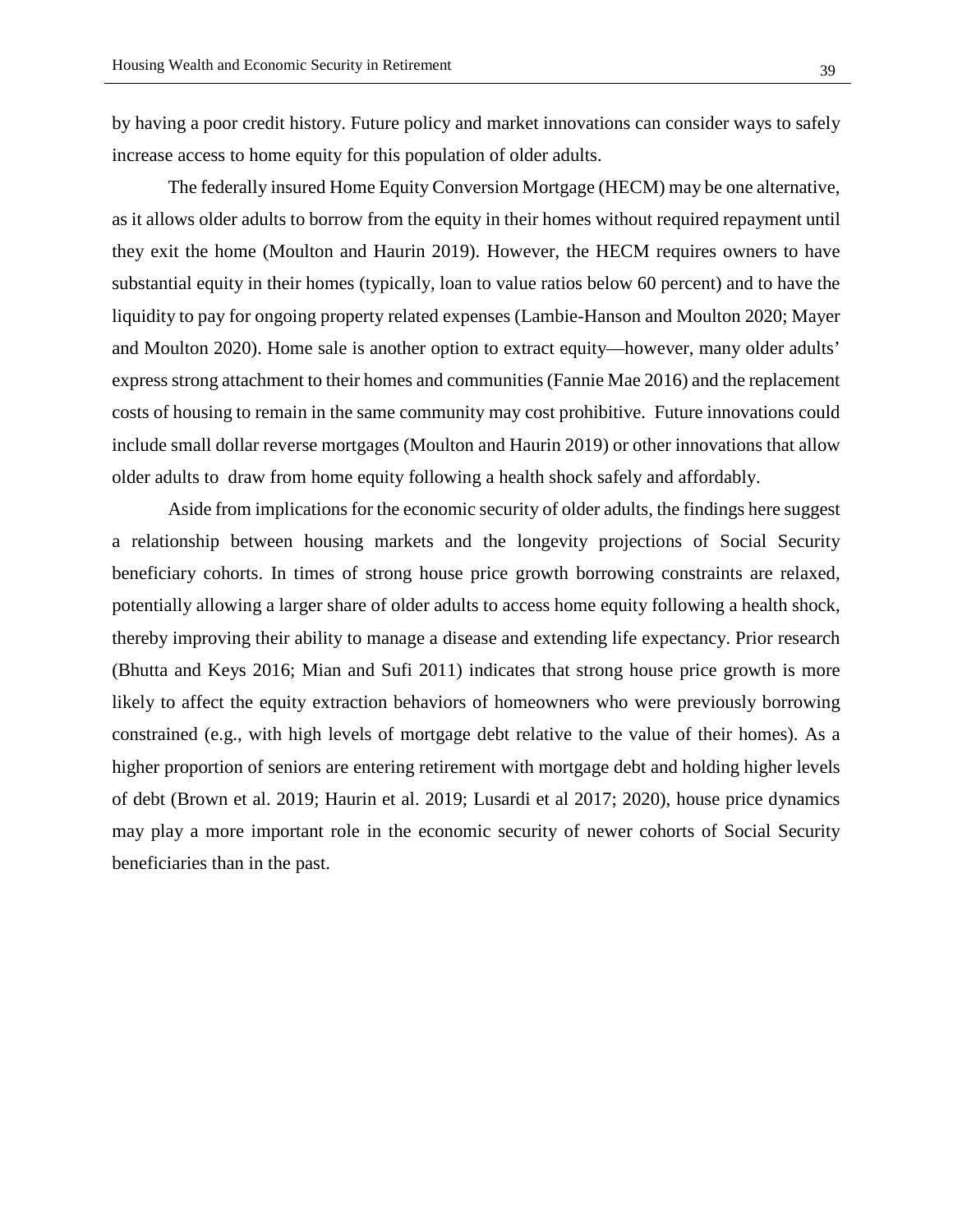# **References**

American Diabetes Association. (2021a). 2. Classification and Diagnosis of Diabetes: Standards of Medical Care in Diabetes. *Diabetes Care, 44*(Supplement 1), S15-S33. <https://doi.org/10.2337/dc21-S002>

American Diabetes Association. (2021b). 6. Glycemic Targets: Standards of Medical Care in Diabetes. *Diabetes Care 44*(Supplement 1), S73-S84.<https://doi.org/10.2337/dc21-S006>

Armstrong, C. (2014). JNC8 guidelines for the management of hypertension in adults. American Family Physician, 90(7), 503-504.

Bhutta, N. & Keys, B. (2016). Interest Rates and Equity Extraction During the Housing Boom. *American Economic Review*. 106(7):1742-74.

Blue, L., Gill, L., Faul, J., Bradway, K., & Stapleton, D. (2019). Predicting Receipt of Social Security Administration Disability Benefits Using Biomarkers and Other Physiological Measures: Evidence From the Health and Retirement Study. Journal of aging and health, 31(4), 555-579.

Bogin, A. N., Doerner, W. M., & Larson, W. D. (2019). Local House Price Dynamics: New Indices and Stylized Facts. *Real Estate Economics, 47*(2), 365-398.

Brummett, B. H., Babyak, M. A., Jiang, R., Huffman, K. M., Kraus, W. E., Singh, A., Hauser, E. R., Siegler, I. C., & Williams, R. B. (2019). Systolic Blood Pressure and Socioeconomic Status in a large multi-study population. *SSM - Population Health, 9*, 100498. <https://doi.org/10.1016/j.ssmph.2019.100498>

Coe, N. B., & Zamarro, G. (2011). Retirement effects on health in Europe. *Journal of Health Economics, 30*(1), 77-86.

Coile, C., & Milligan, K. (2009). How household portfolios evolve after retirement: The effect of aging and health shocks. Review of Income and Wealth, 55(2), 226-248.

Costa-Font, J., Frank, R. G., & Swartz, K. (2018). Access to Long Term Care after a Wealth Shock: Evidence from the Housing Bubble and Burst. The Journal of the Economics of Ageing, Published online

Crimmins, E., Faul, J., Thyagarajan, B., & Weir, D. (2017). *Venous Blood Collection and Assay Protocol in the 2016 Health and Retirement Study*. Survey Research Center, Institute for Social Research, University of Michigan.

Cubanski J, Swoope C, Damico A, Neuman T. (2014). How much is enough? Out-of-pocket spending among Medicare beneficiaries: A chartbook [Internet]. Menlo Park (CA): Kaiser Family Foundation. Available from: [http://kff.org/report-section/how-much-is-enough-out-of](http://kff.org/report-section/how-much-is-enough-out-of-pocketspending-)[pocketspending-](http://kff.org/report-section/how-much-is-enough-out-of-pocketspending-) among-medicare-beneficiariessection-1.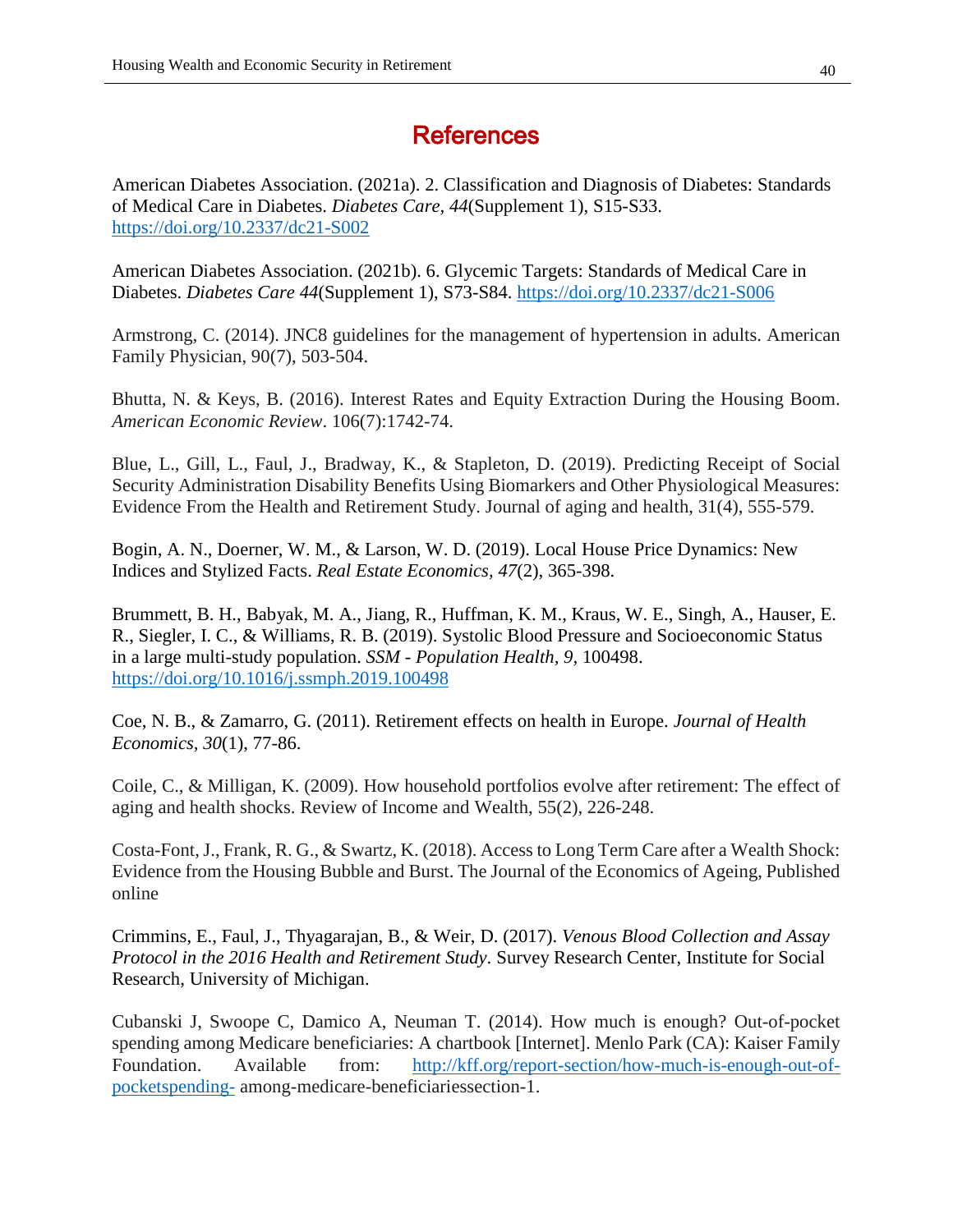Dalton, M., & LaFave, D. (2017). Mitigating the consequences of a health condition: The role of intra-and interhousehold assistance. Journal of Health Economics, 53, 38-52.

Dave, D., Rashad, I., & Spasojevic, J. (2008). The effects of retirement on physical and mental health outcomes. *Southern Economic Journal, 75*(2), 497-523

Davidoff, T. (2010). Home equity commitment and long-term care insurance demand Journal of Public Economics, 94(1), 44-49.

Davidoff AJ, Erten M, Shaffer T, Shoemaker JS, Zuckerman IH, Pandya N, et al. (2013). Out-ofpocket health care expenditure burden for Medicare beneficiaries with cancer. Cancer. Mar 15; 119(6):1257–65. https://doi.org/10.1002/cncr.27848 PMID: 23225522

De Nardi, Mariacristina, Eric French, John Bailey Jones, and Jeremy McCauley. (2016). Medical Spending of the U.S. Elderly. *Fiscal Studies*. 37:3-4:717-747

de Souza, J. A., Yap, B. J., Wroblewski, K., Blinder, V., Araújo, F. S., Hlubocky, F. J., Nicholas, L. H., O'Connor, J. M., Brockstein, B., Ratain, M. J., Daugherty, C. K., & Cella, D. Measuring financial toxicity as a clinically relevant patient-reported outcome: The validation of the COmprehensive Score for financial Toxicity (COST). *Cancer, 123*(3), 476-484. <https://doi.org/10.1002/cncr.30369>

DiMartino, L. D., Birken, S. A., & Mayer, D. K. (2017). The relationship between cancer survivors' socioeconomic status and reports of follow-up care discussions with providers. *Journal of Cancer Education, 32*, 749-755.

Eibich, P. (2015). Understanding the effect of retirement on health: Mechanisms and heterogeneity. *Journal of Health Economics, 43*(September), 1-12.

FHFA (2020). *House Price Index*, *Data & Tools*. Washington: Federal Housing Finance Agency. <https://www.fhfa.gov/DataTools/Downloads/Pages/House-Price-Index.aspx>

Fichera, E., & Gathergood, J. (2016). Do wealth shocks affect health? New evidence from the housing boom. *Health Economics*, 25(S2), 57-69.

Fisher, G. G., & Ryan, L. H. (2018). Overview of the Health and Retirement Study and Introduction to the Special Issue. *Work, Aging and Retirement, 4*(1), 1-9.

GOLD. (2020). *Pocket guide to COPO diagnosis, management, and prevention: A guide for health care professionals*. Global Initiative for Chronic Obstructive Lung Disease.

Gonçalves, I., Guimarães, M. J., van Zeller, M., Menezes, F., Moita, J., & Simão, P. (2018). Clinical and molecular markers in COPD. *Pulmonology 24*(4), 250-259.

Fannie Mae. (2016). Older Homeowners: Accessing Home Equity in Retirement. National Housing Survey, Topic Analysis, Q2, 2016. Available online at: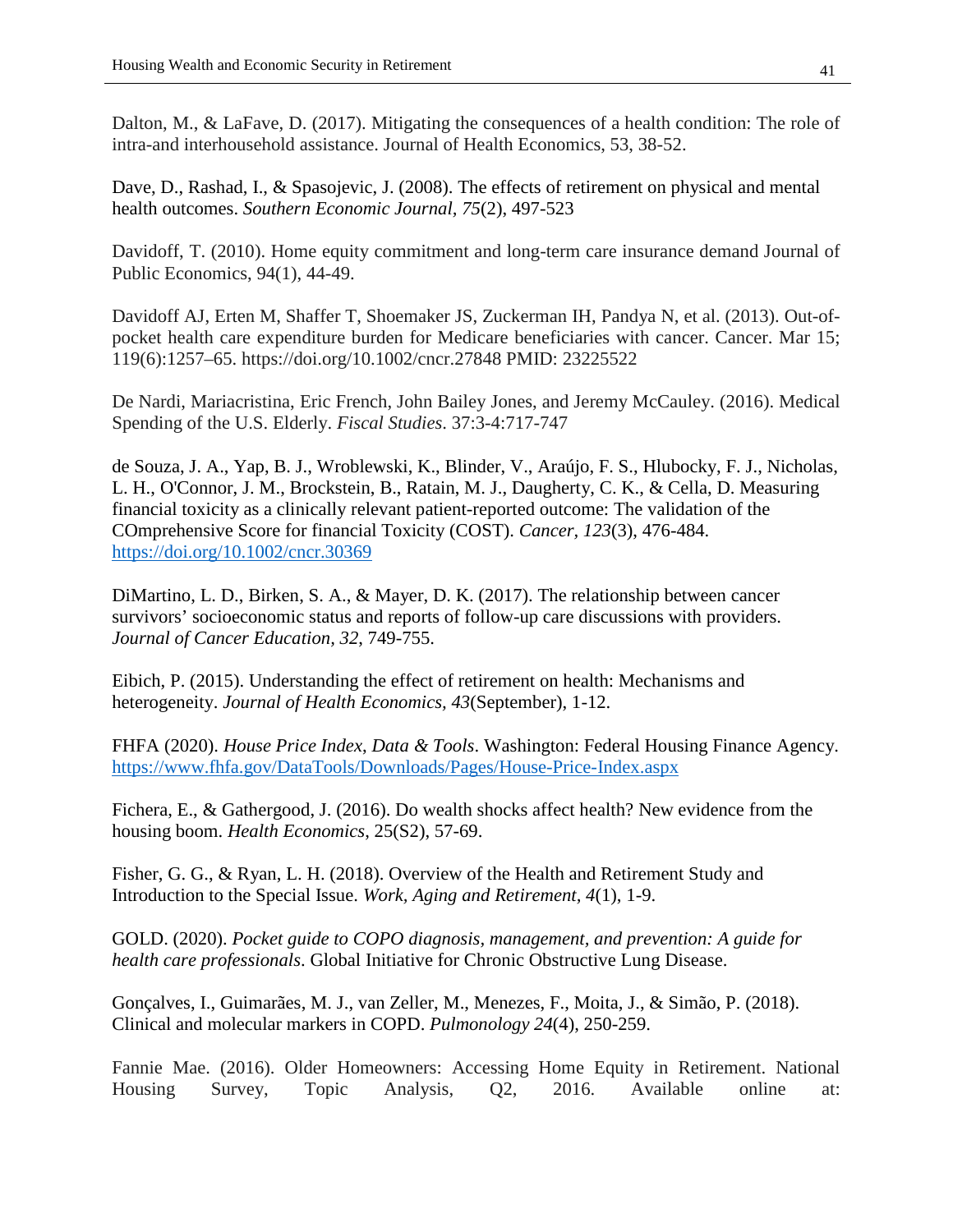[http://www.fanniemae.com/resources/file/research/housingsurvey/pdf/Q2-2016-accessing-home](http://www.fanniemae.com/resources/file/research/housingsurvey/pdf/Q2-2016-accessing-home-equity-in-retirement.pdf)[equity-in-retirement.pdf](http://www.fanniemae.com/resources/file/research/housingsurvey/pdf/Q2-2016-accessing-home-equity-in-retirement.pdf)

Fong, J. H. (2019). Out-of-pocket health spending among Medicare beneficiaries: Which chronic diseases are most costly?. PLoS One, 14(9), e0222539.

Friedell, G. H., Linville, L. H., & Hullet, S. (1998). Cancer control in rural Appalachia. *Cancer, 83*(S8), 1868-1871.

Garcia, C., & Ailshire, J. A. (2019). Biological risk profiles among Latino subgroups in the Health and Retirement Study. *Innovation in Aging, 3*(2), 1-14. <https://doi.org/10.1093/geroni/igz017>

Gilligan, A. M., Alberts, D. S., Roe, D. J., & Skrepnek, G. H. (2018). Death or debt? National estimates of financial toxicity in persons with newly-diagnosed cancer. *The American Journal of Medicine*, Published online

Gupta, Arpit and Morrison, Edward R. and Fedorenko, Catherine and Ramsey, Scott, Leverage, Default, and Mortality: Evidence from Cancer Diagnoses (2018). Columbia Law and Economics Working Paper No. 514, Columbia Business School Research Paper No. 15-35, Available at SSRN: https://ssrn.com/abstract=2583975 or http://dx.doi.org/10.2139/ssrn.2583975

Hamoudi, A., & Dowd, J.B. (2013) Physical health effects of the housing boom: Quasiexperimental evidence from the health and retirement study. *American Journal of Public Health* 103.6: 1039-1045.

Hamoudi, A., & Dowd, J.B. (2014). Housing wealth, psychological well-being, and cognitive functioning of older Americans. *Journals of Gerontology, Series B: Psychological Sciences and Social Sciences*, 69(2)

Hankinson, J. L., Odencrantz, J. R., & Fedan, K. B. (1999). Spirometric reference values from a sample of the general U.S. population. *American journal of respiratory and critical care medicine, 159*, 179-187.<https://doi.org/10.1164/ajrccm.159.1.9712108>

Harik-Khan, R. I., Fleg, J. L., Muller, D. C., & Wise, R. A. (2001). The effect of anthropometric and socioeconomic factors on the racial difference in lung function. *American journal of respiratory and critical care medicine, 164*(9), 1647-1654. <https://doi.org/10.1164/ajrccm.164.9.2106075>

Haurin, Donald, Cazilia Loibl, and Stephanie Moulton. 2019. Debt Stress and Mortgage Borrowing in Older Age: Implications for Economic Security in Retirement. Working Paper prepared for the Retirement Disability Research Consortium, University of Wisconsin.

Hegewald, M. J., & Crapo, R. O. (2007). Socioeconomic Status and Lung Function. *Chest, 132*(5), 1608-1614.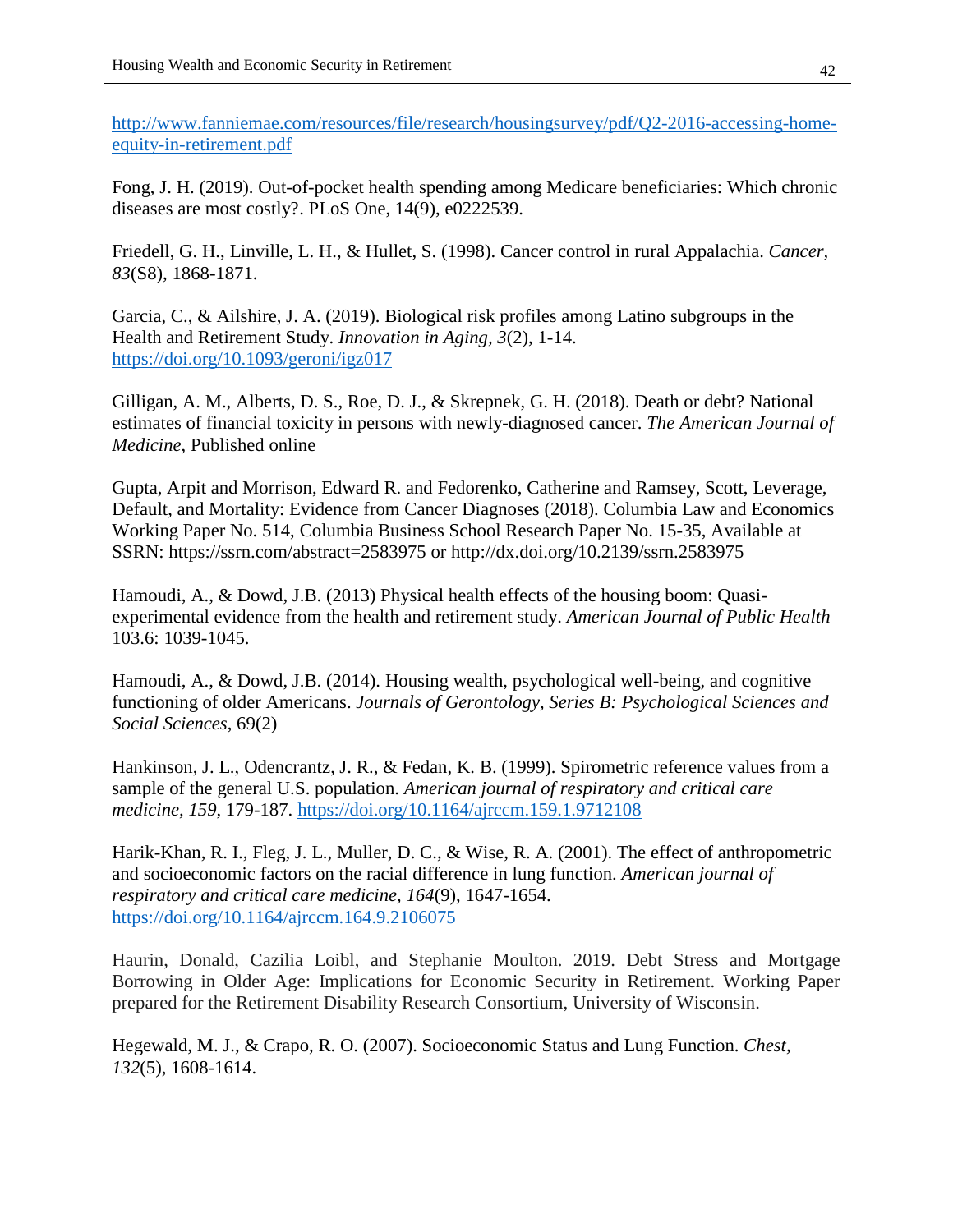Hill-Briggs, F., Adler, N. E., Berkowitz, S. A., Chin, M. H., Gary-Webb, T. L., Navas-Acien, A., Thornton, P. L., & Haire-Joshu, D. (2020). Social Determinants of Health and Diabetes: A Scientific Review. *Diabetes Care, 44*(1), 258-279.<https://doi.org/10.2337/dci20-0053>

Houle, J., Lauzier-Jobin, F., Beaulieu, M.-D., Meunier, S., Coulombe, S., Côté, J., Lespérance, F., Chiasson, J.-L., Bherer, L., & Lambert, J. (2016). Socioeconomic status and glycemic control in adult patients with type 2 diabetes: A mediation analysis. *BMJ Open Diabetes Research and Care, 4*(1), e000184.<https://doi.org/10.1136/bmjdrc-2015-000184>

Kokubo, Y., & Matsumoto, C. (2017). Hypertension Is a risk factor for several types of heart disease: Review of prospective studies. *Advances in Experimental Medicine and biology, 956*, 419-426. [https://doi.org/10.1007/5584\\_2016\\_99](https://doi.org/10.1007/5584_2016_99) 

Lambie-Hanson, L. and S. Moulton (2020). Reverse Mortgage Retrospective: How Recent Policy Changes Affected Government-Insured Reverse Mortgage Originations and Performance. Consumer finance institute discussion paper dp 20-06, Federal Reserve Bank of Philadelphia, [https://doi.org/10.21799/frbp.dp.2020.06.](https://doi.org/10.21799/frbp.dp.2020.06)

Layes, A., Asada, Y., & Kepart, G. (2012). Whiners and deniers - What does self-rated health measure? *Social Science & Medicine, 75*(1), 1-9. <https://doi.org/10.1016/j.socscimed.2011.10.030>

Lee, J., & Kim, H. (2008). A longitudinal analysis of the impact of health shocks on the wealth of elders. *Journal of Population Economics*, 21(1), 217-230.

Leng, B., Jin, Y., Li, G., Chen, L., & Jin, N. (2015). Socioeconomic status and hypertension: A meta-analysis. *Journal of Hypertension, 33*(2), 221–229. <https://doi.org/10.1097/HJH.0000000000000428>

Lusardi, Annamaria, Olivia S. Mitchell, and Noemi Oggero. 2017. Debt and financial vulnerability on the verge of retirement. No. w23664. National Bureau of Economic Research.

Lusardi, A., O. Mitchell, and N. Oggero. 2020. Debt Close to retirement and its Implications for Retirement Wellbeing. In O.S. Mitchell and A. Lusardi (eds.), Remaking Retirement: Debt in an Aging Economy. Oxford, UK: Oxford University Press, pp. xxx-xxx

Minor, D., Wofford, M., & Wyatt, S. B. (2008). Does socioeconomic status affect blood pressure goal achievement? *Current Hypertension Reports, 10*, 390–397

Mayer, C. and S. Moulton (2022). 'The Market for Reverse Mortgages Among Older Americans.' In O.S. Mitchell, ed., New Models for Managing Longevity Risk: Public-Private Partnerships. Oxford, UK: Oxford University Press, forthcoming.

Mian, A,, & Sufi, A. (2011). House Prices, Home Equity-Based Borrowing, and the US Household Leverage Crisis. *American Economic Review* 101: 2132-2156.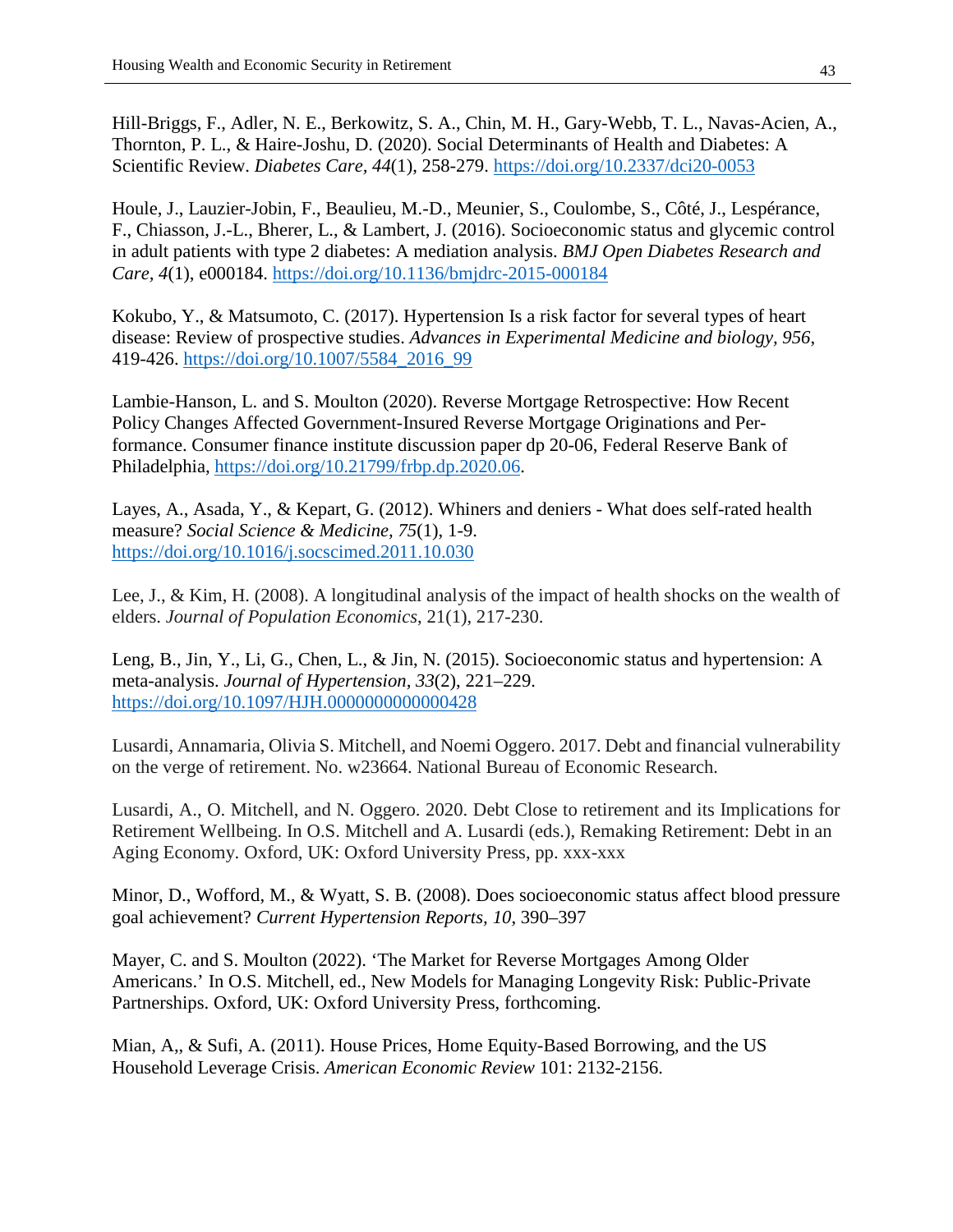Mitchell, U. A., Ailshire, J. A., & Crimmins, E. M. (2019). Change in cardiometabolic risk among Blacks, Whites, and Hispanics: Findings from the Health and Retirement Study. *Journals of Gerontology: Medical Sciences, 74*(2), 240-246.<https://doi.org/10.1093/gerona/gly026>

Moulton, S. and D. Haurin (2019). 'Unlocking Housing Wealth for Older Americans: Strategies to Improve Reverse Mortgages.' Brookings Economic Studies Working Paper. October: [https://www.brookings.edu/wp-](https://www.brookings.edu/wp-content/uploads/2019/10/ES_20191016_MoultonHaurin_ReverseMortgages.pdf)

[content/uploads/2019/10/ES\\_20191016\\_MoultonHaurin\\_ReverseMortgages.pdf.](https://www.brookings.edu/wp-content/uploads/2019/10/ES_20191016_MoultonHaurin_ReverseMortgages.pdf)

Moulton, S., Loibl, C, Haurin, D. (2020). Housing Wealth and Economic Security in Retirement: Does Borrowing from Home Equity Increase Adherence to Prescription Drugs? Working Paper WI20-11Center for Financial Security, University of Wisconsin.

Narang, A. K., & Nicholas, L. H. (2017). Out-of-pocket spending and financial burden among Medicare beneficiaries with cancer. *JAMA oncology*, 3(6), 757-765.

Nakajima, Makoto and Telyukova, Irina, Home Equity in Retirement (2019). FRB of Philadelphia Working Paper No. 19-50. Available at SSRN: https://ssrn.com/abstract=3502648

Oi, K. (2021). Does retirement get under the skin and into the head? Testing the pathway from retirement to cardio-metabolic risk, then to episodic memory. *Research on Aging, 43*(1), 25-36. <https://doi.org/10.1177/0164027520941161>

Pak, T. Y., Kim, H., & Kim, K. T. (2020). The long-term effects of cancer survivorship on household assets. *Health Economics Review*, 10(1), 1-11.

Poterba, J., & Venti, S. (2017a). Financial Well-being in Late Life: Understanding the Impact of Adverse Health Shocks and Spousal Deaths. Washington: Center for Retirement Research at Boston College.

Poterba, James, Venti, Steven, Wise, David, (2017b). The asset cost of poor health. *J. Econ. Aging* 9, 172–184.

Poterba, J., Venti, S., & Wise, D. A. (2018). Longitudinal determinants of end-of-life wealth inequality. *Journal of public economics*, 162, 78-88.

Prescott, E., Lange, P., & Vestbo, J. (1999). Socioeconomic status, lung function and admission to hospital for COPD: Results from the Copenhagen City Heart Study. *The European Respiratory Journal, 13*(5), 1109-1114.<https://doi.org/10.1034/j.1399-3003.1999.13e28.x>

Schultz, W. M., Kelli, H. M., Lisko, J. C., Varghese, T., Shen, J., Sandesara, P., Quyyumi, A. A., Taylor, H. A., Gulati, M., Harold, J. G., Mieres, J. H., Ferdinand, K. C., Mensah, G. A., & Sperling, L. S. (2018). Socioeconomic Status and Heart Outcomes: Challenges and Interventions. *Circulation, 137*(20), 2166-2178.<https://doi.org/10.1161/CIRCULATIONAHA.117.029652>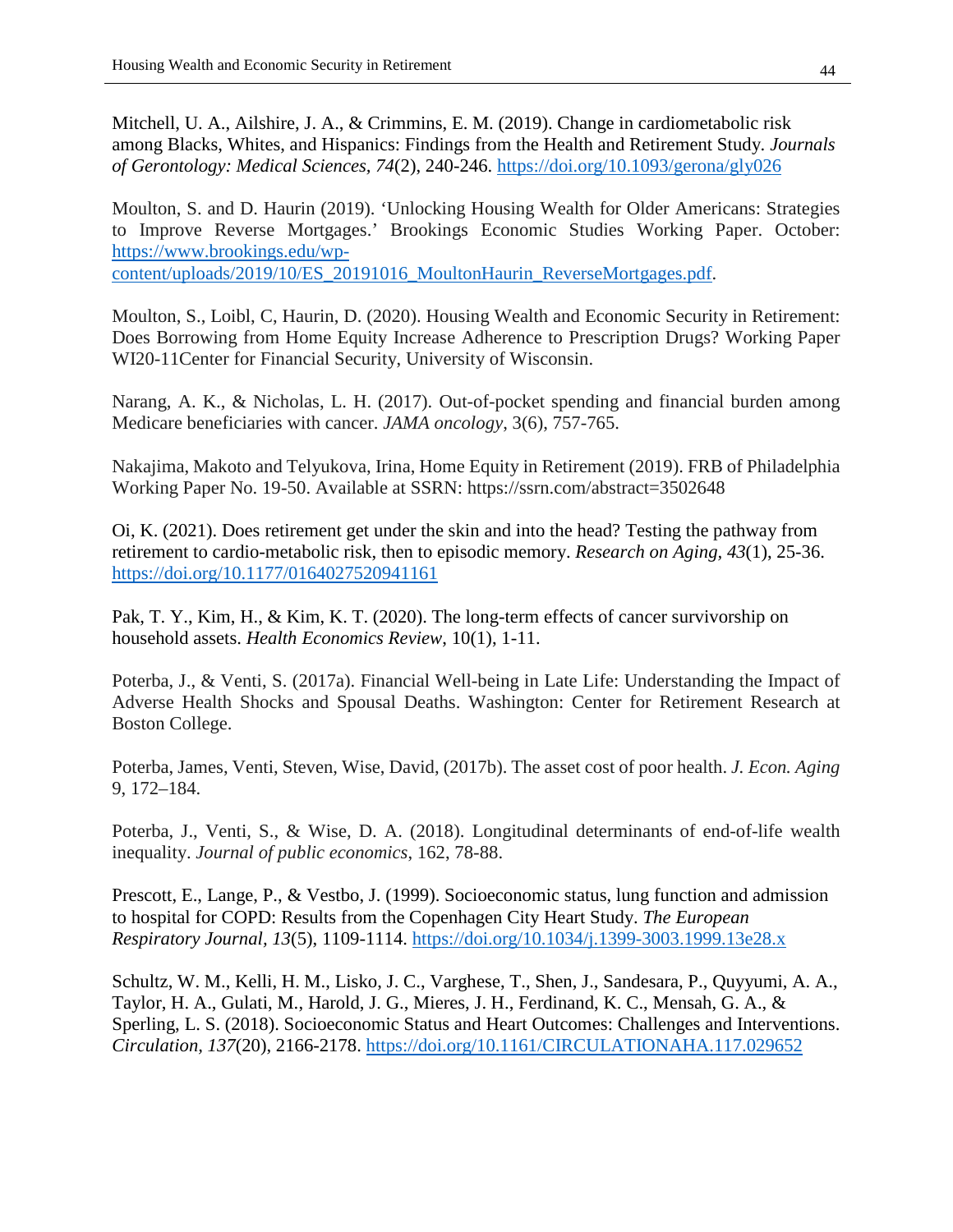Smith, J. P. (1999). Healthy bodies and thick wallets: the dual relation between health and economic status. *Journal of Economic perspectives*, 13(2), 145-166.

Smith, James P. 2005. "Consequences and Predictors of New Health Events," in David A. Wise (eds.) *Analyses in the Economics of Aging*, University and Chicago Press, p.213-240.

Sonnega, A., Faul, J. D., Ofstedal, M. B., Langa, K. M., Phillips, J. W. R., & Weir, D. R. (2014). Cohort Profile: The Health and Retirement Study (HRS). *International Journal of Epidemiology, 43*(2), 576-585.

Stock, J. H., & Yogo, M. (2005). Testing for Weak Instruments in Linear IV Regression. In D. W. K. Andrews & J. H. Stock (Eds.), *Identification and Inference for Econometric Models: Essays in Honor of Thomas Rothenberg* (pp. 80-108). Cambridge: Cambridge University Press.

Sung, H., Ferlay, J., Siegel, R. L., Laversanne, M., Soerjomataram, I., Jemal, A., & Bray, F. (2021). Global Cancer Statistics 2020: GLOBOCAN Estimates of Incidence and Mortality Worldwide for 36 Cancers in 185 Countries. *CA: A cancer journal for clinicians, 71*(3), 209-249. <https://doi.org/10.3322/caac.21660>

van Doorslaer, E., & Gerdtham, U.-G. (2003). Does Inequality in Self-Assessed Health Predict Inequality in Survival by Income? Evidence from Swedish Data. *Social Science & Medicine, 57*(9), 1621-1629.

Vestbo, J., Hurd, S. S., Agustí, A. G., Jones, P. W., Vogelmeier, C., Anzueto, A., Barnes, P. J., Fabbri, L. M., Martinez, F. J., Nishimura, M., Stockley, R. A., Sin, D. D., & Rodriguez-Roisin, R. (2013). Global Strategy for the Diagnosis, Management, and Prevention of Chronic Obstructive Pulmonary Disease: GOLD Executive Summary. *American Journal of Respiratory and Critical Care Medicine, 187*(4).

Virani, S. S., Alonso, A., Aparicio, H. J., Benjamin, E. J., Bittencourt, M. S., Callaway, C. W., Carson, A. P., Chamberlain, A. M., Cheng, S., Delling, F. N., Elkind, M. S. V., Evenson, K. R., Ferguson, J. F., Gupta, D. K., Khan, S. S., Kissela, B. M., Knutson, K. L., Lee, C. D., Lewis, T. T., Liu, J., Loop, M. S., Lutsey, P. L., Ma, J., Mackey, J., Martin, S. S., Matchar, D. B., Mussolino, M. E., Navaneethan, S. D., Perak, A. M., Roth, G. A., Samad, Z., Satou, G. M., Schroeder, E. B., Shah, S. H., Shay, C. M., Stokes, A., VanWagner, L. B., Wang, N.-Y., Tsao, C. W., & On behalf of the American Heart Association Council on Epidemiology and Prevention Statistics Committee and Stroke Statistics Subcommittee. (2021). Heart Disease and Stroke Statistics - 2021 Update. *Circulation, 143*, e254–e743. <https://doi.org/10.1161/CIR.0000000000000950Circulation>

Walker, R. J., Garacci, E., Campbell, J. A., Harris, M., Mosley-Johnson, E., & Egede, L. E. (2021). Relationship between multiple measures of financial hardship and glycemic control in older adults with diabetes. *Journal of Applied Gerontology, 40*(2), 162-169. <https://doi.org/10.1177/0733464820911545>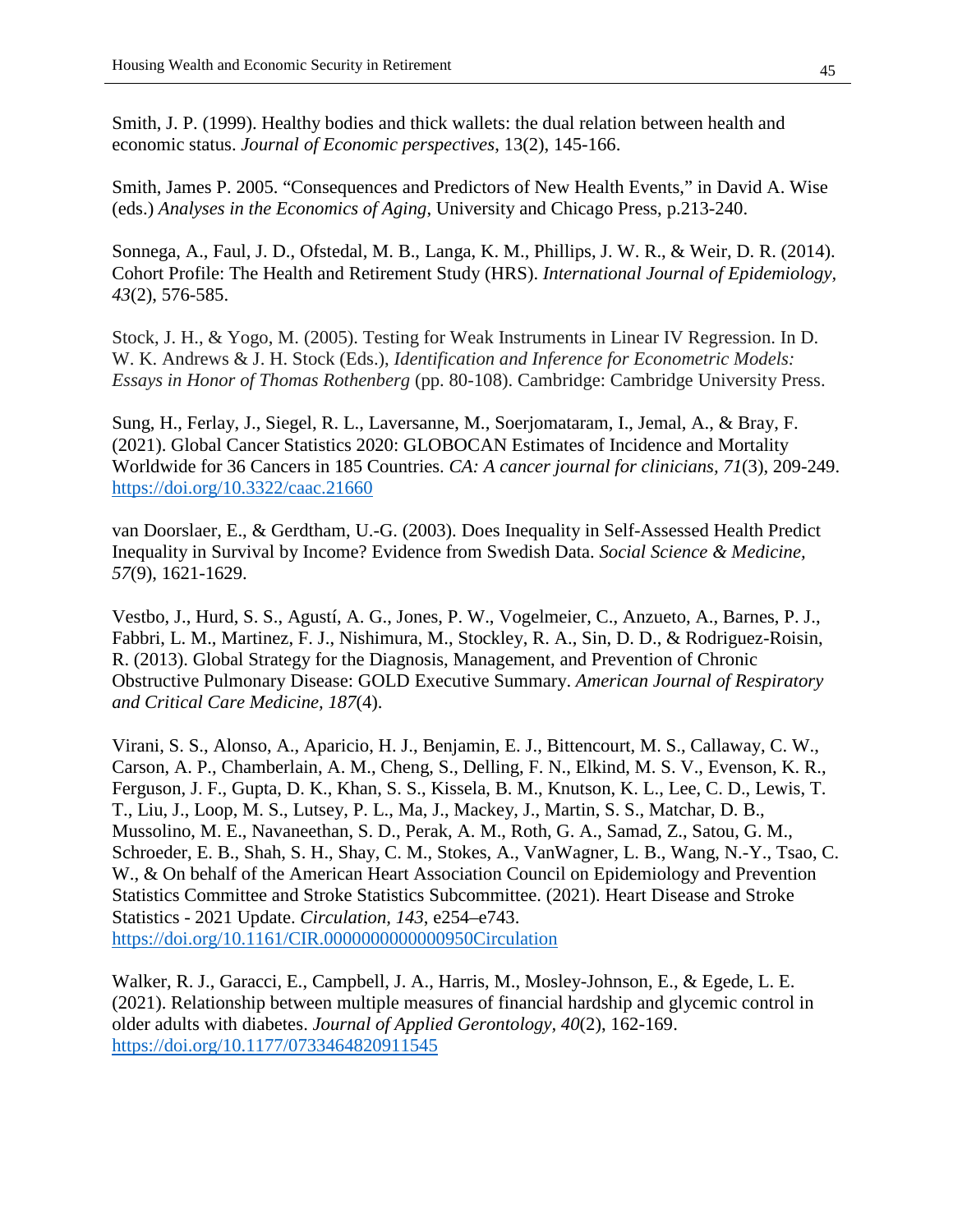Zhao, J., Mao, Z., Fedewa, S. A., Nogueira, L., Yabroff, K. R., Jemal, A., & Han, X. (2020). The Affordable Care Act and access to care across the cancer control continuum: A review at 10 years. *CA: A cancer journal for clinicians, 70*(3), 165-181.<https://doi.org/10.3322/caac.21604>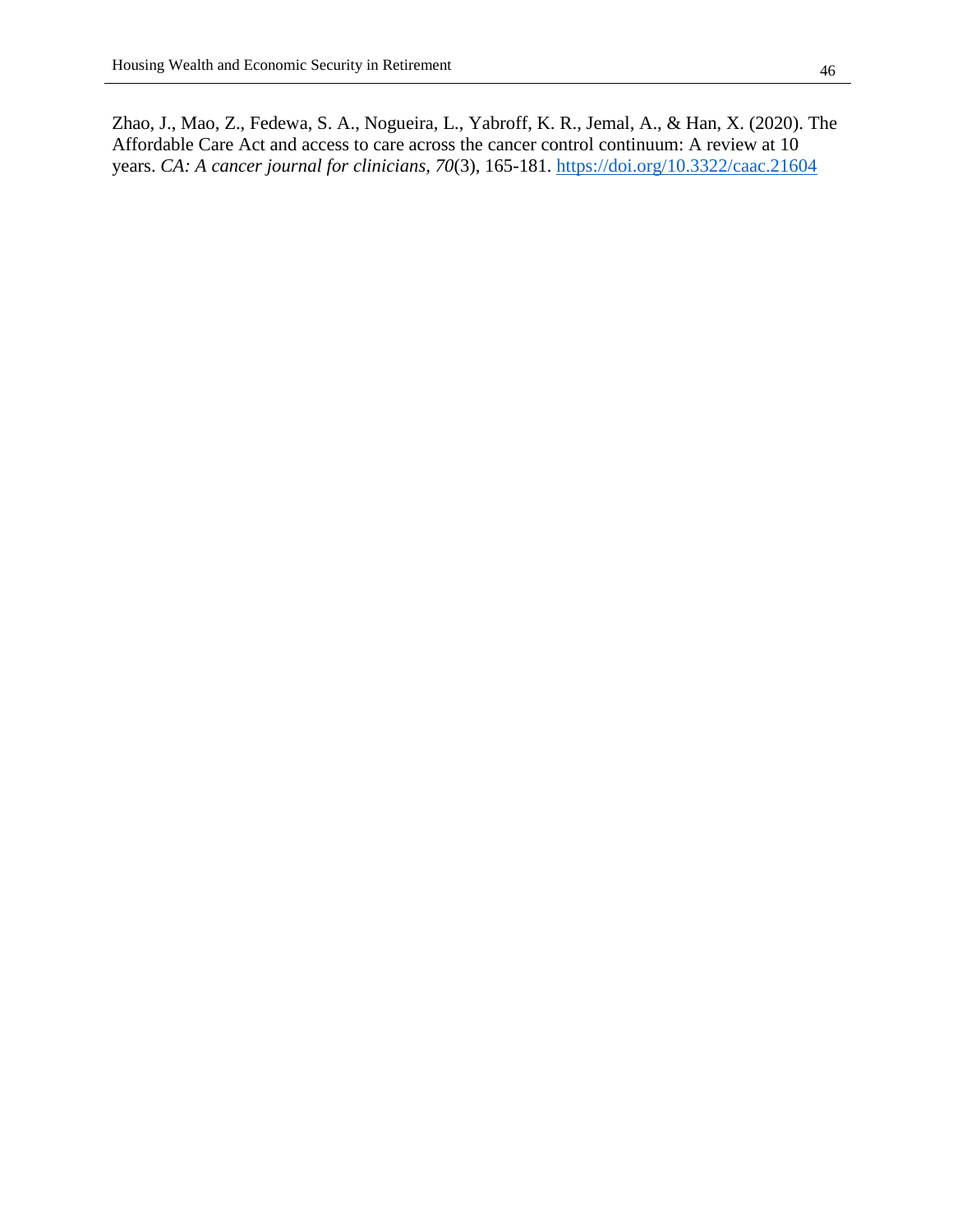## **Appendices**

| Appendix A: Measures of adequate control |  |
|------------------------------------------|--|
|------------------------------------------|--|

| Measure: Peak lung expiratory flow<br>Adequately<br>Controlled:<br>Threshold: $\leq 50\%$<br>Note: Predicted values for general population by gender, race, age, sex, height prediction<br>Lung<br>table are taken from the UpToDate.com. For those who are categorized as another<br><b>Disease</b><br>race/ethnicity besides non-Hispanic Black, Hispanic, or non-Hispanic White by the HRS<br>survey instrument (i.e., American Indian/Alaska Native, Asian and Pacific Islander, and<br>multiracial individuals), the predicted values are for the majority racial and ethnic group in<br>the respondent's Census Tract of residence.<br>Lung disease encapsulates a variety of conditions in which individuals have a reduced<br>ability to engage in activities due to structural and functional decline in lung tissue. These<br>declines lead to a reduced capacity for gas exchange and can potentially lead to hypoxia.<br>The most common lung diseases fall under the spectrum of chronic obstructive pulmonary<br>disease (COPD). The functional diagnosis of COPD relies on a post-bronchodilator forced<br>expiratory volume in one second (FEV1) over the forced vital capacity (FVC) of less than<br>0.70 (1). The Global Initiative for Chronic Obstructive Lung Disease (GOLD) has further<br>defined four stages of chronic obstructive lung disease. These range from mild (Stage 1),<br>moderate (Stage 2), severe (Stage 3), to very severe (Stage 4) airflow limitations which are<br>largely based on functional lung tests. These stages are based on FEV1 values relative to<br>average individuals of similar age, weight, height, race/ethnicity, and sex. An FEV1<br>greater than or equal to 80% of predicted is considered Stage 1, between 50% and 80% is<br>considered Stage 2, between 30% and 50% is considered Stage 3, and less than 30% is<br>considered Stage 4. Another test of lung function is Peak Expiratory Flow (PEF). The<br>instrument used to assess PEF is widely available and cheap compared to the clinical<br>standard of spirometry which is used to assess FEV1. There is a moderate correlation<br>between predicted FEV1 and PEF1 among men $(0.768, p< 0.001)$ and women $(0.725, p< 0.001)$<br>$p<0.001$ ) (2). Given that PEF it is the measure of lung function available in the HRS and<br>the ability to expel air from the lungs correlates well with subjective well-being related to<br>lung disease induced constraints of daily activities of living, we use this measure to assess<br>lung function among participants. |
|------------------------------------------------------------------------------------------------------------------------------------------------------------------------------------------------------------------------------------------------------------------------------------------------------------------------------------------------------------------------------------------------------------------------------------------------------------------------------------------------------------------------------------------------------------------------------------------------------------------------------------------------------------------------------------------------------------------------------------------------------------------------------------------------------------------------------------------------------------------------------------------------------------------------------------------------------------------------------------------------------------------------------------------------------------------------------------------------------------------------------------------------------------------------------------------------------------------------------------------------------------------------------------------------------------------------------------------------------------------------------------------------------------------------------------------------------------------------------------------------------------------------------------------------------------------------------------------------------------------------------------------------------------------------------------------------------------------------------------------------------------------------------------------------------------------------------------------------------------------------------------------------------------------------------------------------------------------------------------------------------------------------------------------------------------------------------------------------------------------------------------------------------------------------------------------------------------------------------------------------------------------------------------------------------------------------------------------------------------------------------------------------------------------------------------------------------------------------------------------------------------------------------------------------------------------------------------------------|
|                                                                                                                                                                                                                                                                                                                                                                                                                                                                                                                                                                                                                                                                                                                                                                                                                                                                                                                                                                                                                                                                                                                                                                                                                                                                                                                                                                                                                                                                                                                                                                                                                                                                                                                                                                                                                                                                                                                                                                                                                                                                                                                                                                                                                                                                                                                                                                                                                                                                                                                                                                                                |
|                                                                                                                                                                                                                                                                                                                                                                                                                                                                                                                                                                                                                                                                                                                                                                                                                                                                                                                                                                                                                                                                                                                                                                                                                                                                                                                                                                                                                                                                                                                                                                                                                                                                                                                                                                                                                                                                                                                                                                                                                                                                                                                                                                                                                                                                                                                                                                                                                                                                                                                                                                                                |
|                                                                                                                                                                                                                                                                                                                                                                                                                                                                                                                                                                                                                                                                                                                                                                                                                                                                                                                                                                                                                                                                                                                                                                                                                                                                                                                                                                                                                                                                                                                                                                                                                                                                                                                                                                                                                                                                                                                                                                                                                                                                                                                                                                                                                                                                                                                                                                                                                                                                                                                                                                                                |
|                                                                                                                                                                                                                                                                                                                                                                                                                                                                                                                                                                                                                                                                                                                                                                                                                                                                                                                                                                                                                                                                                                                                                                                                                                                                                                                                                                                                                                                                                                                                                                                                                                                                                                                                                                                                                                                                                                                                                                                                                                                                                                                                                                                                                                                                                                                                                                                                                                                                                                                                                                                                |
|                                                                                                                                                                                                                                                                                                                                                                                                                                                                                                                                                                                                                                                                                                                                                                                                                                                                                                                                                                                                                                                                                                                                                                                                                                                                                                                                                                                                                                                                                                                                                                                                                                                                                                                                                                                                                                                                                                                                                                                                                                                                                                                                                                                                                                                                                                                                                                                                                                                                                                                                                                                                |
|                                                                                                                                                                                                                                                                                                                                                                                                                                                                                                                                                                                                                                                                                                                                                                                                                                                                                                                                                                                                                                                                                                                                                                                                                                                                                                                                                                                                                                                                                                                                                                                                                                                                                                                                                                                                                                                                                                                                                                                                                                                                                                                                                                                                                                                                                                                                                                                                                                                                                                                                                                                                |
|                                                                                                                                                                                                                                                                                                                                                                                                                                                                                                                                                                                                                                                                                                                                                                                                                                                                                                                                                                                                                                                                                                                                                                                                                                                                                                                                                                                                                                                                                                                                                                                                                                                                                                                                                                                                                                                                                                                                                                                                                                                                                                                                                                                                                                                                                                                                                                                                                                                                                                                                                                                                |
|                                                                                                                                                                                                                                                                                                                                                                                                                                                                                                                                                                                                                                                                                                                                                                                                                                                                                                                                                                                                                                                                                                                                                                                                                                                                                                                                                                                                                                                                                                                                                                                                                                                                                                                                                                                                                                                                                                                                                                                                                                                                                                                                                                                                                                                                                                                                                                                                                                                                                                                                                                                                |
| 1. Gonçalves I, Guimarães MJ, van Zeller M, Menezes F, Moita J, Simão P. Clinical and<br>molecular markers in COPD. Pulmonology 2018;24(4):250-259.<br>2. Aggarwal AN, Gupta D, Jindal SK. The Relationship Between FEV1 and Peak<br>Expiratory Flow in Patients With Airways Obstruction Is Poor. Chest 2006;130(5):1454–                                                                                                                                                                                                                                                                                                                                                                                                                                                                                                                                                                                                                                                                                                                                                                                                                                                                                                                                                                                                                                                                                                                                                                                                                                                                                                                                                                                                                                                                                                                                                                                                                                                                                                                                                                                                                                                                                                                                                                                                                                                                                                                                                                                                                                                                     |
| 1461.                                                                                                                                                                                                                                                                                                                                                                                                                                                                                                                                                                                                                                                                                                                                                                                                                                                                                                                                                                                                                                                                                                                                                                                                                                                                                                                                                                                                                                                                                                                                                                                                                                                                                                                                                                                                                                                                                                                                                                                                                                                                                                                                                                                                                                                                                                                                                                                                                                                                                                                                                                                          |
|                                                                                                                                                                                                                                                                                                                                                                                                                                                                                                                                                                                                                                                                                                                                                                                                                                                                                                                                                                                                                                                                                                                                                                                                                                                                                                                                                                                                                                                                                                                                                                                                                                                                                                                                                                                                                                                                                                                                                                                                                                                                                                                                                                                                                                                                                                                                                                                                                                                                                                                                                                                                |
| Adequately<br>Measure: C-Reactive Protein                                                                                                                                                                                                                                                                                                                                                                                                                                                                                                                                                                                                                                                                                                                                                                                                                                                                                                                                                                                                                                                                                                                                                                                                                                                                                                                                                                                                                                                                                                                                                                                                                                                                                                                                                                                                                                                                                                                                                                                                                                                                                                                                                                                                                                                                                                                                                                                                                                                                                                                                                      |
| Controlled:<br>Threshold: $\geq$ 5 mg/L                                                                                                                                                                                                                                                                                                                                                                                                                                                                                                                                                                                                                                                                                                                                                                                                                                                                                                                                                                                                                                                                                                                                                                                                                                                                                                                                                                                                                                                                                                                                                                                                                                                                                                                                                                                                                                                                                                                                                                                                                                                                                                                                                                                                                                                                                                                                                                                                                                                                                                                                                        |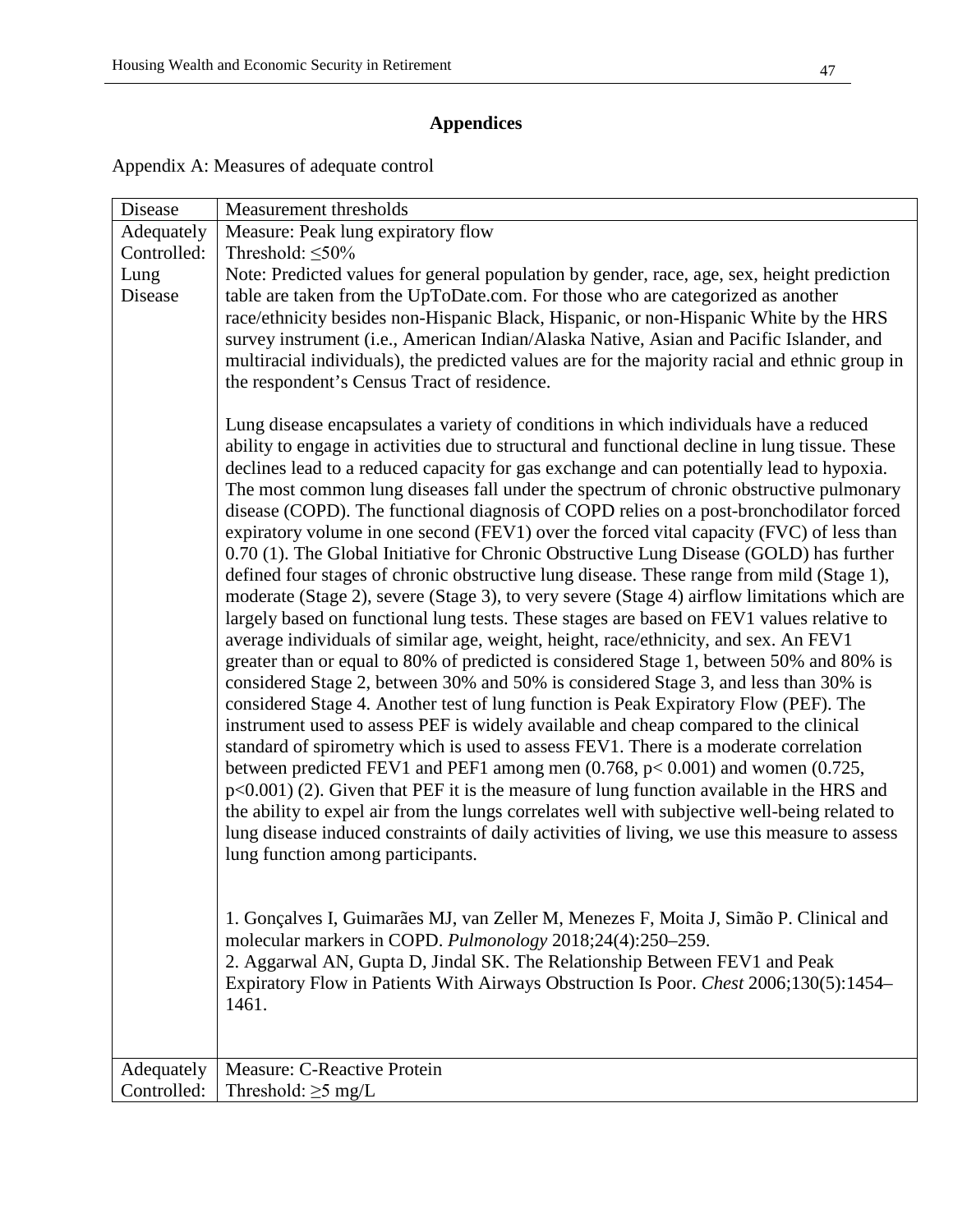| Cancer                                | An elevated systemic inflammatory response (SIR) among individuals with operable<br>cancer is associated with lower survival rates (3). Serum C-reactive protein (CRP) levels<br>are reflective of general inflammation in the body. CRP is synthesized in the liver in<br>response to the secretion of interleukin-6 by several immune cells. CRP binds to the<br>surface of cells that are undergoing or have undergone apoptosis or necrosis. This causes<br>further recruitment of the immune system to clear these cells. A maximum CRP (mCRP)<br>of greater than 5 mg/L is generally considered to reflect higher than normal levels of<br>inflammation. Among 7716 individuals that attended the Taussig Cancer Institute between<br>2006 and 2012 with solid tumor diagnosis, the risk of death was 46% higher among those<br>with an mCRP greater than $10 \text{ mg/L}$ versus less than $10 \text{ mg/L}$ (4). Another study assessing<br>the impact of CRP following patients with metastatic renal cell carcinoma before, during,<br>and after treatment found that a CRP level greater than 5 mg/L also a significant negative<br>impact on survival. Among patients with a pretreatment CRP less than 5 mg/L,<br>pretreatment CRP greater than 5 mg/L than dropped below 5 mg/L during treatment, and<br>those with greater than 5 mg/L before and during treatment had 2-year survival rates of<br>69%, 55%, and 4%, respectively (5). Thus, higher levels of CRP are associated with worse<br>survival.<br>3. Dolan RD, Lim J, McSorley ST, Horgan PG, McMillan DC. The role of the systemic<br>inflammatory response in predicting outcomes in patients with operable cancer: Systematic<br>review and meta-analysis. Sci. Rep. 2017;7(1):16717.<br>4. Shrotriya S, Walsh D, Nowacki AS, Lorton C, Aktas A, Hullihen B, Benanni-Baiti N,<br>Hauser K, Ayvaz S, Estfan B. Serum C-reactive protein is an important and powerful<br>prognostic biomarker in most adult solid tumors. PLOS ONE 2018;13(8):e0202555. |
|---------------------------------------|------------------------------------------------------------------------------------------------------------------------------------------------------------------------------------------------------------------------------------------------------------------------------------------------------------------------------------------------------------------------------------------------------------------------------------------------------------------------------------------------------------------------------------------------------------------------------------------------------------------------------------------------------------------------------------------------------------------------------------------------------------------------------------------------------------------------------------------------------------------------------------------------------------------------------------------------------------------------------------------------------------------------------------------------------------------------------------------------------------------------------------------------------------------------------------------------------------------------------------------------------------------------------------------------------------------------------------------------------------------------------------------------------------------------------------------------------------------------------------------------------------------------------------------------------------------------------------------------------------------------------------------------------------------------------------------------------------------------------------------------------------------------------------------------------------------------------------------------------------------------------------------------------------------------------------------------------------------------------------------------------------------------------------|
|                                       | 5. Saito K, Tatokoro M, Fujii Y, Iimura Y, Koga F, Kawakami S, Kihara K. Impact of C-<br>Reactive Protein Kinetics on Survival of Patients with Metastatic Renal Cell Carcinoma.<br>Eur. Urol. 2009;55(5):1145-1154.                                                                                                                                                                                                                                                                                                                                                                                                                                                                                                                                                                                                                                                                                                                                                                                                                                                                                                                                                                                                                                                                                                                                                                                                                                                                                                                                                                                                                                                                                                                                                                                                                                                                                                                                                                                                               |
| Adequately<br>Controlled:<br>Diabetes | Measure: Hemoglobin A1c<br>Threshold: $\leq$ 7.0%                                                                                                                                                                                                                                                                                                                                                                                                                                                                                                                                                                                                                                                                                                                                                                                                                                                                                                                                                                                                                                                                                                                                                                                                                                                                                                                                                                                                                                                                                                                                                                                                                                                                                                                                                                                                                                                                                                                                                                                  |
|                                       | Hemoglobin-A1c (A1c) is a measure that assesses the 3-month average blood sugar level<br>in an individual. Specifically, it is the percentage of hemoglobin, the oxygen carrying<br>protein in red blood cells, is glycated. An A1c greater than or equal to 6.5% leads to the<br>diagnosis of diabetes mellitus. The 2021 American Diabetes Association Standards of<br>Medical Care has set an A1c goal for non-pregnant adults without significant<br>hypoglycemia to <7%. Strong evidence suggests that A1c levels less than 7% reduce the<br>broad array of microvascular complications in type 2 diabetes (6).                                                                                                                                                                                                                                                                                                                                                                                                                                                                                                                                                                                                                                                                                                                                                                                                                                                                                                                                                                                                                                                                                                                                                                                                                                                                                                                                                                                                               |
|                                       | 6. American Diabetes Association. 6. Glycemic Targets: Standards of Medical Care in<br>Diabetes-2021. Diabetes Care 2021;44(Supplement 1): S73-S84.                                                                                                                                                                                                                                                                                                                                                                                                                                                                                                                                                                                                                                                                                                                                                                                                                                                                                                                                                                                                                                                                                                                                                                                                                                                                                                                                                                                                                                                                                                                                                                                                                                                                                                                                                                                                                                                                                |
| Adequately<br>Controlled:             | Measure: Blood pressure<br>Threshold: $\geq$ 140/ $\geq$ 90 mmHg                                                                                                                                                                                                                                                                                                                                                                                                                                                                                                                                                                                                                                                                                                                                                                                                                                                                                                                                                                                                                                                                                                                                                                                                                                                                                                                                                                                                                                                                                                                                                                                                                                                                                                                                                                                                                                                                                                                                                                   |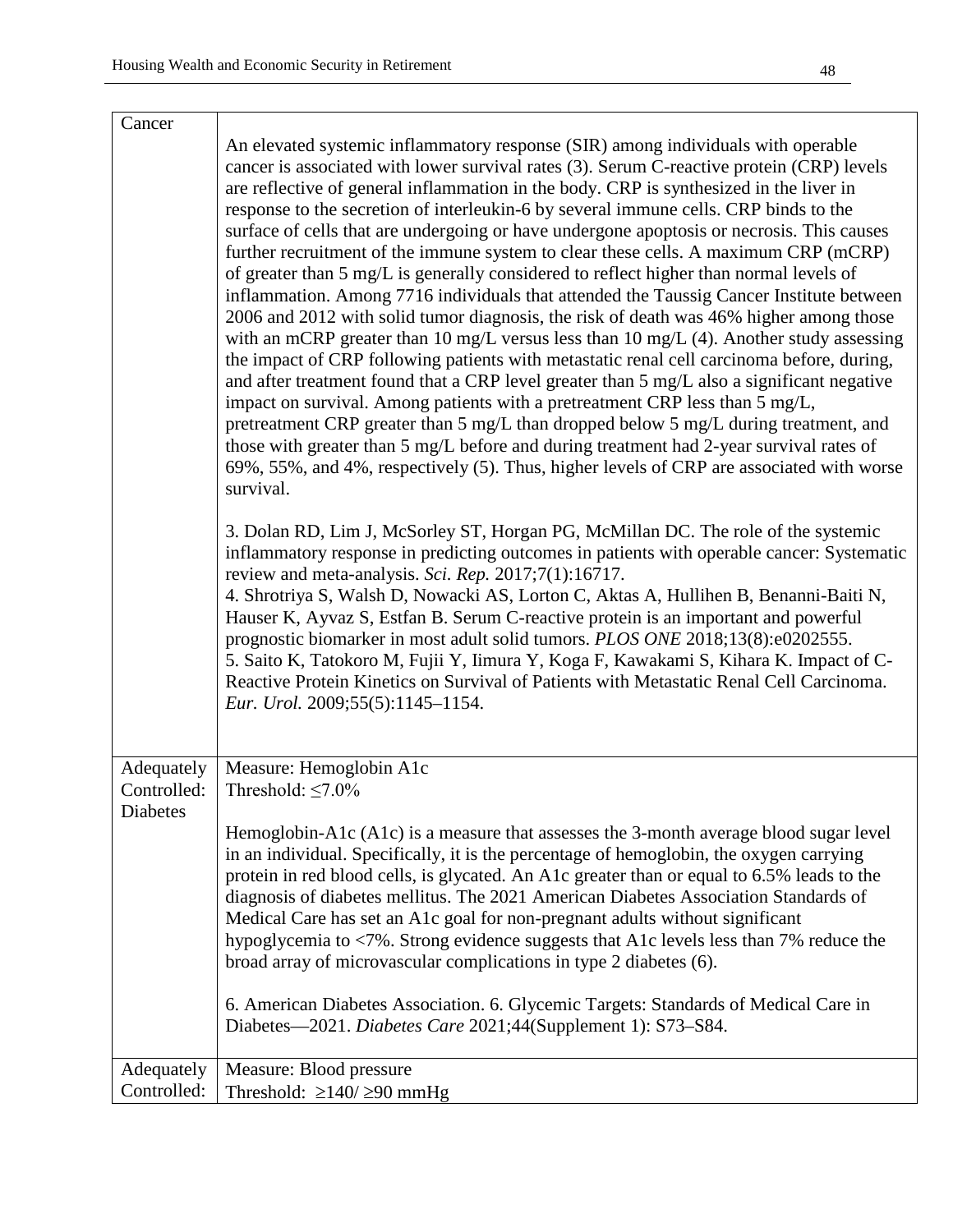| Heart   |                                                                                                                                                                                                                                                                                                                                                                                                                                                                                                                                                                                                                                                                                                                                                                                                                                                                                                                                 |
|---------|---------------------------------------------------------------------------------------------------------------------------------------------------------------------------------------------------------------------------------------------------------------------------------------------------------------------------------------------------------------------------------------------------------------------------------------------------------------------------------------------------------------------------------------------------------------------------------------------------------------------------------------------------------------------------------------------------------------------------------------------------------------------------------------------------------------------------------------------------------------------------------------------------------------------------------|
| Disease | High blood pressure (BP) is the greatest risk factor for heart disease (CVD) and the<br>population-attributable fractions of prehypertension and hypertension for CVD is between<br>30% and 60% based on large national prospective cohort studies (7). BP control is not only<br>important for primary prevention of CVD, but it is also a critical factor in the preventing<br>heart events in those with pre-existing heart disease including myocardial infarctions,<br>coronary heart disease, and congestive heart failure among others. The Eighth Joint<br>National Committee (JNC 8) on hypertension control recommends that among that blood<br>pressure should be treated to a goal of less than 140 mmHg and 90 mmHg for systolic and<br>diastolic, respectively (8). These guidelines are based on the preponderance of evidence<br>that suggests that this target substantially reduces the risk of heart events. |
|         | 7. Kokubo Y, Matsumoto C. Hypertension Is a Risk Factor for Several Types of Heart<br>Disease: Review of Prospective Studies. In: Islam MdS, ed. Hypertension: from basic<br>research to clinical practice. Advances in Experimental Medicine and Biology. Cham:<br>Springer International Publishing; 2017:419–426.<br>8. James PA, Oparil S, Carter BL, Cushman WC, Dennison-Himmelfarb C, Handler J,<br>Lackland DT, LeFevre ML, MacKenzie TD, Ogedegbe O, Smith SC, Svetkey LP, Taler<br>SJ, Townsend RR, Wright JT, Narva AS, Ortiz E. 2014 Evidence-Based Guideline for the<br>Management of High Blood Pressure in Adults: Report from the Panel Members<br>Appointed to the Eighth Joint National Committee (JNC 8). <i>JAMA</i> 2014;311(5):507.                                                                                                                                                                       |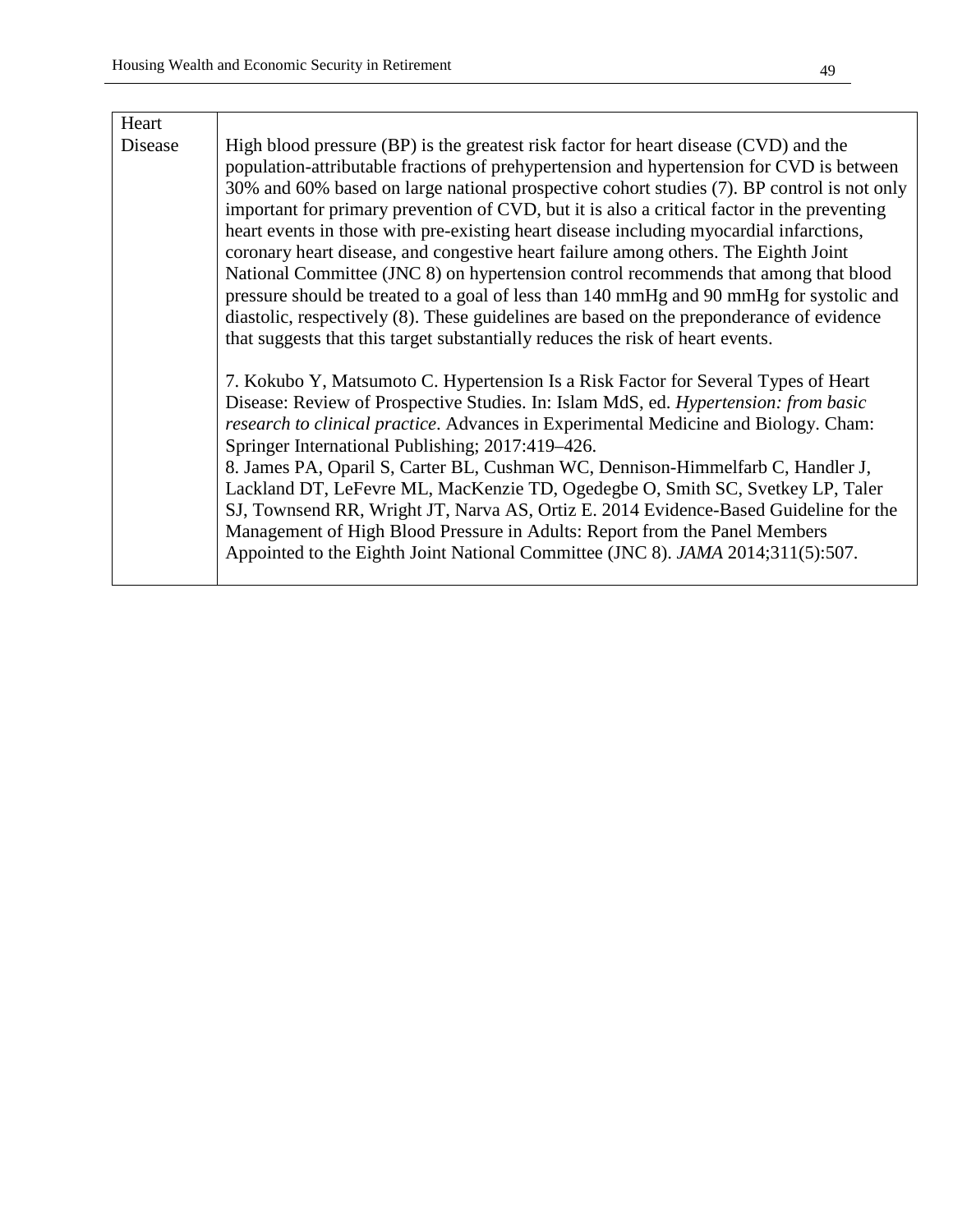|  |  | Appendix B: Summary statistics for estimation samples by age of diagnosis |  |  |  |
|--|--|---------------------------------------------------------------------------|--|--|--|
|  |  |                                                                           |  |  |  |

| Age at time of diagnosis                                                    | Age $\geq 65$ |       | Age < 65 |       |
|-----------------------------------------------------------------------------|---------------|-------|----------|-------|
|                                                                             | Mean          | S.D.  | Mean     | S.D.  |
| Uncontrolled, t                                                             | 0.278         | 0.448 | 0.238    | 0.426 |
| Self-rated health, t                                                        | 2.925         | 1.002 | 2.891    | 0.987 |
| <b>Housing characteristics</b>                                              |               |       |          |       |
| Any mortgage borrowing $(0/1)$ , t-1 – t-2                                  | 0.110         | 0.313 | 0.182    | 0.386 |
| Mortgage borrowing $(\$100k)$ , t-1 - t-2                                   | 0.046         | 0.216 | 0.096    | 0.358 |
| Mortgage borrowing among borrowers $(\$100k)$ , t-1 - t-2                   | 0.417         | 0.523 | 0.528    | 0.690 |
| Sold home $(0/1)$ , t-1 - t-2                                               | 0.033         | 0.180 | 0.038    | 0.192 |
| Home equity extracted through sale $(\$100k)$ , t-1 - t-2                   | 0.013         | 0.160 | 0.018    | 0.178 |
| Home equity extracted among sellers $(\$100k)$ , t-1 - t-2                  | 0.623         | 0.929 | 0.715    | 0.858 |
| Combined equity extracted through borrowing and sale $(\$100k)$ , t-1 - t-2 | 0.058         | 0.266 | 0.114    | 0.395 |
| Home equity prior to diagnosis $(\$100k)^1$                                 | 2.114         | 2.151 | 1.611    | 1.693 |
| Socioeconomic characteristics                                               |               |       |          |       |
| Annual household income prior to diagnosis (\$100k) <sup>1</sup>            | 0.711         | 0.891 | 0.971    | 0.913 |
| Annual household income (\$100k), t-2                                       | 0.635         | 0.758 | 0.851    | 0.825 |
| Net financial assets prior to diagnosis $(\$100k)^1$                        | 2.917         | 7.025 | 1.549    | 2.971 |
| Net financial assets (\$100k), t-2                                          | 2.781         | 5.374 | 1.712    | 3.264 |
| Net other assets prior to diagnosis $(\$100k)^1$                            | 1.498         | 5.185 | 1.142    | 3.182 |
| Net other assets (\$100k), t-2                                              | 1.311         | 5.055 | 1.126    | 3.406 |
| Non-housing debt prior to diagnosis $(\$100k)^1$                            | 0.035         | 0.264 | 0.077    | 0.263 |
| Non-housing debts (\$100k), t-2                                             | 0.033         | 0.310 | 0.076    | 0.326 |
| <b>Health characteristics</b>                                               |               |       |          |       |
| New cancer diagnosis $(0/1)^1$                                              | 0.208         | 0.406 | 0.175    | 0.380 |
| New diabetes diagnosis $(0/1)^1$                                            | 0.281         | 0.450 | 0.385    | 0.487 |
| New heart disease diagnosis $(0/1)^1$                                       | 0.419         | 0.494 | 0.310    | 0.463 |
| New lung disease diagnosis $(0/1)^1$                                        | 0.150         | 0.357 | 0.177    | 0.381 |
| Self-rated health prior to diagnosis <sup>1</sup>                           | 3.346         | 0.963 | 3.248    | 1.035 |
| Smoking status prior to diagnosis <sup>1</sup>                              | 0.098         | 0.297 | 0.209    | 0.407 |
| Comorbidities prior to diagnosis <sup>1</sup>                               | 0.389         | 0.589 | 0.286    | 0.540 |
| Self-rated memory prior to diagnosis <sup>1</sup>                           | 2.907         | 1.027 | 2.972    | 1.104 |
| Missing memory prior to diagnosis $(0/1)^1$                                 | 0.034         | 0.181 | 0.043    | 0.203 |
| Cognitive status prior to diagnosis <sup>1</sup>                            | 9.762         | 3.620 | 10.834   | 3.833 |
| CES-Depression scale prior to diagnosis <sup>1</sup>                        | 1.105         | 1.634 | 1.517    | 2.053 |
| Problems with activities of daily living prior to diagnosis <sup>1</sup>    | 0.146         | 0.505 | 0.198    | 0.637 |
| No health insurance prior to shock $(0/1)^1$                                | 0.053         | 0.225 | 0.305    | 0.460 |
| No health insurance $(0/1)$ , t-2                                           | 0.018         | 0.133 | 0.239    | 0.426 |
| Medicare/VA coverage prior to shock $(0/1)^{1,2}$                           | 0.377         | 0.485 | 0.060    | 0.237 |
| Medicare/VA coverage (0/1), t-2 <sup>2</sup>                                | 0.457         | 0.498 | 0.194    | 0.395 |
| Medicaid coverage prior to shock $(0/1)^{1,2}$                              | 0.028         | 0.165 | 0.025    | 0.157 |
| Medicaid coverage $(0/1)$ , t-2 <sup>2</sup>                                | 0.037         | 0.190 | 0.039    | 0.193 |
| Private insurance coverage prior to shock $(0/1)^{1,2}$                     | 0.100         | 0.300 | 0.591    | 0.492 |
| Private insurance coverage $(0/1)$ , t-2 <sup>2</sup>                       | 0.023         | 0.150 | 0.419    | 0.494 |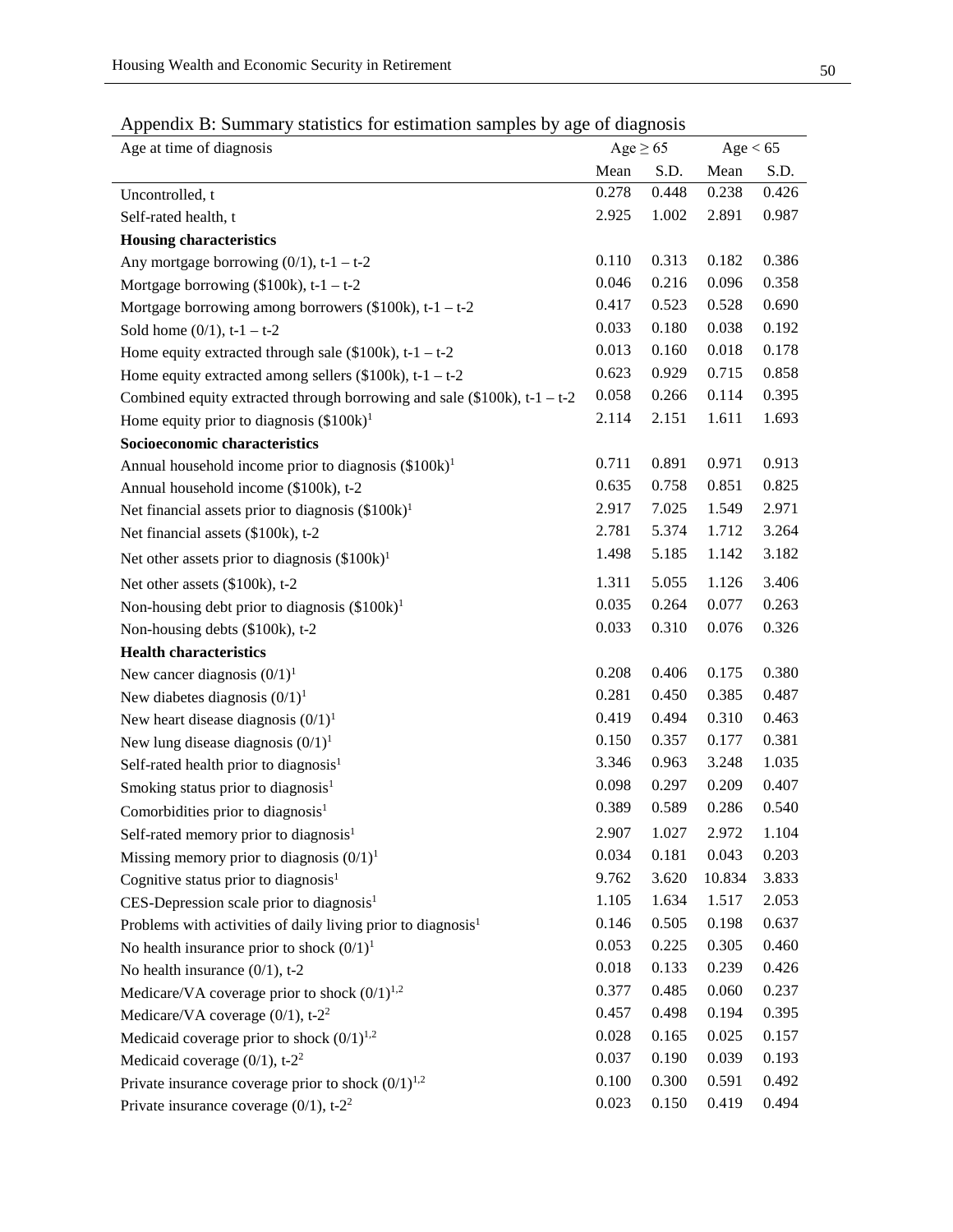| Combination public and private coverage prior to shock $(0/1)^{1,2}$ | 0.441  | 0.497 | 0.019  | 0.137          |
|----------------------------------------------------------------------|--------|-------|--------|----------------|
| Combination public and private coverage $(0/1)$ , t-2 <sup>2</sup>   | 0.465  | 0.499 | 0.110  | 0.313          |
| Spouse problems with activities of daily living, t-2                 | 0.174  | 0.686 | 0.160  | 0.616          |
| Spouse self-rated health, t-2                                        | 2.165  | 1.751 | 2.573  | 1.655          |
| Spouse has cancer $(0/1)$ , t-2                                      | 0.125  | 0.330 | 0.082  | 0.274          |
| Spouse has diagnosis $(0/1)$ , t-2                                   | 0.140  | 0.347 | 0.164  | 0.370          |
| Spouse has heart disease $(0/1)$ , t-2                               | 0.195  | 0.397 | 0.154  | 0.361          |
| Spouse has lung disease $(0/1)$ , t-2                                | 0.073  | 0.260 | 0.071  | 0.257          |
| Spouse death (0/1), t-2                                              | 0.030  | 0.170 | 0.013  | 0.115          |
| Spouse comorbidities, t-2                                            | 0.992  | 1.168 | 0.930  | 1.098          |
| <b>Demographic characteristics</b>                                   |        |       |        |                |
| Black $(0/1)^1$                                                      | 0.084  | 0.277 | 0.095  | 0.293          |
| Other race $(0/1)^1$                                                 | 0.026  | 0.158 | 0.061  | 0.239          |
| White $(0/1)^1$                                                      | 0.890  | 0.313 | 0.844  | 0.363          |
| Hispanic ethnicity $(0/1)^1$                                         | 0.055  | 0.228 | 0.101  | 0.301          |
| Male $(0/1)^1$                                                       | 0.507  | 0.500 | 0.408  | 0.492          |
| Immigrant $(0/1)^1$                                                  | 0.075  | 0.263 | 0.088  | 0.284          |
| Less than high school degree $(0/1)^1$                               | 0.183  | 0.387 | 0.129  | 0.335          |
| GED $(0/1)^1$                                                        | 0.049  | 0.216 | 0.062  | 0.242          |
| High school degree $(0/1)^1$                                         | 0.337  | 0.473 | 0.294  | 0.456          |
| Some college $(0/1)^1$                                               | 0.217  | 0.413 | 0.284  | 0.451          |
| Four year college $(0/1)^1$                                          | 0.213  | 0.410 | 0.230  | 0.421          |
|                                                                      |        |       |        |                |
| Age in wave of diagnosis $1$                                         | 72.723 | 5.777 | 58.640 | 4.266          |
| Age, t-2                                                             | 74.279 | 6.052 | 60.666 | 5.466          |
| Married or partnered prior to diagnosis $(0/1)^1$                    | 0.755  | 0.430 | 0.828  | 0.377          |
| Married or partnered $(0/1)$ , t-2                                   | 0.706  | 0.456 | 0.812  | 0.391          |
| Separated, divorced, or widowed prior to diagnosis $(0/1)^1$         | 0.230  | 0.421 | 0.147  | 0.354          |
| Separated, divorced, or widowed (0/1), t-2                           | 0.277  | 0.448 | 0.165  | 0.371          |
| Never married prior to diagnosis $(0/1)^1$                           | 0.016  | 0.125 | 0.024  | 0.154          |
| Never married $(0/1)$ , t-2                                          | 0.017  | 0.127 | 0.023  | 0.149          |
| Number of living children prior to diagnosis <sup>1</sup>            | 3.421  | 2.083 | 2.958  | 1.857          |
| Number of living children, t-2                                       | 3.427  | 2.117 | 3.006  | 1.898          |
| Household size prior to diagnosis <sup>1</sup>                       | 2.064  | 0.834 | 2.563  | 1.206          |
| Household size, t-2                                                  | 2.018  | 0.871 | 2.427  | 1.165          |
| Urban residence prior to diagnosis $(0/1)^1$                         | 0.454  | 0.498 | 0.471  | 0.499          |
| Urban residence $(0/1)$ , t-2                                        | 0.448  | 0.497 | 0.461  | 0.499          |
| Suburban residence prior to diagnosis $(0/1)^1$                      | 0.250  | 0.433 | 0.219  | 0.413          |
| Suburban residence $(0/1)$ , t-2                                     | 0.254  | 0.435 | 0.220  | 0.415          |
| Rural residence prior to diagnosis $(0/1)^1$                         | 0.296  | 0.456 | 0.311  | 0.463          |
| Rural residence $(0/1)$ , t-2                                        | 0.299  | 0.458 | 0.319  | 0.466          |
| New England region prior to diagnosis $(0/1)^1$                      | 0.034  | 0.181 | 0.031  | 0.172          |
| New England region $(0/1)$ , t-2                                     | 0.033  | 0.179 | 0.031  | 0.172          |
| Mid-Atlantic region prior to diagnosis $(0/1)^1$                     | 0.105  | 0.306 | 0.108  | 0.311<br>0.307 |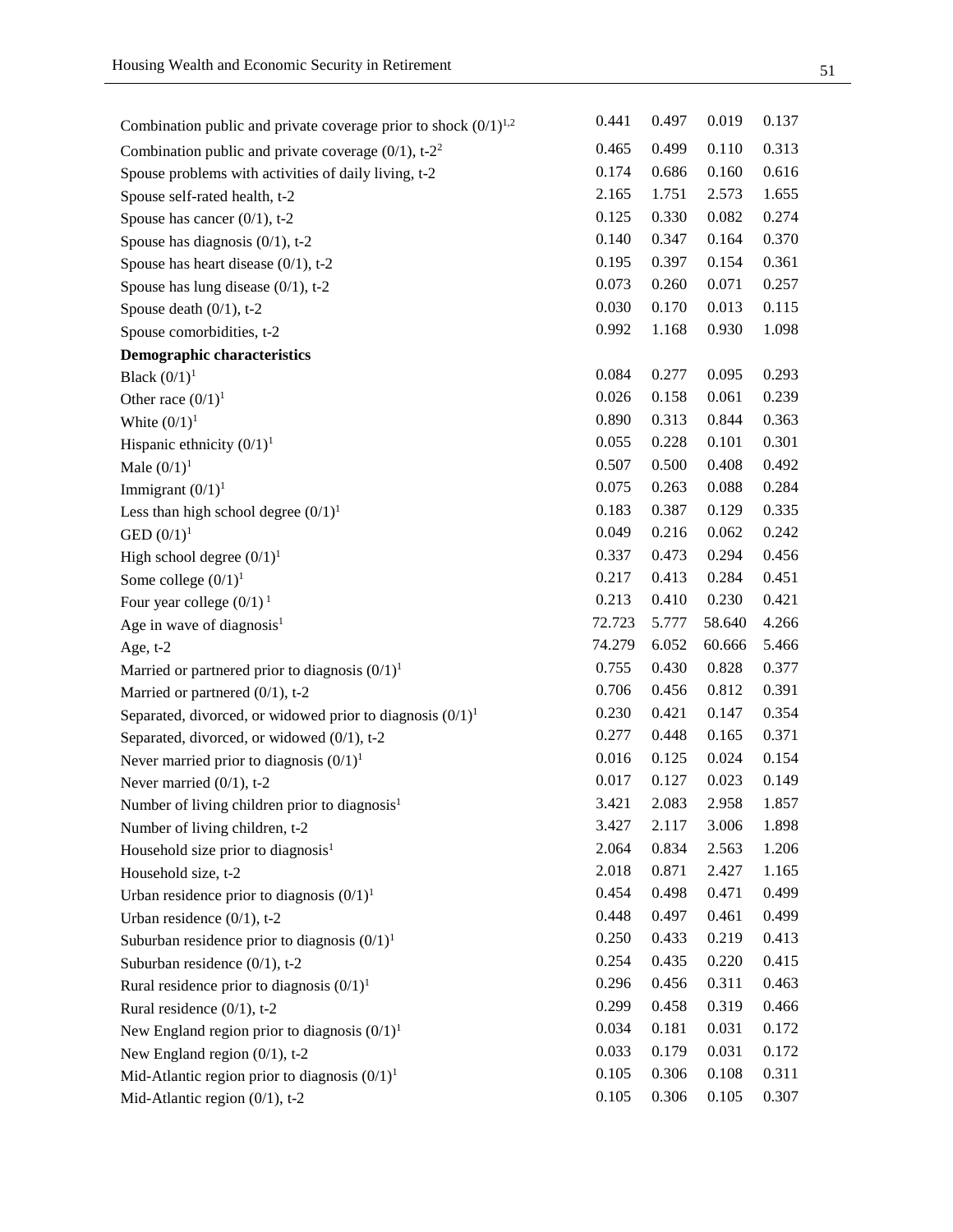| Unique respondents $=$                                           | 2,663    |       | 1,414    |       |
|------------------------------------------------------------------|----------|-------|----------|-------|
| Zillow zip code house value index (\$100k), t-2                  | 2.176    | 1.565 | 2.135    | 1.527 |
| Loan-to-value $\geq 80\%$ (0/1), t-2                             | 0.025    | 0.155 | 0.073    | 0.260 |
| Change in zip code FHFA house price inflation $(\%)$ , t-1 - t-2 | $-0.011$ | 0.225 | $-0.008$ | 0.222 |
| <b>Instrumental variables</b>                                    |          |       |          |       |
| Wave of diagnosis $20161$                                        | 0.000    | 0.000 | 0.000    | 0.000 |
| Wave of diagnosis $20141$                                        | 0.025    | 0.156 | 0.033    | 0.178 |
| Wave of diagnosis 2012 <sup>1</sup>                              | 0.058    | 0.234 | 0.084    | 0.277 |
| Wave of diagnosis $20101$                                        | 0.118    | 0.323 | 0.076    | 0.265 |
| Wave of diagnosis $20081$                                        | 0.146    | 0.353 | 0.122    | 0.328 |
| Wave of diagnosis 2006 <sup>1</sup>                              | 0.187    | 0.390 | 0.203    | 0.402 |
| Wave of diagnosis $20041$                                        | 0.231    | 0.421 | 0.223    | 0.416 |
| Wave of diagnosis $20021$                                        | 0.235    | 0.424 | 0.260    | 0.438 |
| Wave biomarker measured 2016                                     | 0.165    | 0.371 | 0.209    | 0.407 |
| Wave biomarker measured 2014                                     | 0.213    | 0.409 | 0.227    | 0.419 |
| Wave biomarker measured 2012                                     | 0.185    | 0.389 | 0.168    | 0.374 |
| Wave biomarker measured 2010                                     | 0.167    | 0.373 | 0.156    | 0.363 |
| Wave biomarker measured 2008                                     | 0.152    | 0.359 | 0.141    | 0.348 |
| Wave biomarker measured 2006                                     | 0.117    | 0.321 | 0.100    | 0.300 |
| Wave of the shock, $t+7$                                         | 0.019    | 0.136 | 0.032    | 0.176 |
| Wave of the shock, $t+6$                                         | 0.050    | 0.218 | 0.073    | 0.259 |
| Wave of the shock, t+5                                           | 0.083    | 0.275 | 0.100    | 0.300 |
| Wave of the shock, $t+4$                                         | 0.143    | 0.351 | 0.148    | 0.355 |
| Wave of the shock, $t+3$                                         | 0.187    | 0.390 | 0.168    | 0.374 |
| Wave of the shock, $t+2$                                         | 0.265    | 0.441 | 0.254    | 0.435 |
| Wave of the shock, $t+1$                                         | 0.254    | 0.435 | 0.225    | 0.417 |
| Year and wave since/of diagnosis                                 |          |       |          |       |
| Change in unemployment rate, $t-2 - t-3$                         | 0.833    | 2.233 | 0.722    | 2.343 |
| County unemployment rate, t-2                                    | 7.017    | 2.675 | 7.253    | 2.752 |
| County unemployment prior to diagnosis $(\%)^1$                  | 5.620    | 2.146 | 5.758    | 2.243 |
| Pacific region $(0/1)$ , t-2                                     | 0.119    | 0.323 | 0.122    | 0.327 |
| Pacific region prior to diagnosis $(0/1)^1$                      | 0.120    | 0.325 | 0.124    | 0.329 |
| Mountain region $(0/1)$ , t-2                                    | 0.051    | 0.220 | 0.070    | 0.255 |
| Mountain region prior to diagnosis $(0/1)^1$                     | 0.049    | 0.215 | 0.067    | 0.251 |
| West South Central region $(0/1)$ , t-2                          | 0.103    | 0.304 | 0.104    | 0.306 |
| West South Central region prior to diagnosis $(0/1)^1$           | 0.102    | 0.303 | 0.105    | 0.306 |
| East South Central region $(0/1)$ , t-2                          | 0.067    | 0.249 | 0.074    | 0.262 |
| East South Central region prior to diagnosis $(0/1)^1$           | 0.067    | 0.250 | 0.073    | 0.261 |
| South Atlantic region $(0/1)$ , t-2                              | 0.245    | 0.430 | 0.244    | 0.430 |
| South Atlantic region prior to diagnosis $(0/1)^1$               | 0.242    | 0.428 | 0.240    | 0.427 |
| West North Central region $(0/1)$ , t-2                          | 0.112    | 0.316 | 0.074    | 0.262 |
| West North Central region prior to diagnosis $(0/1)^1$           | 0.113    | 0.316 | 0.073    | 0.261 |
| East North Central region $(0/1)$ , t-2                          | 0.166    | 0.372 | 0.177    | 0.381 |
| East North Central region prior to diagnosis $(0/1)^1$           | 0.169    | 0.375 | 0.179    | 0.383 |
|                                                                  |          |       |          |       |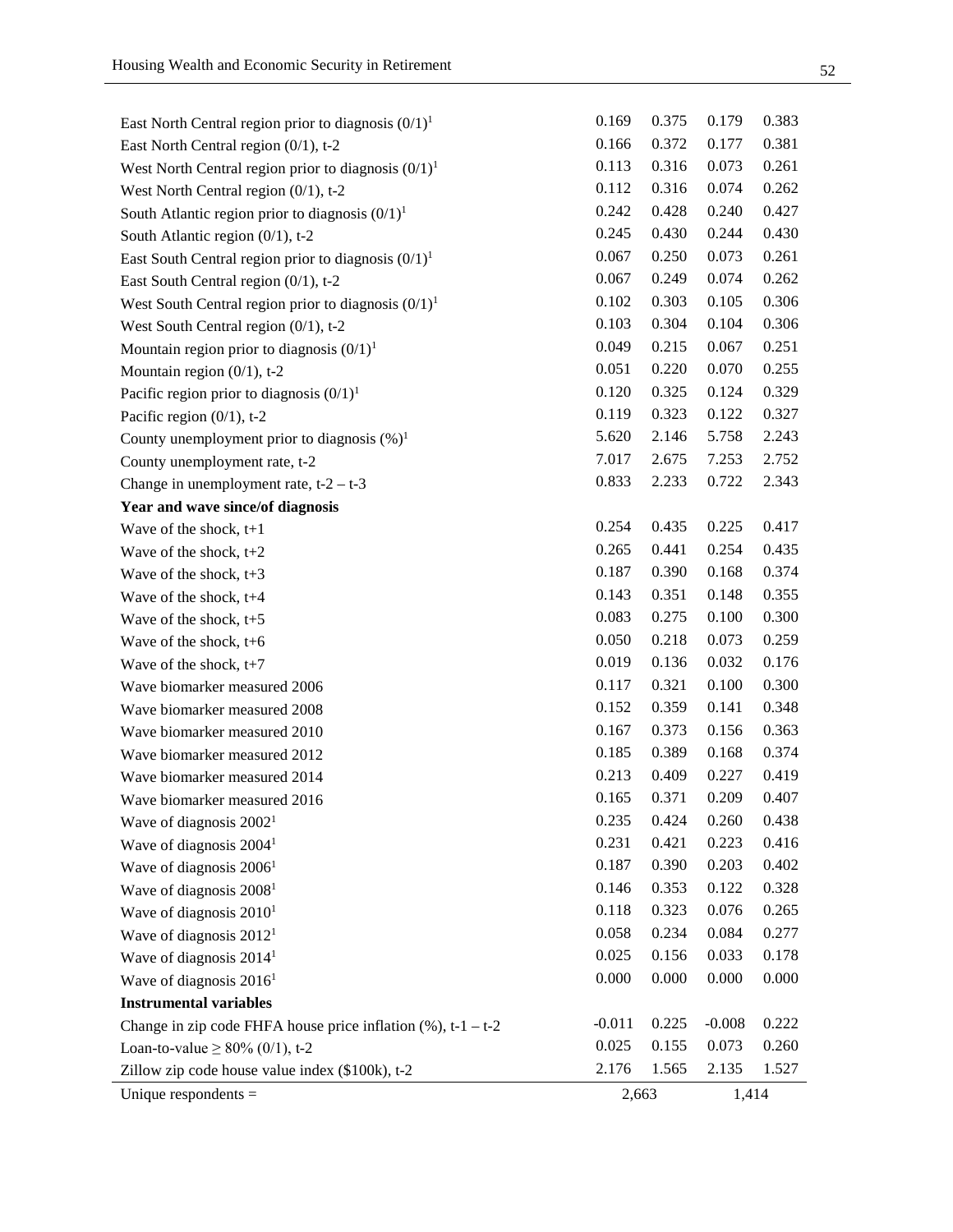Source: 2006-2016 waves of the Health and Retirement Study. Sample is restricted to homeowners newly diagnosed with cancer, diabetes, heart disease, or lung disease from 2002-2016. Notes:

 $^1$  Time-invariant variable, measured as of the wave prior to the health shock

<sup>2</sup> We also included a dummy variable for other types of public health insurance (e.g., Veteran's Administration, CHAMPUS, etc.) not listed above. The percent of the sample in this category is too small to present due to disclosure limitations.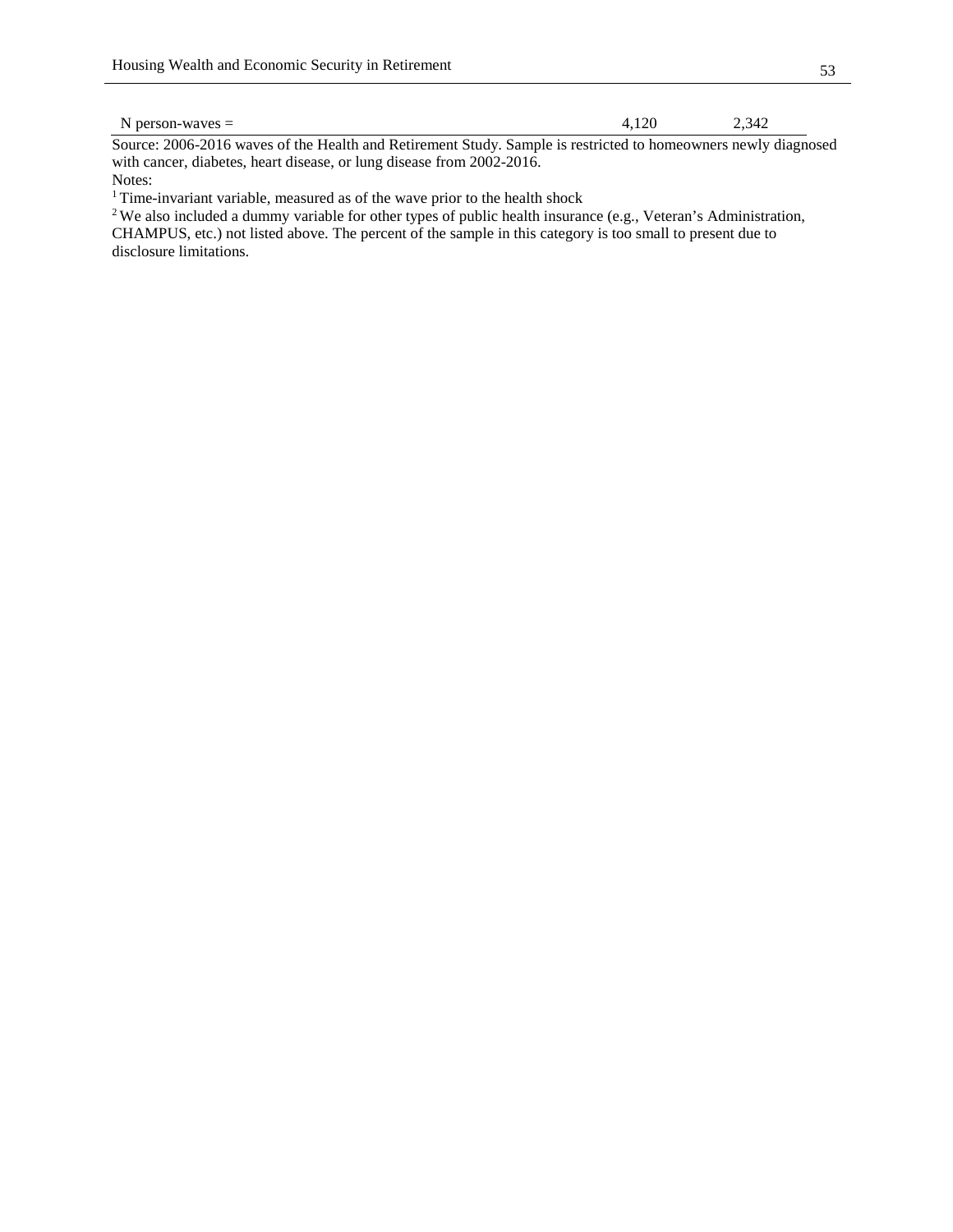| ancomponed on nome equity neig prior to the diagnosis, Diagnosed Age | Beta        | Robust S.E. |
|----------------------------------------------------------------------|-------------|-------------|
| <b>Housing characteristics</b>                                       |             |             |
| Home equity prior to diagnosis (\$100k)                              | $-0.003$    | 0.003       |
| Socioeconomic characteristics                                        |             |             |
| Annual household income prior to diagnosis (\$100k)                  | 0.004       | 0.009       |
| Net financial assets prior to diagnosis (\$100k)                     | 0.001       | 0.001       |
| Net other assets prior to diagnosis (\$100k)                         | $0.003+$    | 0.002       |
| Non-housing debt prior to diagnosis (\$100k)                         | 0.020       | 0.029       |
| <b>Health characteristics</b>                                        |             |             |
| New cancer diagnosis                                                 | $0.140***$  | 0.035       |
| New diabetes diagnosis                                               | $0.122***$  | 0.035       |
| New heart diagnosis                                                  | $0.281***$  | 0.034       |
| New lung disease diagnosis                                           | $0.201***$  | 0.036       |
| Self-rated health prior to diagnosis                                 | $-0.019*$   | 0.008       |
| Smoking status prior to diagnosis                                    | $0.061*$    | 0.025       |
| Comorbidities prior to diagnosis                                     | 0.001       | 0.012       |
| Self-rated memory prior to diagnosis                                 | $0.019*$    | 0.008       |
| Missing memory prior to diagnosis                                    | $-0.012$    | 0.055       |
| Cognitive status prior to diagnosis                                  | $-0.004$    | 0.002       |
| CES-Depression scale prior to diagnosis                              | 0.006       | 0.005       |
| Problems with activities of daily living prior to diagnosis          | $-0.025+$   | 0.014       |
| Spouse problems with activities of daily living prior to diagnosis   | $-0.003$    | 0.011       |
| Spouse self-rated health prior to diagnosis                          | $-0.001$    | 0.006       |
| Spouse has cancer prior to diagnosis                                 | 0.007       | 0.022       |
| Spouse has diabetes prior to diagnosis                               | $0.043*$    | 0.021       |
| Spouse has heart disease prior to diagnosis                          | $-0.021$    | 0.019       |
| Spouse has lung disease prior to diagnosis                           | 0.010       | 0.029       |
| No health insurance prior to diagnosis                               | $-0.068*$   | 0.034       |
| Medicaid coverage prior to diagnosis                                 | $-0.009$    | 0.047       |
| Private insurance coverage prior to diagnosis                        | $-0.002$    | 0.030       |
| Combination public-private coverage prior to diagnosis               | $-0.018$    | 0.015       |
| <b>Demographic characteristics</b>                                   |             |             |
| <b>Black</b>                                                         | $-0.001$    | 0.026       |
| Other race                                                           | $-0.055$    | 0.044       |
| Hispanic ethnicity                                                   | $-0.003$    | 0.037       |
| Male                                                                 | $-0.009$    | 0.015       |
| Immigrant                                                            | $-0.007$    | 0.030       |
| <b>GED</b>                                                           | $-0.009$    | 0.037       |
| High school degree                                                   | $-0.039+$   | 0.022       |
| Some college                                                         | $-0.075**$  | 0.024       |
| Four-year college                                                    | $-0.102***$ | 0.024       |
| Age in wave of diagnosis                                             | $-0.033$    | 0.025       |

Appendix C: Random-effects linear probability model predicting the disease being uncontrolled on home equity held prior to the diagnosis, Diagnosed Age  $65+$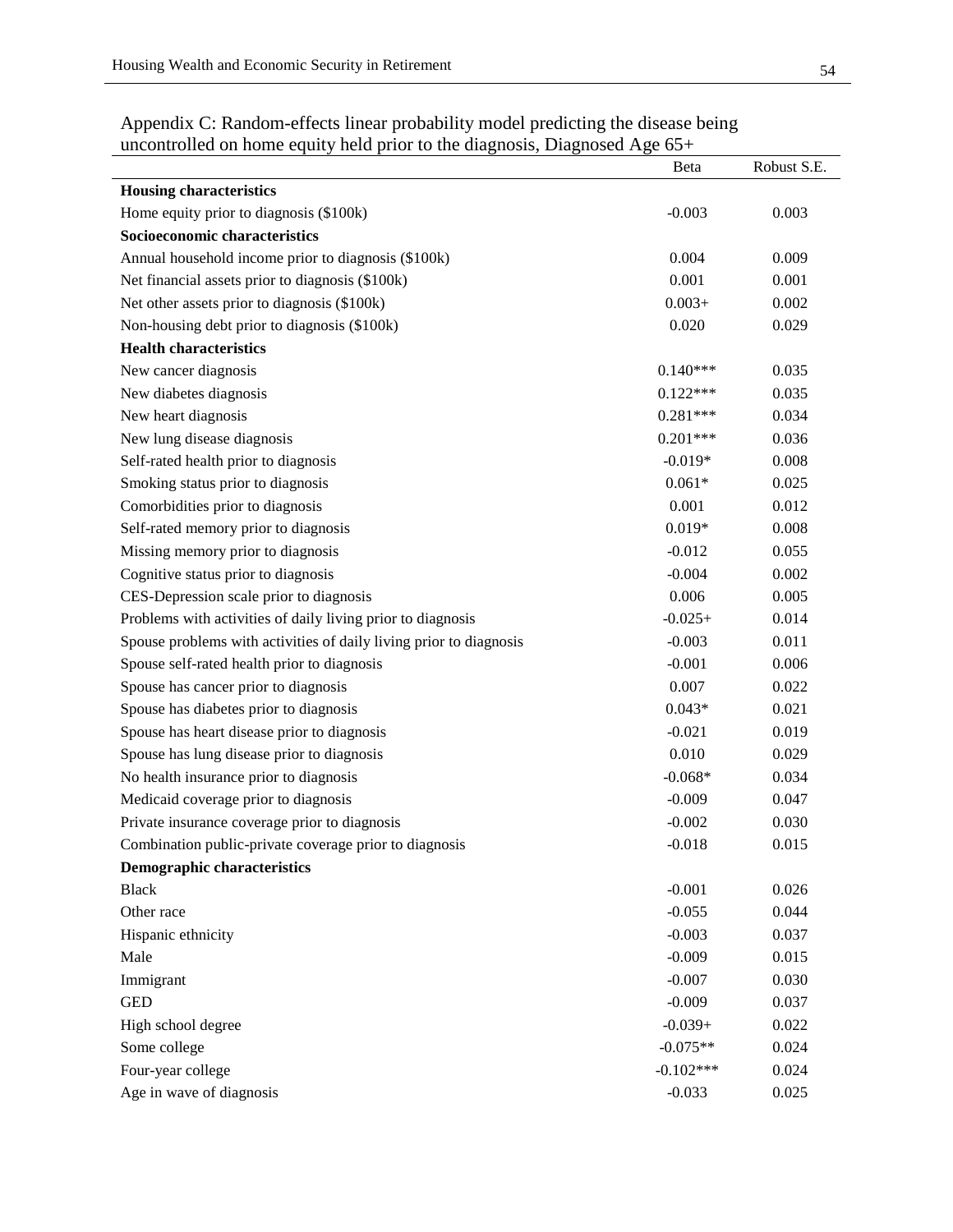| Age in wave of diagnosis-squared                   | 0.0002    | 0.0002 |
|----------------------------------------------------|-----------|--------|
| Separated, divorced, or widowed prior to diagnosis | 0.023     | 0.028  |
| Never married prior to diagnosis                   | $-0.049$  | 0.054  |
| Number of children prior to diagnosis              | $0.006 +$ | 0.004  |
| Household size prior to diagnosis                  | 0.010     | 0.010  |
| Urban residence prior to diagnosis                 | $-0.020$  | 0.018  |
| Suburban residence prior to diagnosis              | $-0.044*$ | 0.019  |
| New England region prior to diagnosis              | $-0.014$  | 0.045  |
| Mid-Atlantic region prior to diagnosis             | $0.065*$  | 0.031  |
| East North Central region prior to diagnosis       | $-0.027$  | 0.027  |
| West North Central region prior to diagnosis       | $-0.025$  | 0.033  |
| South Atlantic region prior to diagnosis           | 0.005     | 0.026  |
| East South Central region prior to diagnosis       | $-0.020$  | 0.035  |
| West South Central region prior to diagnosis       | $-0.033$  | 0.030  |
| Mountain region prior to diagnosis                 | $-0.059+$ | 0.035  |
| County unemployment rate prior to diagnosis        | 0.001     | 0.005  |
| Year and wave since/of diagnosis                   |           |        |
| Wave of the shock, $t+1$                           | 0.071     | 0.046  |
| Wave of the shock, $t+2$                           | 0.150     | 0.093  |
| Wave of the shock, $t+3$                           | 0.227     | 0.138  |
| Wave of the shock, $t+4$                           | 0.292     | 0.185  |
| Wave of the shock, $t+5$                           | 0.347     | 0.231  |
| Wave of the shock, $t+6$                           | 0.428     | 0.278  |
| Wave of the shock, $t+7$                           | 0.496     | 0.323  |
| Wave biomarker measured 2008                       | $-0.067$  | 0.051  |
| Wave biomarker measured 2010                       | $-0.076$  | 0.095  |
| Wave biomarker measured 2012                       | $-0.178$  | 0.139  |
| Wave biomarker measured 2014                       | $-0.201$  | 0.189  |
| Wave biomarker measured 2016                       | $-0.297$  | 0.228  |
| Wave of diagnosis 2004                             | $-0.287$  | 0.298  |
| Wave of diagnosis 2006                             | $-0.312$  | 0.250  |
| Wave of diagnosis 2008                             | $-0.187$  | 0.204  |
| Wave of diagnosis 2010                             | $-0.173$  | 0.161  |
| Wave of diagnosis 2012                             | $-0.148$  | 0.113  |
| Wave of diagnosis 2014                             | $-0.080$  | 0.068  |
| Constant                                           | 1.423     | 0.976  |
| $N$ person-waves $=$                               | 5,056     |        |

Source: 2006-2016 waves of the Health and Retirement Study. Sample is restricted to homeowners age 65+ newly diagnosed with cancer, diabetes, heart disease, or lung disease from 2002-2016.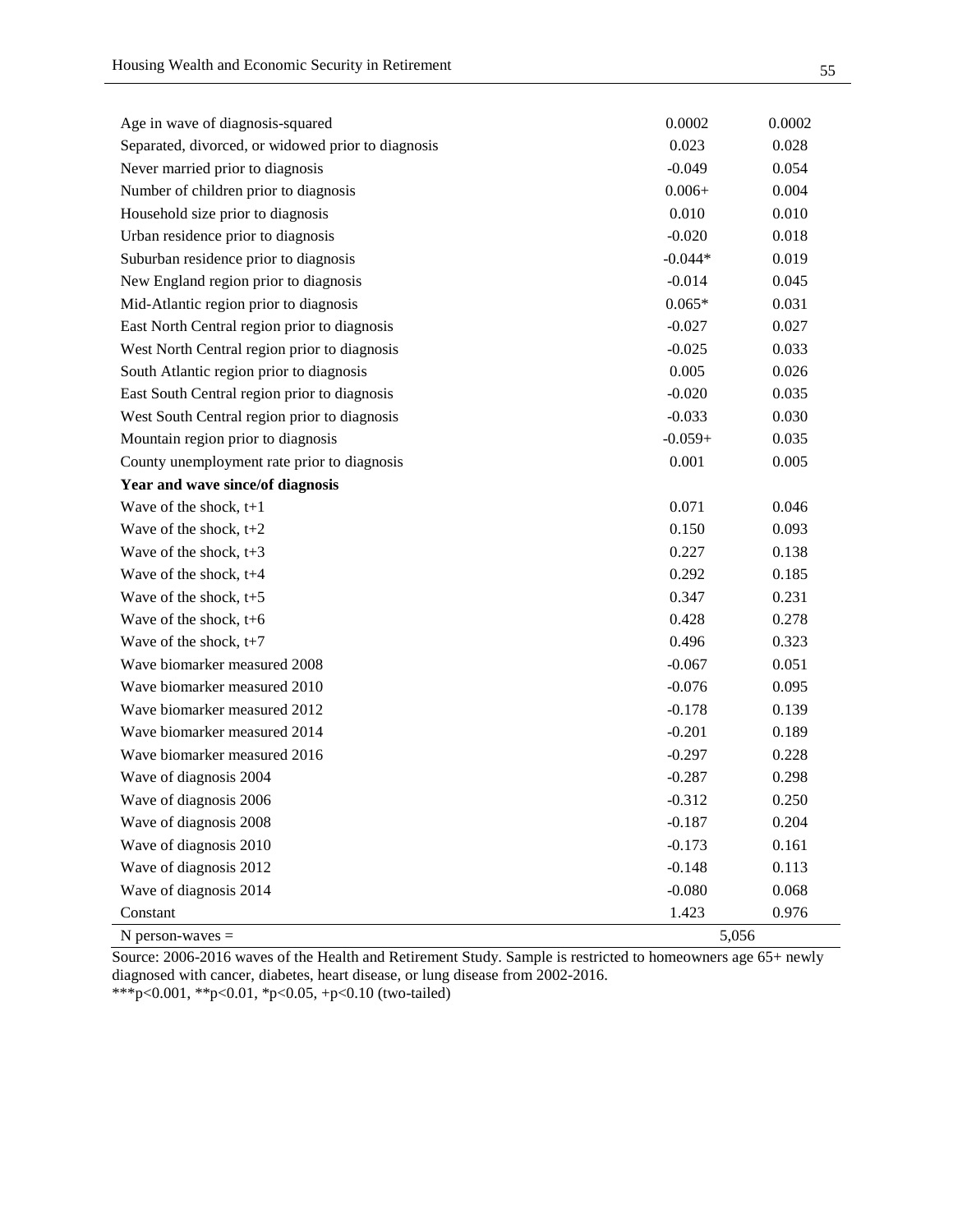|                                                   | Cancer   |                | <b>Diabetes</b> |                | Heart disease |                | Lung disease |                |
|---------------------------------------------------|----------|----------------|-----------------|----------------|---------------|----------------|--------------|----------------|
|                                                   | Beta     | Robust<br>S.E. | Beta            | Robust<br>S.E. | Beta          | Robust<br>S.E. | Beta         | Robust<br>S.E. |
| Home equity prior<br>to the diagnosis<br>(\$100k) | $-0.005$ | 0.004          | 0.003           | 0.005          | 0.001         | 0.005          | $-0.017$     | 0.011          |
| $N$ person-waves $=$                              | 1.317    |                | .619            |                | 2,583         |                | 908          |                |

Appendix D. Random-effects linear probability models predicting the disease being uncontrolled on home equity held prior to the diagnosis by type of diagnosis

Source: 2006-2016 waves of the Health and Retirement Study. Sample is restricted to individuals newly diagnosed with cancer, diabetes, heart disease, or lung disease at age 65 or older from 2002-2016 and were homeowners in the wave prior to the diagnosis.

Note: All models include all controls in Appendix C.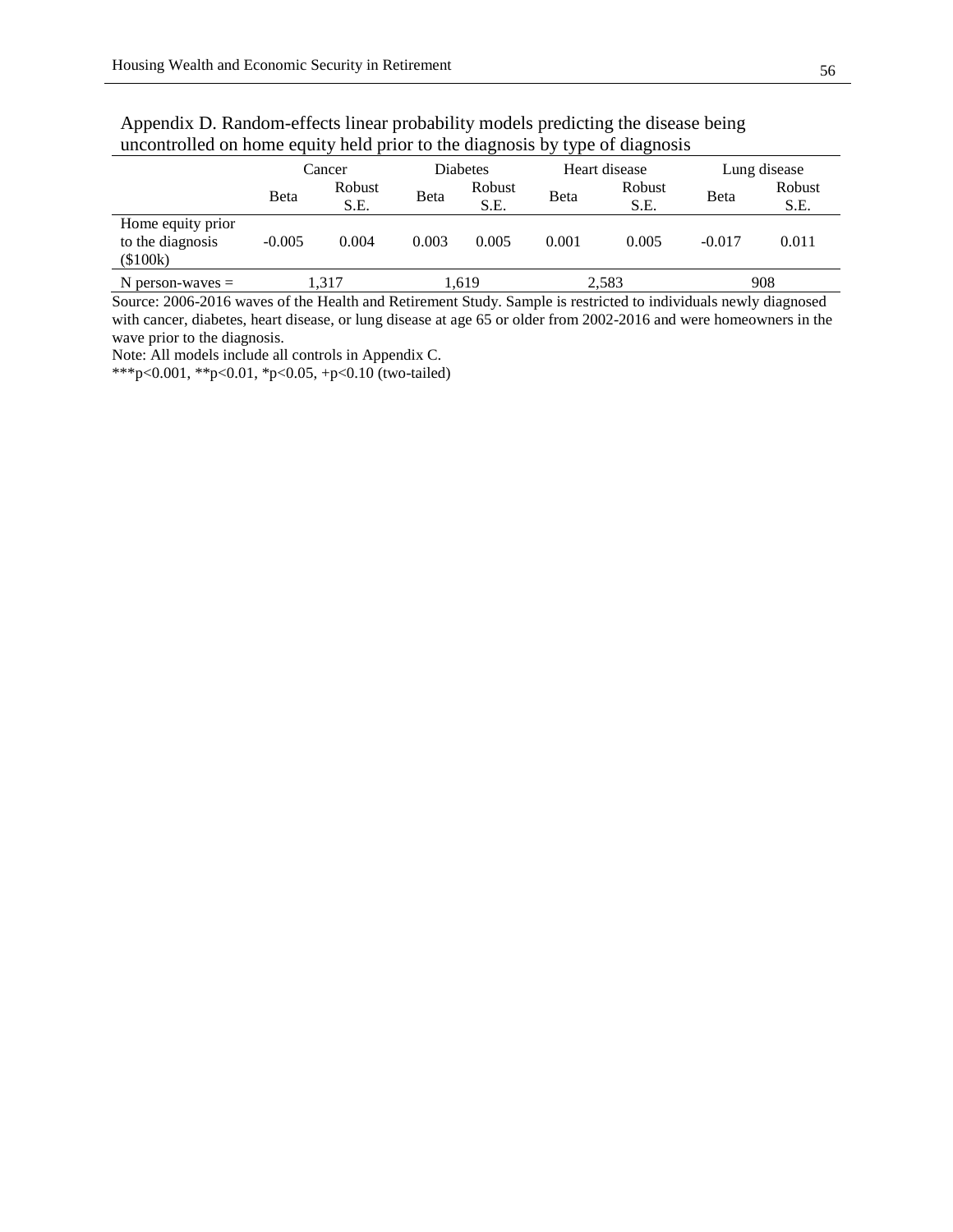|                                                                | Second stage                     |             | First stage |                                             |  |
|----------------------------------------------------------------|----------------------------------|-------------|-------------|---------------------------------------------|--|
| Outcome variable                                               | Disease uncontrolled $(0/1)$ , t |             |             | Mortgage borrowing (\$100k),<br>$t-1 - t-2$ |  |
|                                                                | Beta                             | Robust S.E. | Beta        | Robust S.E.                                 |  |
| <b>Housing characteristics</b>                                 |                                  |             |             |                                             |  |
| Mortgage borrowing $(\$100k)$ , t-1 – t-2                      | $-0.925*$                        | 0.457       |             |                                             |  |
| Socioeconomic characteristics                                  |                                  |             |             |                                             |  |
| Annual household income (\$100k), t-2                          | $-0.003$                         | 0.013       | $-0.003$    | 0.005                                       |  |
| Net financial assets (\$100k), t-2                             | 0.0002                           | 0.002       | 0.001       | 0.001                                       |  |
| Net other assets (\$100k), t-2                                 | 0.0001                           | 0.001       | 0.001       | 0.001                                       |  |
| Non-housing debt, t-2                                          | $-0.014$                         | 0.020       | 0.004       | 0.013                                       |  |
| <b>Health characteristics</b>                                  |                                  |             |             |                                             |  |
| New cancer diagnosis                                           | $0.107*$                         | 0.042       | $-0.009$    | 0.015                                       |  |
| New diabetes diagnosis                                         | $0.119**$                        | 0.041       | $-0.001$    | 0.016                                       |  |
| New heart diagnosis                                            | $0.260***$                       | 0.040       | $-0.015$    | 0.015                                       |  |
| New lung disease diagnosis                                     | $0.224***$                       | 0.042       | 0.006       | 0.016                                       |  |
| Self-rated health prior to diagnosis                           | $-0.016$                         | 0.011       | $-0.003$    | 0.005                                       |  |
| Smoking status prior to diagnosis                              | $0.051+$                         | 0.030       | $-0.009$    | 0.013                                       |  |
| Comorbidities prior to diagnosis                               | 0.011                            | 0.015       | 0.006       | 0.007                                       |  |
| Self-rated memory prior to diagnosis                           | 0.014                            | 0.011       | 0.002       | 0.005                                       |  |
| Missing memory prior to diagnosis                              | $-0.036$                         | 0.061       | 0.022       | 0.034                                       |  |
| Cognitive status prior to diagnosis                            | $-0.004$                         | 0.003       | $-0.0001$   | 0.001                                       |  |
| CES-Depression scale prior to diagnosis                        | $0.010+$                         | 0.006       | 0.002       | 0.003                                       |  |
| Problems with activities of daily living prior<br>to diagnosis | $-0.032+$                        | 0.018       | $-0.011*$   | 0.005                                       |  |
| Spouse problems with activities of daily<br>living, t-2        | $-0.022+$                        | 0.013       | $-0.001$    | 0.004                                       |  |
| Spouse self-rated health, t-2                                  | $-0.002$                         | 0.008       | $-0.003$    | 0.004                                       |  |
| Spouse cancer, t-2                                             | $-0.012$                         | 0.031       | $-0.006$    | 0.015                                       |  |
| Spouse diabetes, t-2                                           | $-0.013$                         | 0.032       | $-0.007$    | 0.015                                       |  |
| Spouse heart disease, t-2                                      | $-0.046$                         | 0.032       | $-0.002$    | 0.014                                       |  |
| Spouse lung disease, t-2                                       | $-0.026$                         | 0.039       | $-0.019$    | 0.015                                       |  |
| Spouse death, t-2                                              | 0.008                            | 0.043       | $-0.004$    | 0.016                                       |  |
| Spouse comorbidities, t-2                                      | $0.035+$                         | 0.018       | 0.006       | 0.008                                       |  |
| No health insurance, t-2                                       | $-0.078$                         | 0.051       | $0.030+$    | 0.015                                       |  |
| Medicaid coverage, t-2                                         | $-0.009$                         | 0.050       | $-0.040*$   | 0.016                                       |  |
| Private insurance coverage, t-2                                | $-0.083$                         | 0.067       | 0.019       | 0.026                                       |  |
| Combination public-private coverage, t-2                       | $-0.005$                         | 0.017       | 0.025       | 0.037                                       |  |
| <b>Demographic characteristics</b>                             |                                  |             | $-0.005$    | 0.004                                       |  |
| <b>Black</b>                                                   | 0.033                            | 0.039       | $0.037 +$   | 0.022                                       |  |
| Other race                                                     | $-0.049$                         | 0.053       | 0.017       | 0.038                                       |  |
| Hispanic ethnicity                                             | $-0.016$                         | 0.045       | 0.011       | 0.029                                       |  |
| Male                                                           | 0.001                            | 0.020       | $-0.004$    | 0.011                                       |  |

| Appendix E: Two-stage least squares random-effects linear probability models predicting the |  |  |
|---------------------------------------------------------------------------------------------|--|--|
| disease being controlled on post-diagnosis mortgage borrowing                               |  |  |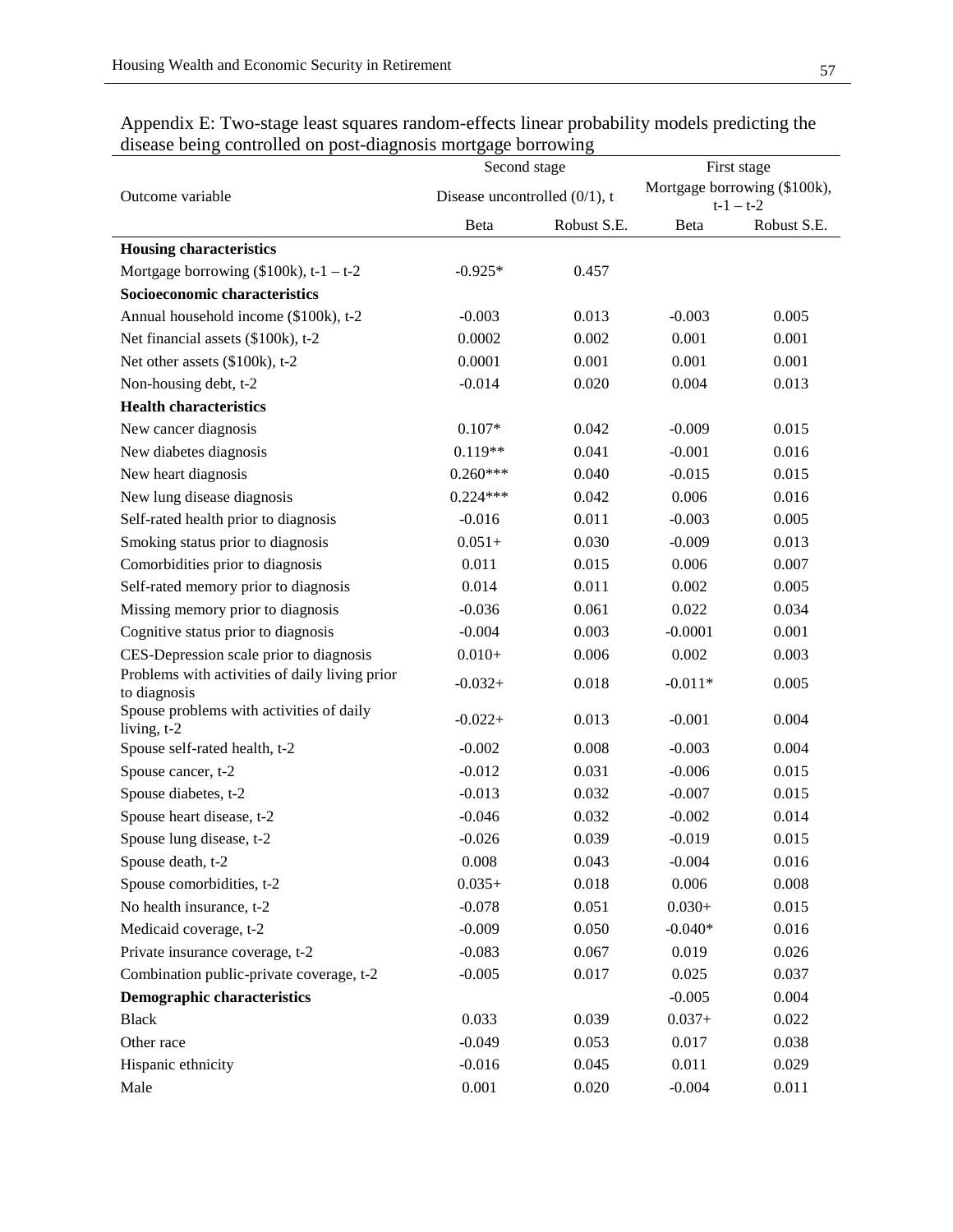| Immigrant                                | 0.038     | 0.041  | 0.022       | 0.027  |
|------------------------------------------|-----------|--------|-------------|--------|
| <b>GED</b>                               | $-0.024$  | 0.043  | 0.025       | 0.017  |
| High school degree                       | $-0.032$  | 0.026  | 0.007       | 0.007  |
| Some college                             | $-0.049$  | 0.033  | $0.035*$    | 0.014  |
| Four-year college                        | $-0.080*$ | 0.031  | $0.026*$    | 0.013  |
| Age, $t-2$                               | $-0.014$  | 0.029  | $-0.024*$   | 0.010  |
| Age-squared, t-2                         | 0.0001    | 0.0002 | $0.0001*$   | 0.0001 |
| Separated, divorced, or widowed, t-2     | 0.035     | 0.036  | $-0.012$    | 0.018  |
| Never married, t-2                       | $-0.092$  | 0.065  | $-0.038+$   | 0.022  |
| Number of living children, t-2           | 0.007     | 0.004  | 0.002       | 0.002  |
| Household size, t-2                      | $0.025+$  | 0.013  | $0.014+$    | 0.007  |
| Urban residence, t-2                     | 0.017     | 0.023  | $0.020*$    | 0.009  |
| Suburban residence, t-2                  | 0.001     | 0.025  | $0.022*$    | 0.010  |
| New England region, t-2                  | $-0.023$  | 0.053  | $-0.004$    | 0.030  |
| Mid-Atlantic region, t-2                 | 0.026     | 0.039  | $-0.011$    | 0.023  |
| East North Central region, t-2           | $-0.046$  | 0.035  | $-0.013$    | 0.018  |
| West North Central region, t-2           | $-0.052$  | 0.042  | $-0.015$    | 0.022  |
| South Atlantic region, t-2               | $-0.002$  | 0.033  | 0.010       | 0.021  |
| East South Central region, t-2           | $-0.040$  | 0.045  | $-0.029$    | 0.020  |
| West South Central region, t-2           | $-0.060$  | 0.040  | $-0.025$    | 0.023  |
| Mountain region, t-2                     | $-0.079+$ | 0.042  | $-0.007$    | 0.026  |
| County unemployment rate, t-2            | $-0.005$  | 0.006  | $-0.0004$   | 0.002  |
| Change in unemployment rate, $t-2 - t-3$ | 0.001     | 0.007  | 0.002       | 0.003  |
| Year and wave since/of diagnosis         |           |        |             |        |
| Wave of the shock, $t+1$                 | 0.162     | 0.388  | 0.166       | 0.203  |
| Wave of the shock, $t+2$                 | 0.124     | 0.328  | 0.136       | 0.172  |
| Wave of the shock, t+3                   | 0.105     | 0.262  | 0.096       | 0.137  |
| Wave of the shock, $t+4$                 | 0.056     | 0.201  | 0.065       | 0.105  |
| Wave of the shock, $t+5$                 | 0.038     | 0.142  | 0.056       | 0.072  |
| Wave of the shock, $t+6$                 | 0.020     | 0.095  | $-0.001$    | 0.045  |
| Wave biomarker measured 2008             | $-0.009$  | 0.073  | 0.039       | 0.037  |
| Wave biomarker measured 2010             | 0.054     | 0.134  | 0.075       | 0.070  |
| Wave biomarker measured 2012             | 0.042     | 0.196  | 0.094       | 0.104  |
| Wave biomarker measured 2014             | 0.161     | 0.266  | 0.138       | 0.139  |
| Wave biomarker measured 2016             | 0.147     | 0.323  | 0.158       | 0.170  |
| Wave of diagnosis 2004                   | 0.288     | 0.340  | 0.168       | 0.175  |
| Wave of diagnosis 2006                   | 0.179     | 0.278  | 0.152       | 0.142  |
| Wave of diagnosis 2008                   | 0.216     | 0.212  | 0.111       | 0.107  |
| Wave of diagnosis 2010                   | 0.160     | 0.150  | 0.095       | 0.074  |
| Wave of diagnosis 2012                   | 0.073     | 0.090  | 0.064       | 0.044  |
| Constant                                 | 0.350     | 1.227  | 0.681       | 0.457  |
| <b>Instrumental variables</b>            |           |        |             |        |
| Change in zip code FHFA house price      |           |        | $0.038*$    | 0.017  |
| inflation $(\%)$ , t-1 – t-2             |           |        |             |        |
| Loan-to-value $\geq 80\%$ (0/1), t-2     |           |        | $-0.099***$ | 0.023  |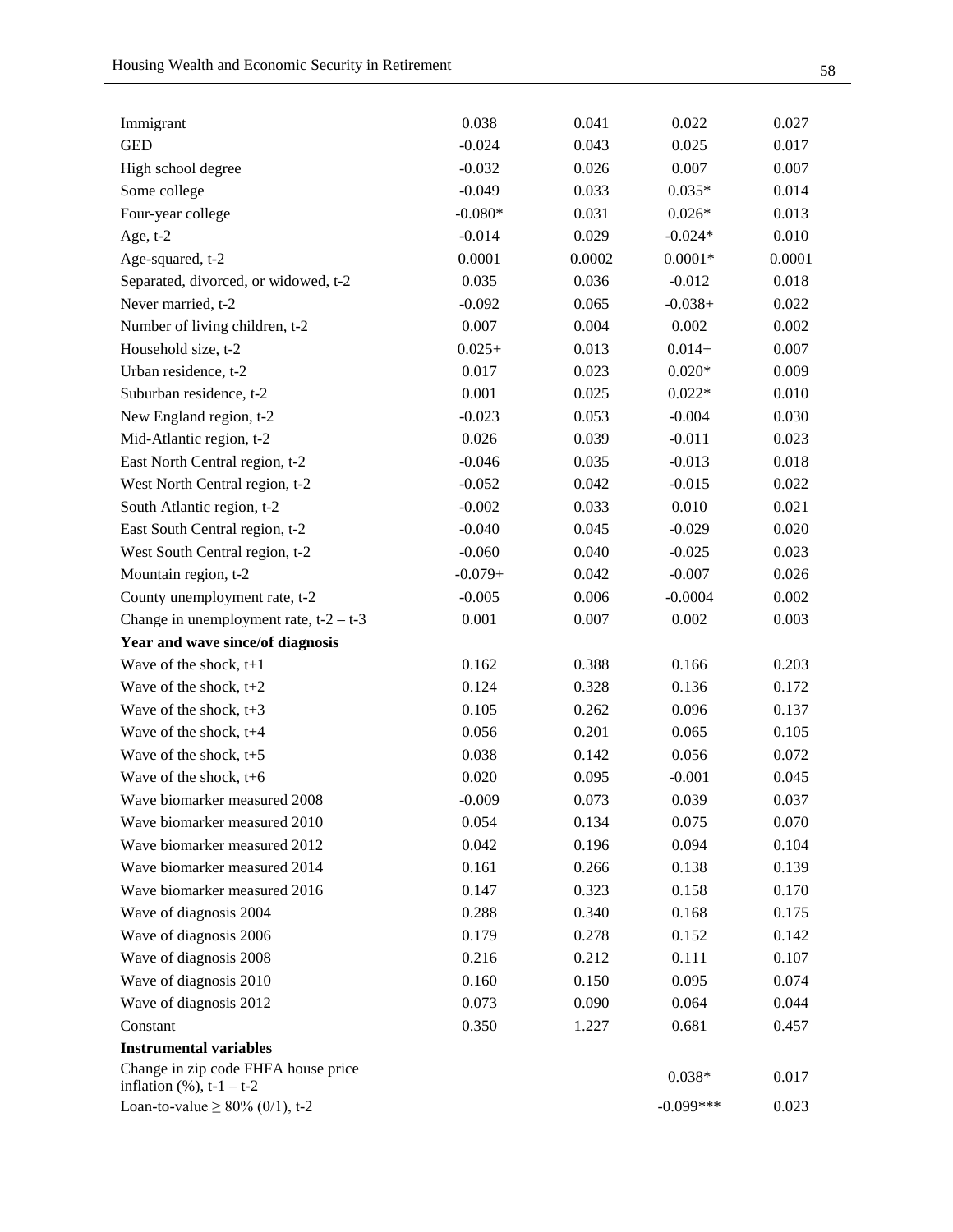| Zillow zip code house value index (\$100k),<br>$t-2$ |          | 0.002 | 0.003 |
|------------------------------------------------------|----------|-------|-------|
| N person-waves $=$                                   | 4.120    | 4.120 |       |
| <b>First stage instrument tests</b>                  |          |       |       |
| Cragg-Donald F statistic                             | 9.259    |       |       |
| Under-identification                                 | 13.283** |       |       |
| Hansen-J statistic                                   | 1.339    |       |       |

Source: 2006-2016 waves of the Health and Retirement Study. Sample is restricted to homeowners newly diagnosed with cancer, diabetes, heart disease, or lung disease from 2002-2016.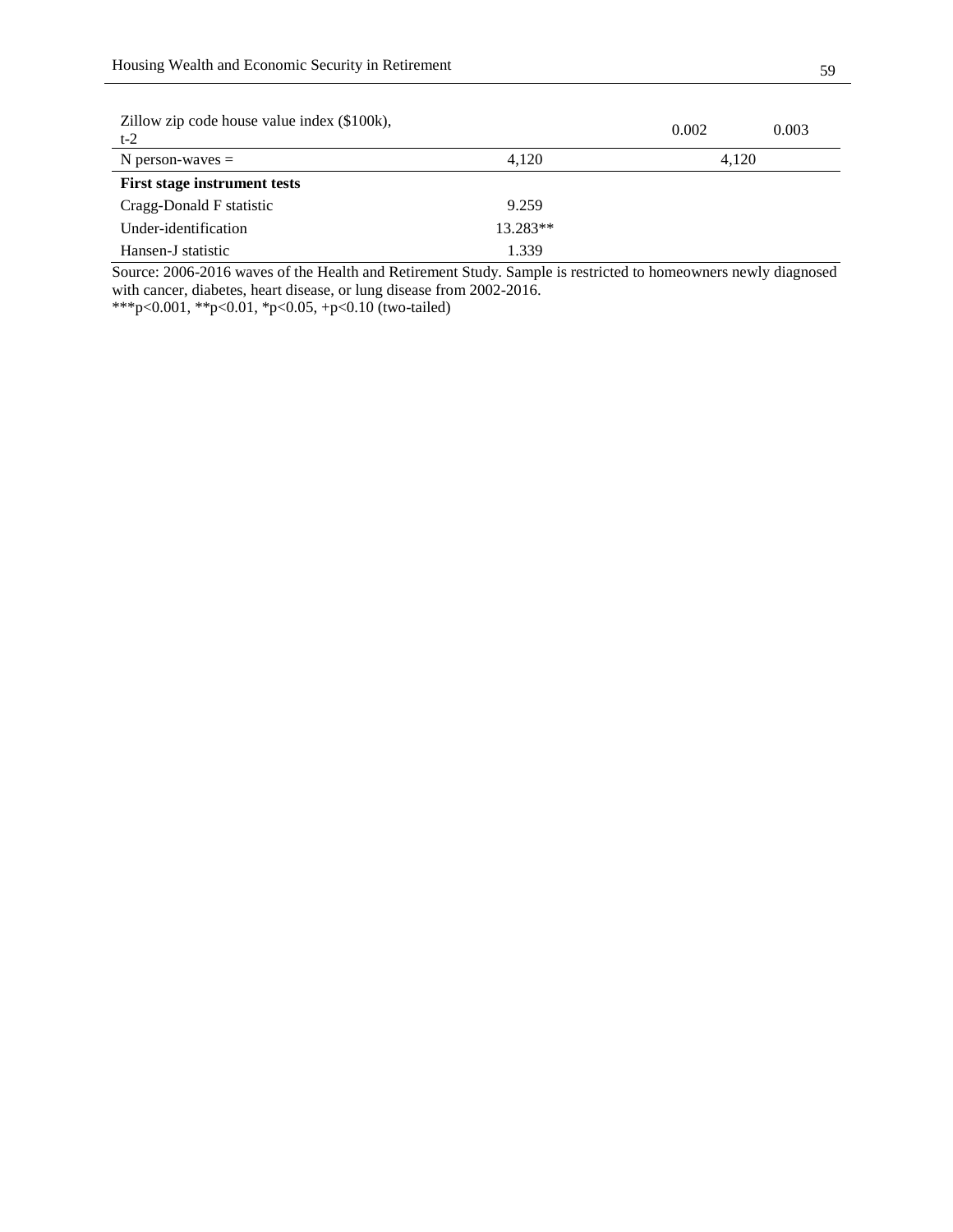|                                                       | Cancer   |                | Diabetes     |                | Heart disease |                | Lung disease              |                |
|-------------------------------------------------------|----------|----------------|--------------|----------------|---------------|----------------|---------------------------|----------------|
|                                                       | Beta     | Robust<br>S.E. | <b>B</b> eta | Robust<br>S.E. | Beta          | Robust<br>S.E. | Beta                      | Robust<br>S.E. |
| Mortgage borrowing<br>$($100k), t-1 - t-2$            | $-0.908$ | 1.523          | $-0.233$     | 0.451          | 0.677         | 2.857          | $-0.390$                  | 0.492          |
| <b>Instrumental variables</b>                         |          |                |              |                |               |                |                           |                |
| Change in zip code                                    |          |                |              |                |               |                |                           |                |
| FHFA house price                                      | 0.024    | 0.032          | $0.113+$     | 0.064          | 0.003         | 0.016          | 0.078                     | 0.049          |
| inflation $(\%), t-1 - t-2$                           |          |                |              |                |               |                |                           |                |
| Loan-to-value $\geq 80\%$<br>$(0/1)$ , t-2            | $-0.052$ | 0.033          | $-0.182**$   | 0.060          | $-0.021$      | 0.021          | $-0.145**$                | 0.051          |
| Zillow zip code house<br>value index $(\$100k)$ , t-2 | $-0.003$ | 0.005          | 0.009        | 0.011          | 0.0002        | 0.003          | 0.010                     | 0.011          |
| N person-waves $=$                                    | 1,040    |                | 1,358        |                | 2,038         |                | 773                       |                |
| <b>First stage instrument</b>                         |          |                |              |                |               |                |                           |                |
| tests                                                 |          |                |              |                |               |                |                           |                |
| Cragg-Donald F statistic<br>0.641                     |          | 7.905          |              | 0.236          |               | 5.800          |                           |                |
| Under-identification                                  | 2.732    |                | 4.941        |                | 0.903         |                | 5.404                     |                |
| Hansen-J statistic                                    | 0.806    |                | $7.772*$     |                | 3.507         |                | Not reported <sup>1</sup> |                |

Appendix F: Two-stage least squares random-effects linear probability models predicting the disease being controlled on post-diagnosis mortgage borrowing by type of diagnosis

Source: 2006-2016 waves of the Health and Retirement Study. Sample is restricted to homeowners newly diagnosed with cancer, diabetes, heart disease, or lung disease from 2002-2016.

Notes: All models include all controls in Appendix E.<br><sup>1</sup> Hansen-J statistic not reported due to covariance matrix of moment conditions not being full rank.